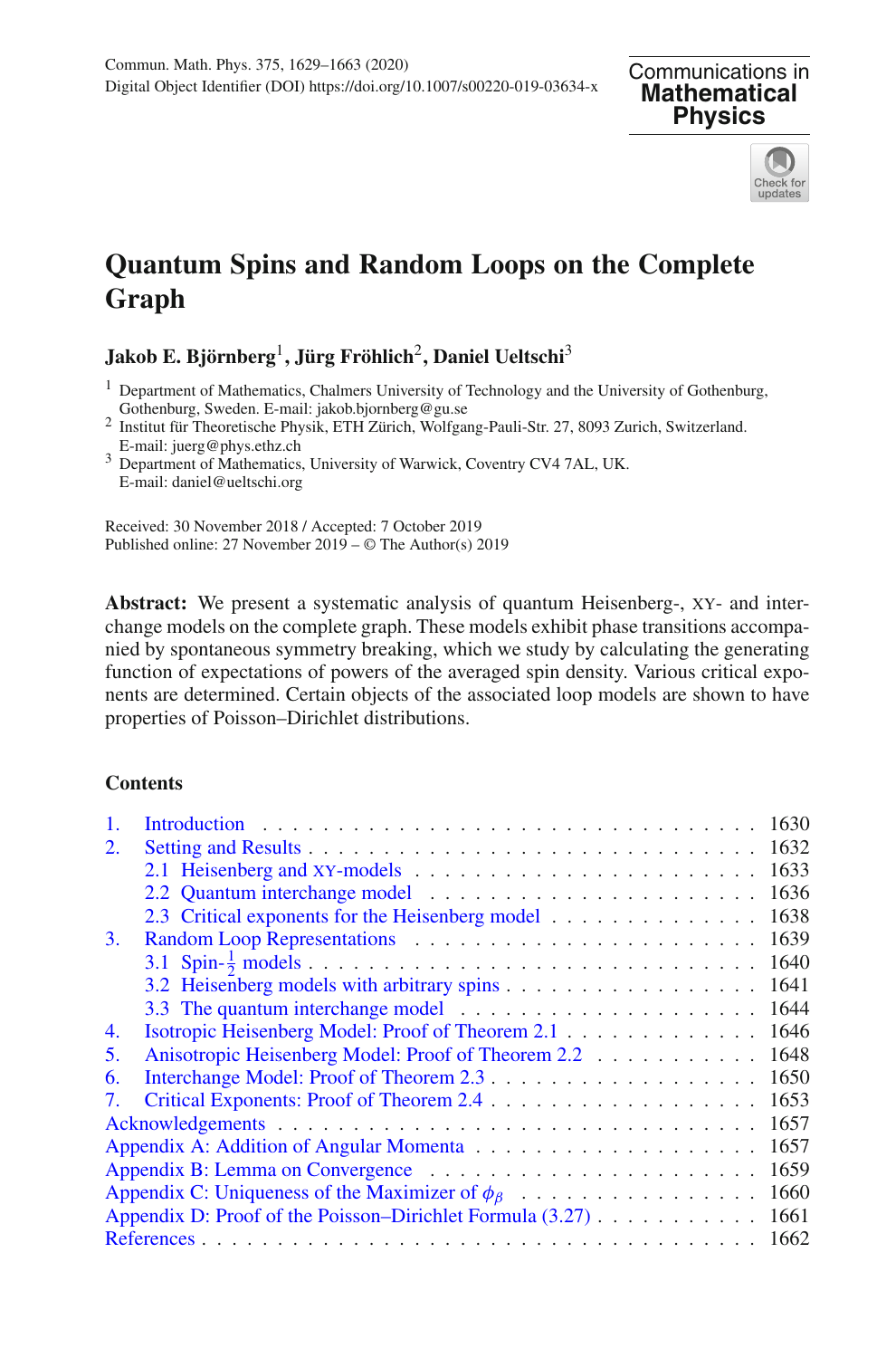#### <span id="page-1-0"></span>**1. Introduction**

We study phase transitions accompanied by spontaneous symmetry breaking in quantum spin systems with two-body interactions on the complete graph. Among models analyzed in this paper are the quantum Heisenberg ferromagnet, the quantum xy-model, and the "quantum interchange model" where interactions are expressed in terms of the "transposition operator". For these models, we investigate the structure of the space,  $\Psi_{\beta}$ , of extremal Gibbs states at inverse temperature  $\beta = (kT)^{-1}$ , for different values of  $\beta$ . Following a suggestion of Thomas Spencer, we analyze the generating function,  $\Phi_{\beta}(h)$ , of correlations of the averaged spin density in the symmetric Gibbs state at inverse temperature  $\beta$ , which depends on a symmetry-breaking external magnetic field, *h*. The function  $\Phi_{\beta}(h)$  can be viewed as a Laplace transform of the measure d<sub>μ</sub> on  $\Psi_{\beta}$ whose barycenter is the symmetric Gibbs state at inverse temperature  $\beta$ . Its usefulness lies in the fact that it sheds light on the structure of the space of extremal Gibbs states. We calculate  $\Phi_{\beta}(h)$  explicitly for a class of (mean-field) spin models defined on the complete graph, for all values of  $\beta > 0$ . It is expected that the dependence of  $\Phi_{\beta}(h)$  on the external magnetic field *h* is *universal*, in the sense that it is equal to the one calculated for the corresponding models defined on the lattice  $\mathbb{Z}^d$ , provided the dimension *d* satisfies  $d \geq 3$ . Moreover, the structure of  $\Psi_\beta$  is expected to be independent of d, for  $d > 3$ , and identical to the one in the models on the complete graph. Rigorous proofs, however, still elude us.

The quantum spin systems studied in this paper happen to admit random loop representations, and the functions  $\Phi_{\beta}(h)$  correspond to characteristic functions of the lengths of random loops. It turns out that these characteristic functions are equal to those of the Poisson–Dirichlet distribution of random partitions. This is a strong indication that the joint distribution of the lengths of the random loops is indeed the Poisson–Dirichlet distribution.

Next, we briefly review the general theory of extremal-states decompositions. (For more complete information we refer the reader to the 1970 Les Houches lectures of the late O. E. Lanford III [\[15](#page-34-0)], and the books of R. B. Israel [\[11](#page-34-1)] and B. Simon [\[23\]](#page-34-2).) The set,  $\mathcal{G}_{\beta}$ , of infinite-volume Gibbs states at inverse temperature  $\beta$  forms a *Choquet simplex*, i.e., a compact convex subset of a normed space with the property that every point can be expressed *uniquely* as a convex combination of extreme points, (i.e., as the barycenter of a probability measure supported on extreme points). As above, let  $\Psi_{\beta} \subset \mathcal{G}_{\beta}$  denote the space of extremal Gibbs states at inverse temperature  $β$ . Henceforth we denote an extremal Gibbs state by  $\langle \cdot \rangle_{\psi}$ , with  $\psi \in \Psi_{\beta}$ . Since  $\mathcal{G}_{\beta}$  is a Choquet simplex, an arbitrary state  $\langle \cdot \rangle \in \mathcal{G}_{\beta}$  determines a unique probability measure d $\mu$  on  $\Psi_{\beta}$  such that

$$
\langle \cdot \rangle = \int_{\Psi_{\beta}} \langle \cdot \rangle_{\psi} d\mu(\psi). \tag{1.1}
$$

At small values of  $\beta$ , i.e., high temperatures, the set  $\mathcal{G}_{\beta}$  of Gibbs states at inverse temperature  $\beta$  contains a single element, and the above decomposition is trivial. The situation tends to be more interesting at low temperatures: the set  $\mathcal{G}_{\beta}$  may then contain many states, in which case one would like to characterise the set  $\Psi_{\beta}$  of extreme points of  $\mathcal{G}_{\beta}$ .

In the models studied in this paper, the Hamiltonian is invariant under a continuous group, *G*, of symmetries, and the set  $\mathcal{G}_{\beta}$  of Gibbs states at inverse temperature  $\beta$  carries an action of the group *G*. At low temperatures, this action tends to be non-trivial; i.e., there are plenty of Gibbs states that are *not* invariant under the action of *G* on  $\mathcal{G}_\beta$ . This phenomenon is referred to as *"spontaneous symmetry breaking"*. For the models studied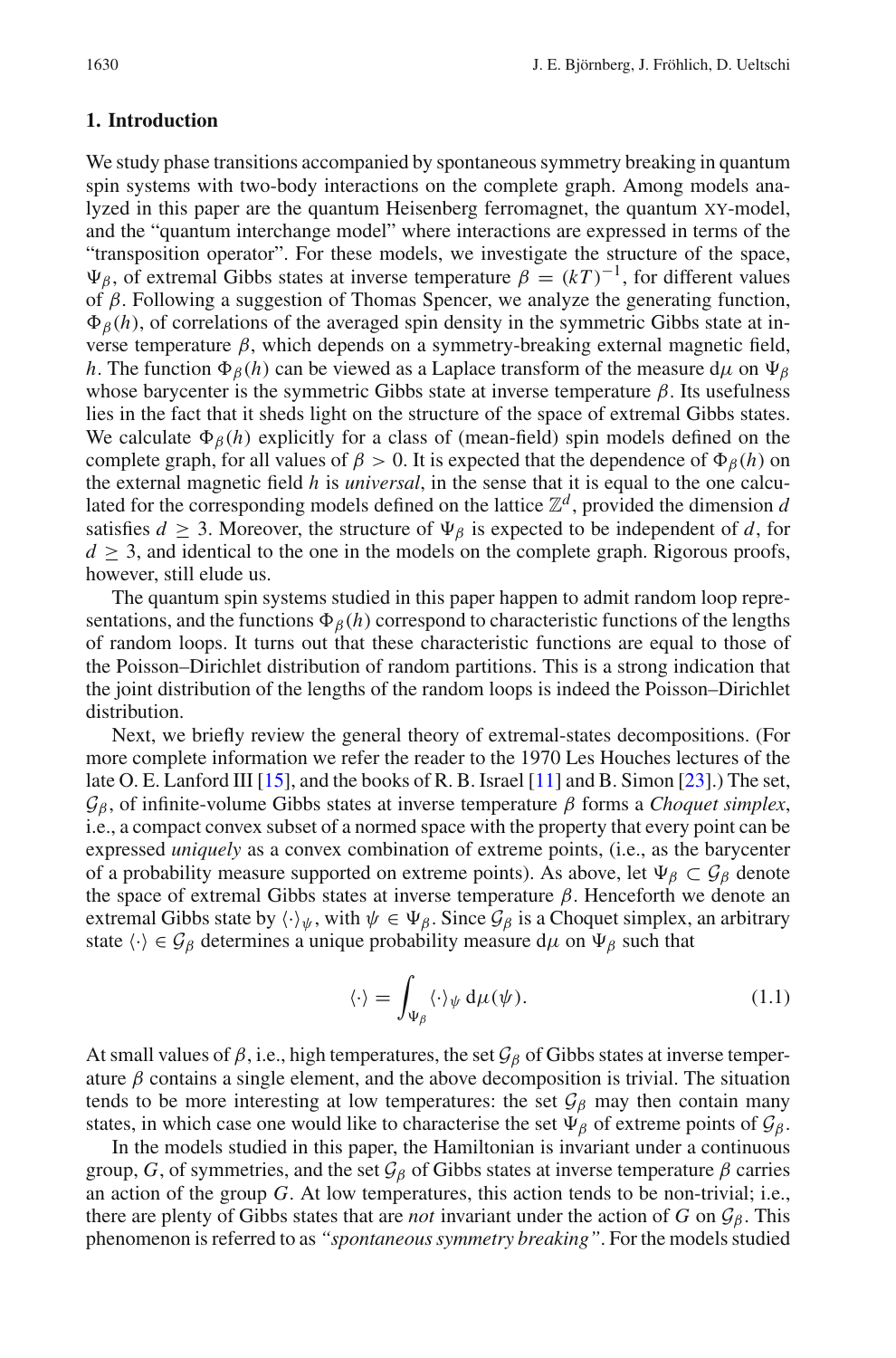in this paper, the space  $\Psi_{\beta}$  of extremal Gibbs states is expected to consist of a single orbit of an extremal state  $\langle \cdot \rangle_{\psi_0}, \psi_0 \in \Psi_\beta$ , under the action of *G* (this is clearly a special case of the general situation). Then  $\Psi_{\beta} \simeq G/H$ , where *H* is the largest subgroup of *G* leaving  $\langle \cdot \rangle_{\psi_0}$  invariant, and the *symmetric* (i.e., *G*-invariant) state in  $\mathcal{G}_{\beta}$  can be obtained by averaging over the orbit of the state  $\langle \cdot \rangle_{\psi_0}$  under the action of the group *G* using the (uniform) Haar measure on *G*.

As announced above, we will follow a suggestion of T. Spencer and attempt to characterise the set  $\Psi_\beta$  by considering a Laplace transform  $\Phi_\beta(h)$  of the measure on  $\Psi_\beta$ whose barycenter is the symmetric state. We describe the general ideas of our analysis for models of quantum spin systems defined on a lattice  $\mathbb{Z}^d$ ,  $d \geq 3$ ; afterwards we will rigorously study similar models defined on the complete graph. At each site  $i \in \mathbb{Z}^d$ , there are *N* operators  $\vec{S}_i = (S^{(1)}, \ldots, S^{(N)})$  describing a "quantum spin" located at the site  $i$ . We assume that the symmetry group  $G$  is represented on the algebra of spin observables generated by the operators  $\{\vec{S}_i \mid i \in \mathbb{Z}^d\}$  by <sup>\*</sup>-automorphisms,  $\alpha_g$ ,  $g \in G$ , with the property that there exist  $N \times N$ - matrices  $R(g)$ ,  $g \in G$ , acting transitively on the unit sphere  $S^{N-1} \subset \mathbb{R}^N$  such that

<span id="page-2-0"></span>
$$
\alpha_g(\vec{S} \cdot \vec{n}) = \vec{S} \cdot R(g)\vec{n}, \quad \forall \vec{n} \in \mathbb{R}^N.
$$
 (1.2)

We assume that the states  $\langle \cdot \rangle_{\psi}$ ,  $\psi \in \Psi_{\beta}$ , are invariant under lattice translations. Denoting by  $\langle \cdot \rangle_{\Lambda, \beta}$  the symmetric Gibbs state in a finite domain  $\Lambda \subset \mathbb{Z}^d$ , and by  $\Lambda \uparrow \mathbb{Z}^d$  the standard infinite-volume limit (in the sense of van Hove), we consider the generating function

$$
\lim_{\Lambda \uparrow \mathbb{Z}^d} \left\langle e^{\frac{h}{|\Lambda|} \sum_{i \in \Lambda} S_i^{(1)}} \right\rangle_{\Lambda, \beta} \stackrel{(2)}{=} \lim_{\Lambda \uparrow \mathbb{Z}^d} \lim_{\Lambda' \uparrow \mathbb{Z}^d} \left\langle e^{\frac{h}{|\Lambda|} \sum_{i \in \Lambda} S_i^{(1)}} \right\rangle_{\Lambda', \beta}
$$
\n
$$
= \lim_{\Lambda \uparrow \mathbb{Z}^d} \int_{\Psi_{\beta}} \left\langle e^{\frac{h}{|\Lambda|} \sum_{i \in \Lambda} S_i^{(1)}} \right\rangle_{\psi} d\mu(\psi)
$$
\n
$$
= \int_{\Psi_{\beta}} e^{h \langle S_0^{(1)} \rangle_{\psi}} d\mu(\psi). \tag{1.3}
$$

Here,  $S_0^{(1)}$  is the spin operator  $S^{(1)}$  acting at the site 0. The first identity is expected to hold true in great generality; but it appears to be difficult to prove it in concrete models. The second identity holds under very general assumptions, but the exact structure of the space  $\Psi_\beta$  and the properties of the measure d $\mu$  are only known for a restricted class of models, such as the Ising- and the classical xy-model. The third identity usually follows from cluster properties of connected correlations in extremal states.

Assuming that all equalities in [\(1.3\)](#page-2-0) hold true, we define the ("spin-density") Laplace transform of the measure  $d\mu$  corresponding to the symmetric state by

$$
\Phi_{\beta}(h) = \lim_{\Lambda \uparrow \mathbb{Z}^d} \left\langle e^{\frac{h}{|\Lambda|} \sum_{i \in \Lambda} S_i^{(1)}} \right\rangle_{\Lambda, \beta} = \int_{\Psi_{\beta}} e^{h \langle S_0^{(1)} \rangle_{\psi}} d\mu(\psi). \tag{1.4}
$$

The action of *G* on the space  $\mathcal{G}_{\beta}$  of Gibbs states is given by

$$
\langle \cdot \rangle \mapsto \langle \cdot \rangle^g, \text{ where } \langle A \rangle^g := \langle \alpha_{g^{-1}}(A) \rangle,
$$

for an arbitrary spin observable *A*. As mentioned above, we will consider models for which it is expected that  $\Psi_{\beta}$  is the orbit of a *single* extremal state,  $\langle \cdot \rangle_{\psi_0}$ ; i.e., given  $\psi \in \Psi_{\beta}$ , there exists an element  $g(\psi) \in G$  such that

<span id="page-2-1"></span>
$$
\langle \cdot \rangle_{\psi} = \langle \cdot \rangle_{\psi_0}^{g(\psi)},\tag{1.5}
$$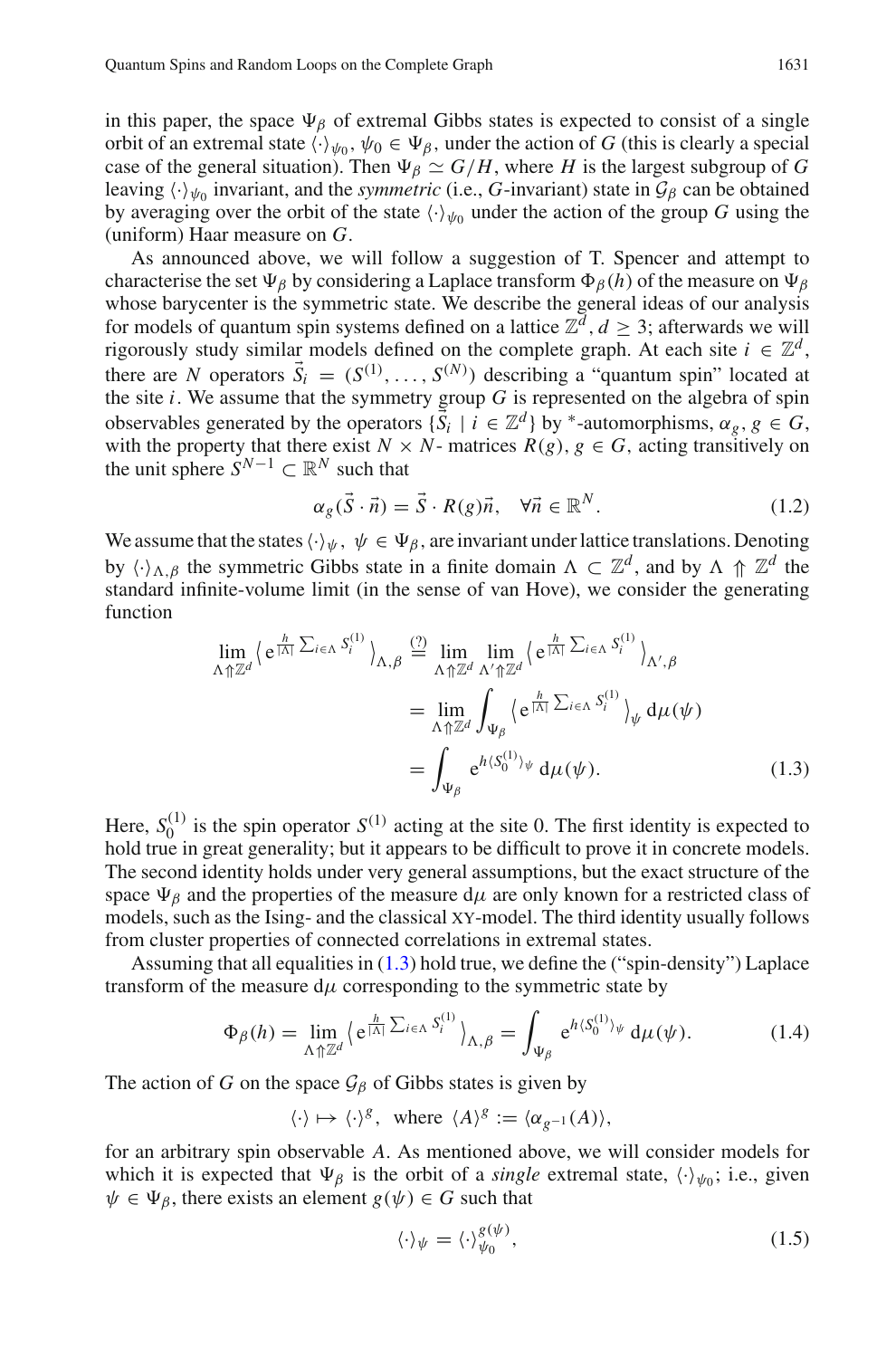where  $g(\psi)$  is unique modulo the stabilizer subgroup *H* of  $\langle \cdot \rangle_{\psi_0}$ . Then we have that

$$
\langle \vec{S}_0 \rangle_{\psi} \cdot \vec{e} = \langle \alpha_{g(\psi)^{-1}} (\vec{S}_0 \cdot \vec{e}) \rangle_{\psi_0} = \langle \vec{S}_0 \rangle_{\psi_0} \cdot R(g(\psi)^{-1}) \vec{e}.
$$
 (1.6)

Defining the magnetisation as  $\vec{m}_d(\beta) = \langle \vec{S}_0 \rangle_{\psi_0}$ , we find that the spin-density Laplace transform  $(1.4)$  is given by

$$
\Phi_{\beta}(h) = \int_{\Psi_{\beta}} e^{h \vec{m}_d(\beta) \cdot R(g(\psi)^{-1}) \vec{e}_1} d\mu(\psi), \qquad (1.7)
$$

where  $\vec{e}_1$  is the unit vector in the 1-direction in  $\mathbb{R}^N$ ; (actually,  $\vec{e}_1$  can be replaced by an arbitrary unit vector in  $\mathbb{R}^N$ ).

In this paper we study a variety of quantum spin systems for which we will calculate the function  $\Phi_{\beta}(h)$  in two different ways:

- (1) For an explicit class of models defined on the complete graph, we are able to calculate the function  $\Phi_{\beta}(h)$  explicitly and rigorously.
- (2) On the basis of some assumptions on the structure of the set  $\Psi_\beta$  of extremal Gibbs states and on the matrices  $R(g)$ ,  $g \in G$ , that we will not justify rigorously, we are able to determine  $\Phi_{\beta}(h)$  using [\(1.3\)](#page-2-0).

We then observe that the two calculations yield identical results, representing support for the assumptions underlying calculation (2).

*Organization of the paper.* In Sect. [2](#page-3-0) we provide precise statements of our results and verify that they are consistent with the heuristics captured in Eq. [\(1.3\)](#page-2-0). In Sect. [3](#page-10-0) we describe (known) representations of the spin systems considered in this paper in terms of random loops; we then discuss probabilistic interpretations of our results and relate them to the Poisson–Dirichlet distribution. In Sects. [4–](#page-17-0)[7,](#page-24-0) we present proofs of our results. Some auxiliary calculations and arguments are collected in four appendices.

#### <span id="page-3-0"></span>**2. Setting and Results**

In this section we describe the precise setting underlying the analysis presented in this paper. Rigorous calculations will be limited to quantum models on the complete graph.

Let *n*  $\in$  N be the number of sites, and let  $S \in \frac{1}{2}N$  be the spin quantum number. The state space of a model of quantum spins of spin *S* located at the sites  $\{1, \ldots, n\}$  is the Hilbert space  $\mathcal{H}_n = (\mathbb{C}^{2s+1})^{\otimes n}$ . The usual spin operators acting on  $\mathcal{H}_n$  are denoted by  $\vec{S}_j = (S_j^{(1)}, S_j^{(2)}, S_j^{(3)})$ , with  $1 \le j \le n$ . They obey the commutation relations

$$
[S_j^{(1)}, S_k^{(2)}] = i \delta_{jk} S_j^{(3)},
$$
\n(2.1)

with further commutation relations obtained by cyclic permutations of 1,2,3; furthermore,

$$
(S_j^{(1)})^2 + (S_j^{(2)})^2 + (S_j^{(3)})^2 = S(S+1)\mathbf{1}.
$$
 (2.2)

The Hamiltonian,  $H_{n,\Delta}^{\text{Heis}}$ , of the quantum Heisenberg model is given by

$$
H_{n,\Delta}^{\text{Heis}} = -\frac{2}{n} \sum_{1 \le i < j \le n} \left( S_i^{(1)} S_j^{(1)} + S_i^{(2)} S_j^{(2)} + \Delta S_i^{(3)} S_j^{(3)} \right), \qquad \Delta \in [-1, 1]. \tag{2.3}
$$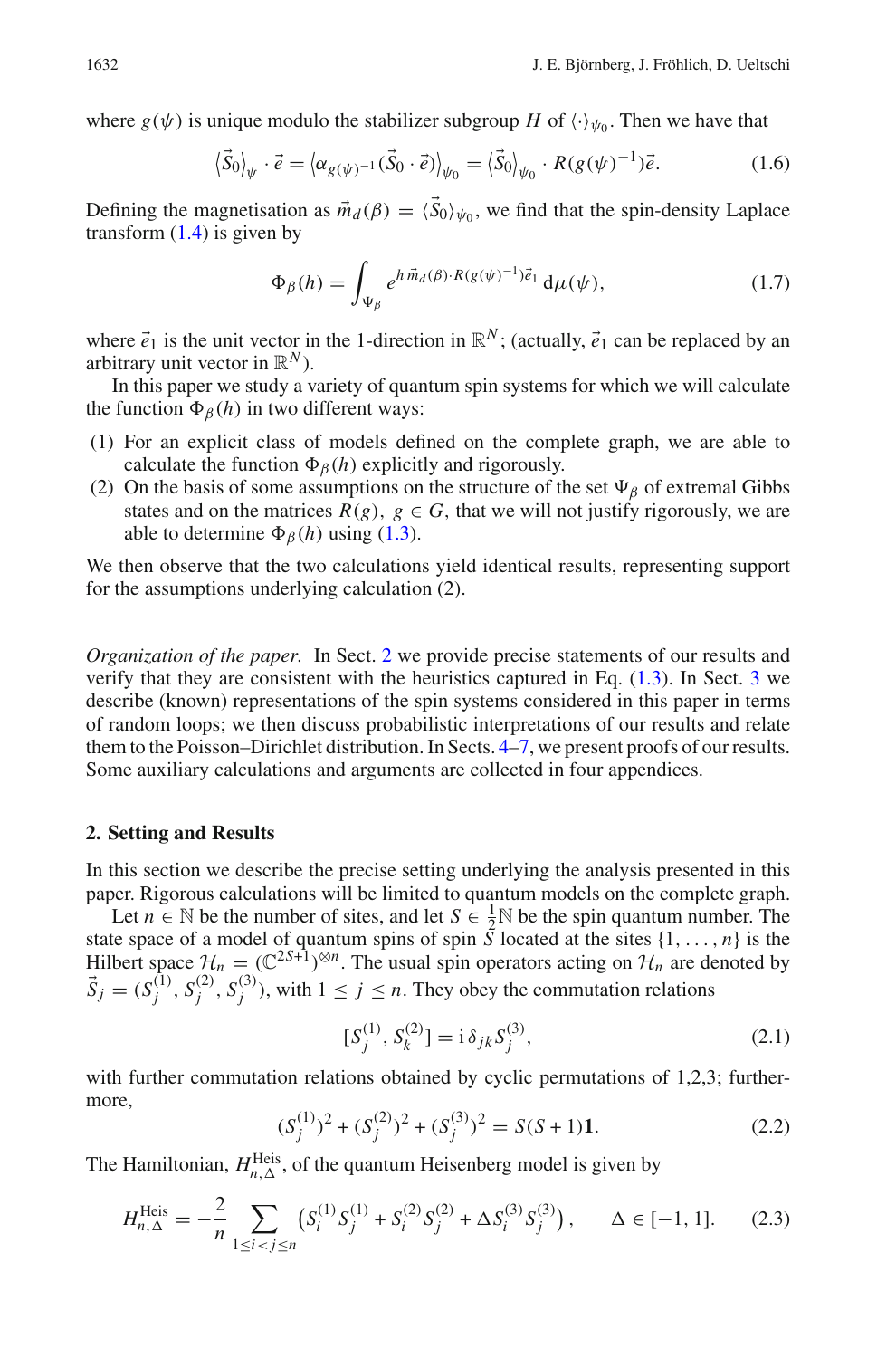The value  $\Delta = 0$  corresponds to the XY-model, and  $\Delta = 1$  corresponds to the usual Heisenberg ferromagnet. By  $\langle \cdot \rangle_{n,\beta,\Delta}^{\text{Heis}}$  we denote the corresponding Gibbs state

$$
\langle \cdot \rangle_{n,\beta,\Delta}^{\text{Heis}} = \frac{1}{\text{Tr}\left[e^{-\beta H_{n,\Delta}^{\text{Heis}}}\right]} \text{Tr}\left[\cdot e^{-\beta H_{n,\Delta}^{\text{Heis}}}\right].\tag{2.4}
$$

The Hamiltonian of the quantum interchange model is chosen to be

$$
H_n^{\text{int}} = -\frac{1}{n} \sum_{1 \le i < j \le n} T_{i,j},\tag{2.5}
$$

where the operators  $T_{i,j}$  are the transposition operators defined by

$$
T_{i,j} |\varphi_1\rangle \cdots \otimes |\varphi_i\rangle \cdots \otimes |\varphi_j\rangle \cdots \otimes |\varphi_n\rangle = |\varphi_1\rangle \cdots \otimes |\varphi_j\rangle \cdots \otimes |\varphi_i\rangle \cdots \otimes |\varphi_n\rangle, (2.6)
$$

where the vectors  $|\varphi_i\rangle$  belong to the space  $\mathbb{C}^{2S+1}$ , for all  $i = 1, 2, ..., n$ . The transposition operators are invariant under unitary transformations of  $\mathbb{C}^{2S+1}$  and can be expressed using spin operators; see [\[18\]](#page-34-3) or [\[7](#page-34-4), Appendix A] for more details. Recall that the eigenvalues of  $(\vec{S}_i + \vec{S}_i)^2$  are given by  $\lambda(\lambda + 1)$ , with  $\lambda = 0, 1, \ldots, 2S$ ; hence the eigenvalues of  $2\vec{S}_i \cdot \vec{S}_j$  are given by  $\lambda(\lambda + 1) - 2S(S + 1)$ . Denoting by  $P_\lambda$  the corresponding spectral projections we find that

$$
T_{i,j} = \sum_{\lambda=0}^{2S} (-1)^{\lambda+1} P_{\lambda} = \sum_{\lambda=0}^{2S} (-1)^{2S-\lambda} \prod_{\lambda' \neq \lambda} \frac{2\vec{S}_i \cdot \vec{S}_j - \lambda'(\lambda' + 1) + 2S(S+1)}{\lambda(\lambda + 1) - \lambda'(\lambda' + 1)}.
$$
 (2.7)

It is apparent that  $T_{i,j}$  is a linear combination of  $(\vec{S}_i \cdot \vec{S}_j)^k$ , with  $k = 0, 1, ..., 2S$ . One checks that

$$
T_{i,j} = \begin{cases} 2\vec{S}_i \cdot \vec{S}_j + \frac{1}{2}\mathbf{1} & \text{if } S = \frac{1}{2}, \\ (\vec{S}_i \cdot \vec{S}_j)^2 + \vec{S}_i \cdot \vec{S}_j - \mathbf{1} & \text{if } S = 1. \end{cases}
$$
(2.8)

If  $S = \frac{1}{2}$  the quantum interchange model is equivalent to the Heisenberg ferromagnet, but this is not the case for other values of the spin quantum number *S*. (The expressions for  $T_{i,j}$ , with  $S \geq \frac{3}{2}$ , look unappealing.) The Gibbs state of the quantum interchange model is given by

$$
\langle \cdot \rangle_{n,\beta}^{\text{int}} = \frac{1}{\text{Tr}\left[e^{-\beta H_n^{\text{int}}}\right]} \text{Tr}\left[\cdot e^{-\beta H_n^{\text{int}}}\right].\tag{2.9}
$$

<span id="page-4-0"></span>2.1. Heisenberg and XY-models. First we consider the Heisenberg model with  $\Delta =$ 1 and arbitrary spin  $S \in \frac{1}{2} \mathbb{N}$ . In order to define the spontaneous magnetisation, we introduce a function  $\eta : \mathbb{R} \to \mathbb{R}$  by setting

<span id="page-4-1"></span>
$$
\eta(x) = \log \left( \frac{\sinh(\frac{2S+1}{2}x)}{\sinh(\frac{1}{2}x)} \right).
$$
 (2.10)

 $(At x = 0$  we define  $\eta(0) = \log(2S + 1)$ . Its first and second derivatives are

$$
\eta'(x) = \frac{2S+1}{2} \coth(\frac{2S+1}{2}x) - \frac{1}{2} \coth(\frac{1}{2}x),
$$
  
\n
$$
\eta''(x) = \frac{1}{4} \frac{\sinh^2(\frac{2S+1}{2}x) - (2S+1)^2 \sinh^2(\frac{1}{2}x)}{\sinh^2(\frac{2S+1}{2}x) \sinh^2(\frac{1}{2}x)}.
$$
\n(2.11)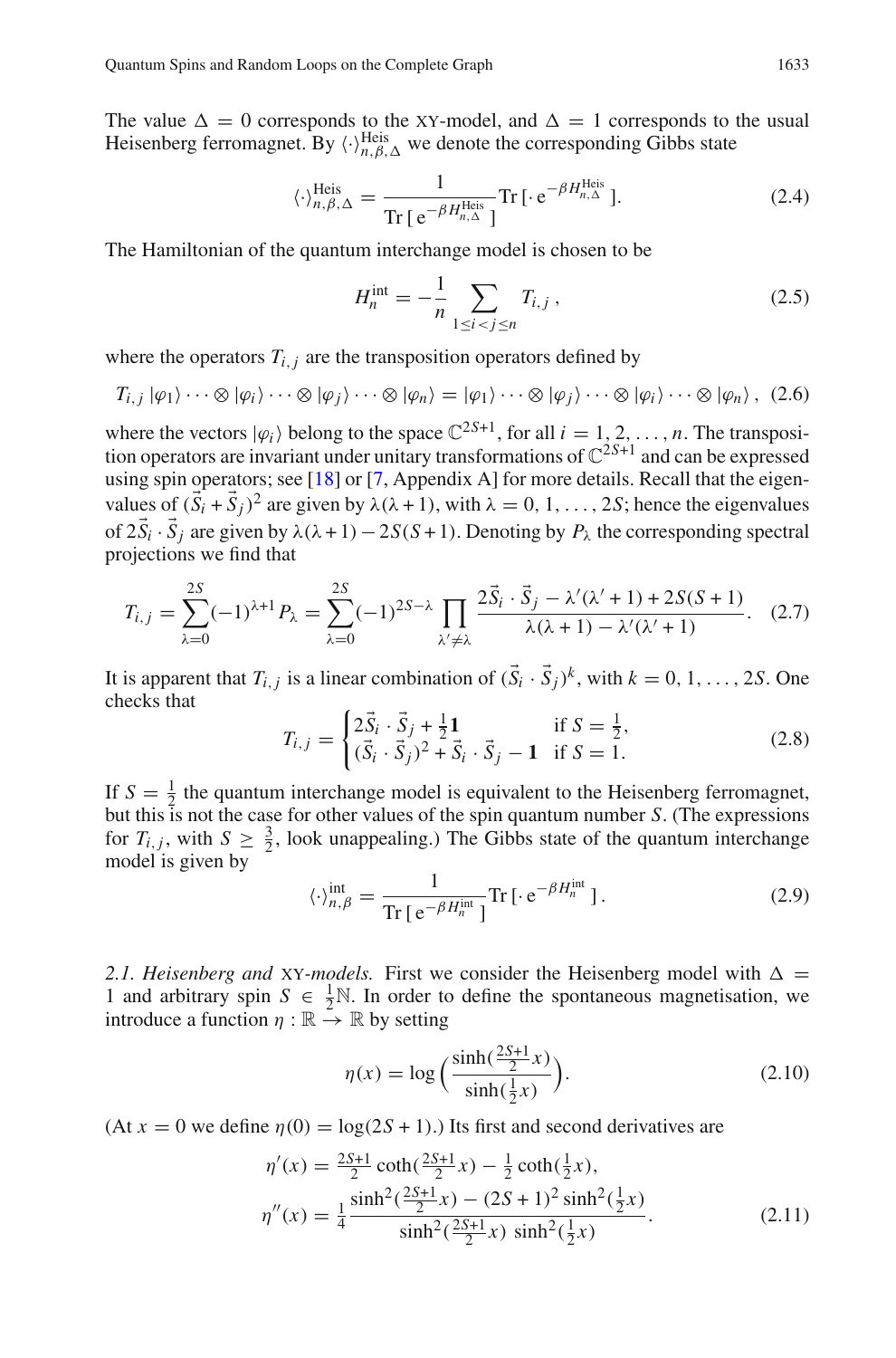

<span id="page-5-2"></span>**Fig. 1.** For  $S = \frac{1}{2}$ , the function  $g_\beta(m)$  with  $\beta = 1.8$  (left) and  $\beta = 2.2$  (right). The maximiser  $m^*(\beta)$  is positive when  $\beta > 2$ 

Note that this function is smooth at  $x = 0$ , where  $\eta'(0) = 0$ . The second derivative is positive, and  $\eta'(\pm\infty) = \pm S$ , so that the equation

<span id="page-5-5"></span>
$$
\eta'(x) = m,\tag{2.12}
$$

has a unique solution for all  $m \in (-S, S)$ . We denote this solution by  $x^*(m)$ . Lengthy calculations yield

<span id="page-5-6"></span>
$$
x^*(0) = 0;
$$
  $\frac{dx^*}{dm}(0) = \frac{3}{S^2 + S};$   $\frac{d^2x^*}{dm^2}(0) = 0.$  (2.13)

Next, we define a function  $g_\beta$  by

<span id="page-5-3"></span><span id="page-5-1"></span>
$$
g_{\beta}(m) := \eta(x^*(m)) - mx^*(m) + \beta m^2, \qquad m \in [0, S). \tag{2.14}
$$

One finds that

$$
g_{\beta}(0) = \log(2S + 1);
$$
  $g'_{\beta}(0) = 0;$  and  $g''_{\beta}(0) = 2\beta - \frac{3}{S^2 + S}.$  (2.15)

Let  $m^*(\beta) \in [0, S)$  be the maximiser of  $g_\beta$ . From [\(2.15\)](#page-5-1) we infer that  $m^*(\beta) > 0$  if and only if  $\beta$  is greater than the *critical* inverse temperature  $\beta_c$  given by

<span id="page-5-4"></span>
$$
\beta_{\rm c} = \frac{3/2}{S^2 + S}.\tag{2.16}
$$

It may be useful to note that, for  $S = \frac{1}{2}$ , the above definitions simplify considerably:

$$
g_{\beta}(m) = \beta m^2 - (\frac{1}{2} - m) \log(\frac{1}{2} - m) - (\frac{1}{2} + m) \log(\frac{1}{2} + m). \tag{2.17}
$$

One easily checks that  $g'_{\beta}(0) = 0$ ,  $g'''_{\beta}(m) < 0$  for all  $m \in (0, \frac{1}{2})$ , and that  $g''_{\beta}(0) = 2\beta - 4$ is positive if and only if  $\beta > 2$ . It follows that the unique maximiser  $m^*(\beta)$  is positive if and only if  $\beta > 2$ ; see Fig. [1.](#page-5-2) For the symmetric spin- $\frac{1}{2}$  Heisenberg model (*S* =  $\frac{1}{2}$ ) and  $\Delta = 1$ ), the magnetisation  $m^*(\beta)$  was first identified by Tóth [\[26](#page-34-5)] and Penrose [\[20](#page-34-6)]. (See also the recent paper [\[3](#page-34-7)] by Alon and Kozma.)

<span id="page-5-0"></span>**Theorem 2.1** (Isotropic Heisenberg model). *For*  $\Delta = 1$  *and arbitrary*  $S \in \frac{1}{2} \mathbb{N}$ *, we have* 

$$
\lim_{n \to \infty} \left\{ \exp\left\{ \frac{h}{n} \sum_{i=1}^{n} S_i^{(1)} \right\} \right\}_{n, \beta, \Delta = 1}^{\text{Heis}} = \frac{\sinh(hm^{\star}(\beta))}{hm^{\star}(\beta)}, \quad \forall \ h \in \mathbb{C}.
$$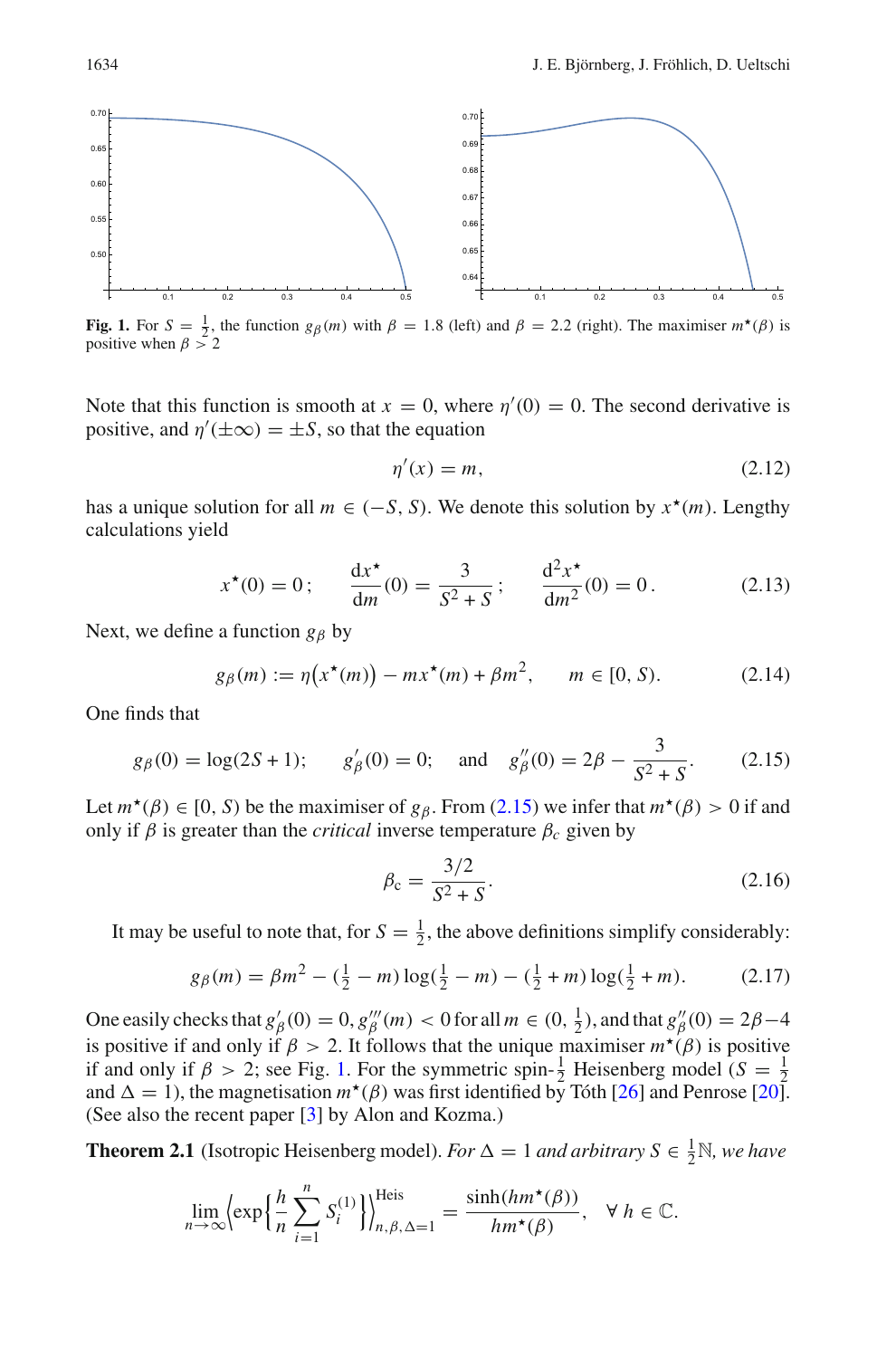The proof of this theorem can be found in Sect. [4.](#page-17-0)

Concerning symmetry breaking, we expect that the extremal states are labeled by  $\vec{a} \in \mathbb{S}^2$ . (The 2-sphere is the orbit of any point on  $\Psi_\beta$  under the action of the symmetry group *SO*(3), and  $H = SO(2)$ ). For  $\vec{a} \in \mathbb{S}^2$  we introduce the following Gibbs states:

<span id="page-6-1"></span>
$$
\langle \cdot \rangle_{\vec{a},h} = \lim_{n \to \infty} \frac{\text{Tr} \left[ \cdot e^{-\beta H_{n,\Delta}^{\text{Heis}} + h \sum_{i=1}^{n} \vec{a} \cdot \vec{S}_i} \right]}{\text{Tr} \left[ e^{-\beta H_{n,\Delta}^{\text{Heis}} + h \sum_{i=1}^{n} \vec{a} \cdot \vec{S}_i} \right]},
$$

$$
\langle \cdot \rangle_{\vec{a}} = \lim_{h \downarrow 0} \langle \cdot \rangle_{\vec{a},h}.
$$
(2.18)

For  $h \neq 0$  the states  $\langle \cdot \rangle_{\vec{a},h}$  are extremal by an extension of the Lee-Yang theorem [\[4](#page-34-8)[,25](#page-34-9)]; it is reasonable to expect that the limiting states  $\langle \cdot \rangle_{\vec{a}}$  are also extremal, although this has not been proved. (A non-trivial technical issue is whether the limits in [\(2.18\)](#page-6-1) exist; but we do not worry about it in this discussion.) Defining  $m^*(\beta) = \langle S_i^{(1)} \rangle_{\vec{e}_1}$ , we have that

$$
\langle S_i^{(1)} \rangle_{\vec{a}} = \langle \vec{a} \cdot \vec{S}_i \rangle_{\vec{e}_1} = a_1 \langle S_i^{(1)} \rangle_{\vec{e}_1} = a_1 m^{\star}(\beta) , \qquad (2.19)
$$

where  $\vec{e}_1 = (1, 0, 0)^T$  is the unit vector in the 1-direction. Assuming that [\(1.3\)](#page-2-0) is correct, we expect that

<span id="page-6-2"></span>
$$
\lim_{n\to\infty} \left\langle e^{\frac{h}{n}\sum_{i=1}^n S_i^{(1)}} \right\rangle_{n,\beta,\Delta=1}^{\text{Heis}} = \frac{1}{4\pi} \int_{\mathbb{S}^2} e^{hm^\star(\beta)a_1} d\vec{a} \equiv \frac{\sinh(hm^\star(\beta))}{hm^\star(\beta)}.
$$
 (2.20)

The right side of  $(2.20)$  coincides with the expression in Theorem [2.1;](#page-5-0) so  $(1.3)$  is expected to be correct for this model.

Our next result concerns the Heisenberg Hamiltonians with  $\Delta \in [-1, 1)$ . Models with these Hamiltonians behave just like the XY-model,  $(\Delta = 0)$ . For models on the complete graph, this remains true also for  $\Delta = -1$ . (However, on a bipartite graph (lattice), the model with  $\Delta = -1$  is unitarily equivalent to the quantum Heisenberg antiferromagnet whose properties are different from those of the XY-model.) We let  $m^{\star}(\beta)$ be the maximiser of the function *g<sub>β</sub>* in [\(2.14\)](#page-5-3), as before. Let  $I_0(x) = \sum_{k \ge 0} \frac{1}{(k!)^2} (\frac{x}{2})^{2k}$ be the modified Bessel function.

<span id="page-6-0"></span>**Theorem 2.2** (Anisotropic Heisenberg model). *For*  $\Delta \in [-1, 1)$  *and*  $S \ge \frac{1}{2}$ *, we have that*

$$
\lim_{n\to\infty}\left\{\exp\left\{\frac{h}{n}\sum_{i=1}^n S_i^{(1)}\right\}\right\}_{n,\beta,\Delta}^{\text{Heis}}=I_0\big(h m^{\star}(\beta)\big), \quad \forall h \in \mathbb{C}.
$$

The proof of this theorem can be found in Sect. [5.](#page-19-0) This theorem confirms that the phase transition signals the onset of spontaneous magnetisation in the 1–2 plane. We now introduce

$$
\langle \cdot \rangle_{\vec{a}} = \lim_{h \downarrow 0} \lim_{n \to \infty} \frac{\text{Tr} \left[ \cdot e^{-\beta H_{n,\Delta}^{\text{Heis}} + h \sum_{i=1}^{n} \vec{a} \cdot \vec{S}_i} \right]}{\text{Tr} \left[ e^{-\beta H_{n,\Delta}^{\text{Heis}} + h \sum_{i=1}^{n} \vec{a} \cdot \vec{S}_i} \right]}, \text{ for } \vec{a} \perp \vec{e}_3, |\vec{a}| = 1. \tag{2.21}
$$

As in [\(2.18\)](#page-6-1), these states are limits of extremal states by the Lee-Yang theory, so they should also be extremal. With  $m^*(\beta) = \langle S_i^{(1)} \rangle_{\vec{e}_1}$  as before, according to the heuristics in [\(1.3\)](#page-2-0), one expects that

$$
\lim_{n\to\infty}\left\{e^{\frac{h}{n}\sum_{i=1}^n S_i^{(1)}}\right\}_{n,\beta,\Delta}^{\text{Heis}}=\frac{1}{2\pi}\int_{\mathbb{S}^1}e^{hm^\star(\beta)a_1}\,\mathrm{d}\vec{a}\equiv I_0\big(h m^\star(\beta)\big). \tag{2.22}
$$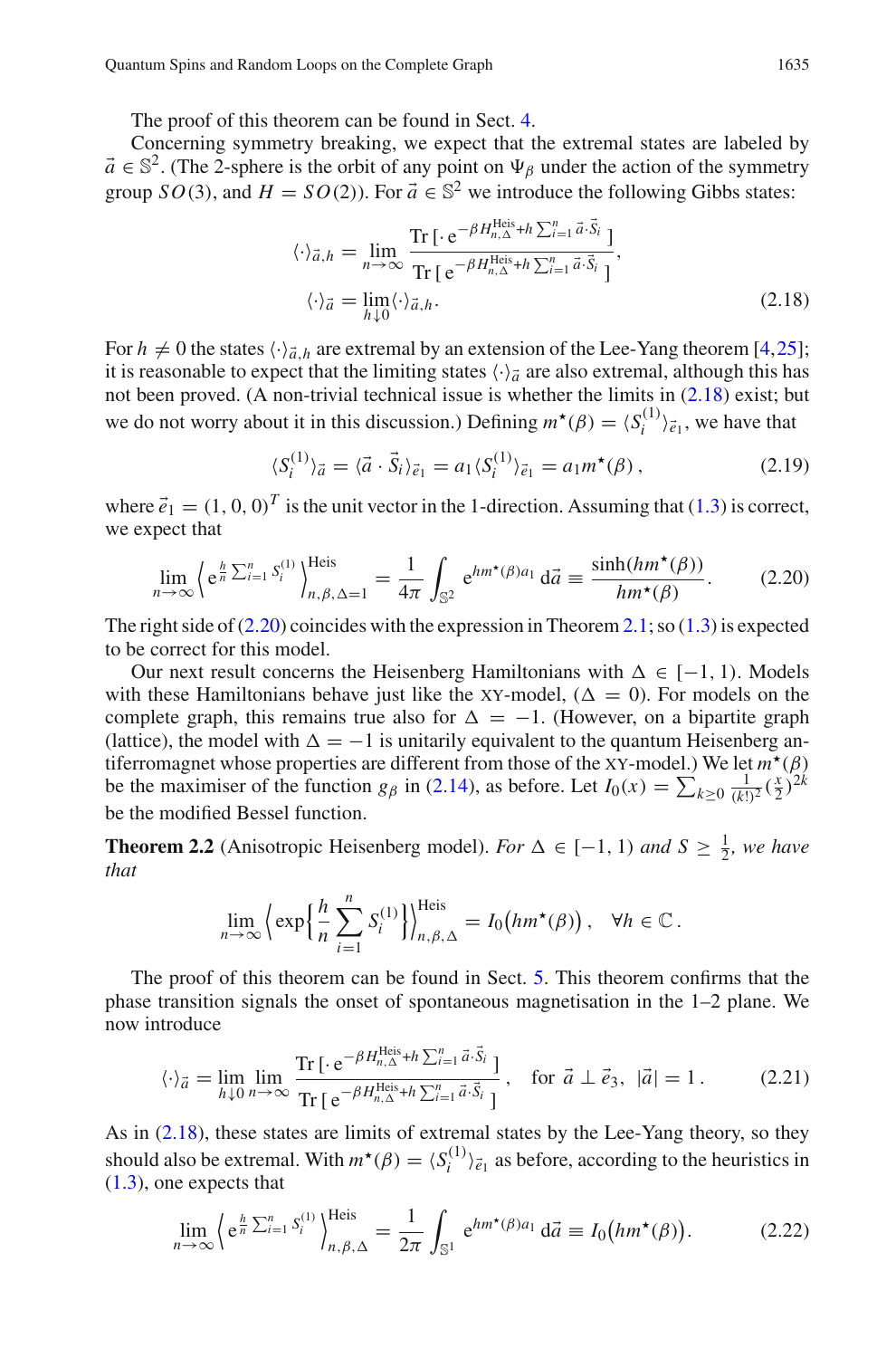Since we get exactly what is stated in Theorem [2.2,](#page-6-0) we are tempted to conclude that the above heuristics are valid.

<span id="page-7-0"></span>*2.2. Quantum interchange model.* We turn to the quantum interchange model. Recall that, for  $S = \frac{1}{2}$ , this model is equivalent to the Heisenberg model. To avoid overlap with Theorem [2.1,](#page-5-0) for this model we consider only  $S \geq 1$ . General values of *S* are interesting because the pattern of symmetry breaking changes; but the calculations become considerably more difficult.

In order to define the object that plays the rôle of the magnetisation, let  $\phi_\beta$  be the function  $[0, 1]^{2S+1} \rightarrow \mathbb{R}$  given by

$$
\phi_{\beta}(x_1,\ldots,x_{2S+1}) = \frac{\beta}{2} \left( \sum_{i=1}^{2S+1} x_i^2 - 1 \right) - \sum_{i=1}^{2S+1} x_i \log x_i.
$$
 (2.23)

We look for maximisers  $(x_1^*, \ldots, x_{2S+1}^*)$  of  $\phi_\beta$  under the condition  $\sum_i x_i = 1$  and  $x_1 \ge x_2 \ge \cdots \ge x_{2S+1}$ . It was understood and proven by Björnberg, see [\[7,](#page-34-4) Theorem 4.2], that the answer involves the critical parameter

$$
\beta_{c}(S) = \frac{4S}{2S - 1} \log(2S), \qquad (S \ge 1). \tag{2.24}
$$

The maximiser is unique and satisfies

$$
x_1^* = \dots = x_{2S+1}^* = \frac{1}{2S+1}, \quad \text{if } \beta < \beta_c(S),
$$
\n
$$
x_1^* > x_2^* = \dots = x_{2S+1}^*, \quad \text{if } \beta \ge \beta_c(S) \tag{2.25}
$$

(see Appendix C). The analogue of the magnetisation is defined as

<span id="page-7-2"></span>
$$
z^{\star}(\beta) = \frac{(2S+1)x_1^{\star} - 1}{2S} = x_1^{\star} - x_2^{\star}.
$$
 (2.26)

In the following theorem, *R* denotes the function

$$
R(h_1, \ldots, h_{2S+1}; x_1, \ldots, x_{2S+1}) = \det \left[ e^{h_i x_j} \right]_{i,j=1}^{2S+1} \prod_{1 \le i < j \le 2S+1} \frac{j-i}{(h_i - h_j)(x_i - x_j)}\tag{2.27}
$$

and if *A* is an arbitrary  $(2S+1) \times (2S+1)$  matrix then  $A_i := 1 \otimes \cdots \otimes A \otimes \cdots \otimes 1$ , where *A* occupies the *i*th factor. Note that *R* is continuous: in the numerator, det  $\left[ e^{h_i x_j} \right]_{i,j=1}^{\theta}$ is analytic in the variables  $h_i$  and  $x_i$ , and it is anti-symmetric under permutations of the arguments  $h_i$  and  $x_i$ , hence it vanishes whenever two or more of the  $h_i$ 's or of the  $x_i$ 's coincide.

<span id="page-7-1"></span>**Theorem 2.3** (Spin-*S* quantum interchange model). *For an arbitrary*  $(2S+1) \times (2S+1)$ *matrix A, with eigenvalues*  $h_1, \ldots, h_{2S+1} \in \mathbb{C}$ *, we have that* 

$$
\lim_{n \to \infty} \left\{ \exp \left\{ \frac{1}{n} \sum_{i=1}^{n} A_i \right\} \right\}_{n, \beta}^{\text{int}} = R(h_1, \dots, h_{2S+1}; x_1^{\star}, \dots, x_{2S+1}^{\star}).
$$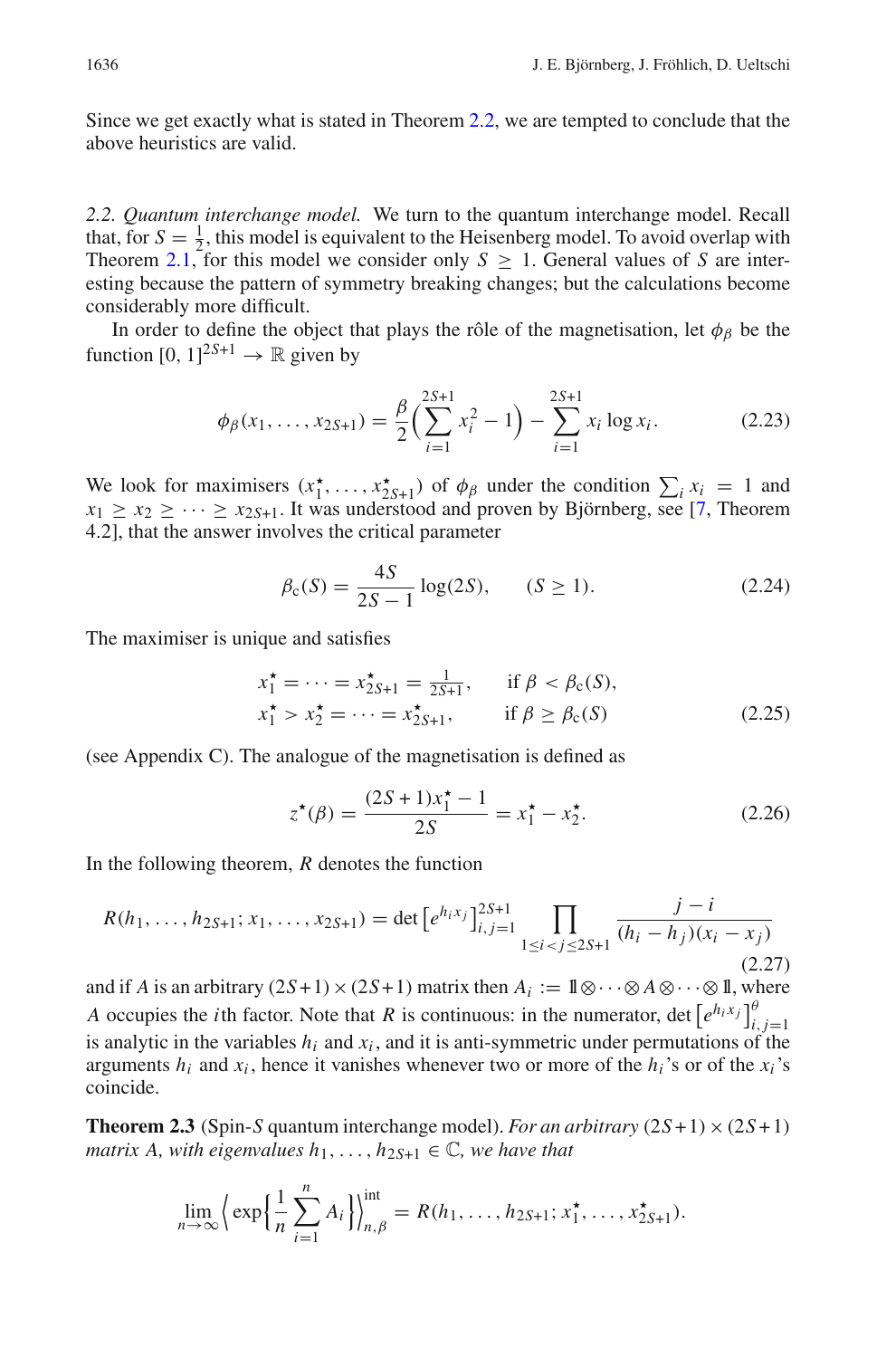We highlight the following two special cases of this result: first, we get that

<span id="page-8-1"></span><span id="page-8-0"></span>
$$
\lim_{n \to \infty} \left\{ \exp\left\{ \frac{h}{n} \sum_{i=1}^{n} S_i^{(1)} \right\} \right\}_{n,\beta}^{\text{int}} = \left( \frac{\sinh(\frac{1}{2} h z^*)}{\frac{1}{2} h z^*} \right)^{2S};\tag{2.28}
$$

second, if  $Q$  denotes an arbitrary rank 1 projector, with eigenvalues  $1, 0, \ldots, 0$ , we get

$$
\lim_{n \to \infty} \left\{ \exp\left\{ \frac{h}{n} \sum_{i=1}^{n} Q_i \right\} \right\}_{n,\beta}^{\text{int}} = \frac{(2S)!}{(hz^{\star})^{2S}} e^{\frac{h}{2S+1}(1-z^{\star})} \sum_{j=2S}^{\infty} \frac{(hz^{\star})^j}{j!}.
$$
 (2.29)

The step from Theorem [2.3](#page-7-1) to  $(2.28)$  and  $(2.29)$  is not immediate; details appear in Sect. [6.](#page-21-0)

Next, we discuss the heuristics of spontaneous symmetry breaking. The Hamiltonian of the interchange model is invariant under an SU(2*S* + 1)-symmetry: Given an arbitrary unitary matrix *U* on  $\mathbb{C}^{2S+1}$ , let  $U_n = \otimes_{i=1}^n U$ ; then  $U_n^{-1} H_n^{\text{int}} U_n = H_n^{\text{int}}$ . As pointed out to us by Robert Seiringer, the extremal states are labeled by rank-1 projections on  $\mathbb{C}^{2S+1}$ , or, equivalently, by the complex projective space  $\mathbb{CP}^{2S}$  (i.e., by the set of equivalence classes of vectors in  $\mathbb{C}^{2S+1}$  only differing by multiplication by a complex nonzero number). Given  $v \in \mathbb{C}^{2S+1} \setminus \{0\}$ , let  $P^v$  denote the orthogonal projection onto v, and let  $P_i^v := \mathbb{1} \otimes \cdots \otimes P^v \otimes \cdots \otimes \mathbb{1}$ , where  $P^v$  occupies the *i*th factor. The extremal states are expected to be given by

$$
\langle \cdot \rangle_{v} = \lim_{h \downarrow 0} \lim_{n \to \infty} \frac{\text{Tr} \left[ \cdot e^{-\beta H_{n}^{\text{int}} + h \sum_{i=1}^{n} P_{i}^{v}} \right]}{\text{Tr} \left[ e^{-\beta H_{n}^{\text{int}} + h \sum_{i=1}^{n} P_{i}^{v}} \right]}.
$$
 (2.30)

As  $\beta \to \infty$ ,  $\langle \cdot \rangle_v$  converges to the expectation defined by the product state  $\otimes v$ . These product states are ground states of  $H<sub>n</sub><sup>int</sup>$ , which gives some justification to the claim that the states  $\langle \cdot \rangle_v$  are extremal. We expect that

$$
\lim_{n \to \infty} \left\{ \exp\left\{ \frac{1}{n} \sum_{i=1}^{n} A_i \right\} \right\}_{n,\beta}^{\text{int}} = \int_{\mathbb{CP}^{2S}} e^{\langle A_1 \rangle_v} dv. \tag{2.31}
$$

We take the state  $\langle \cdot \rangle_{e_1}$  as the reference state, with vector  $v = e_1 = (1, 0, \ldots, 0)$ . At the cost of some redundancy, the integral over v in  $\mathbb{CP}^{2S}$  can be written as an integral over the space  $U(2S + 1)$  of unitary matrices on  $\mathbb{C}^{2S+1}$  with the uniform probability (Haar) measure:

$$
\int_{\mathbb{CP}^{2S}} e^{\langle A_1 \rangle_v} dv = \int_{\mathcal{U}(2S+1)} e^{\langle U_1^{-1} A_1 U_1 \rangle_{e_1}} dU.
$$
 (2.32)

Next we consider the restriction of the state  $\langle \cdot \rangle_{e_1}$  onto operators that only involve the spin at site 1. This restriction can be represented by a density matrix  $\rho$  on  $\mathbb{C}^{2S+1}$  such that

$$
\langle A_1 \rangle_{e_1} = \text{Tr}_{\mathbb{C}^{2S+1}}(A\rho). \tag{2.33}
$$

In all bases where  $e_1 = (1, 0, \ldots, 0)$ , the matrix  $\rho$  is diagonal with entries  $(x_1^*, \ldots, x_{2S+1}^*)$ on the diagonal, where

$$
x_i^* = \text{Tr}\,(P^{e_i}\rho) = \langle P_1^{e_i} \rangle_{e_1}.\tag{2.34}
$$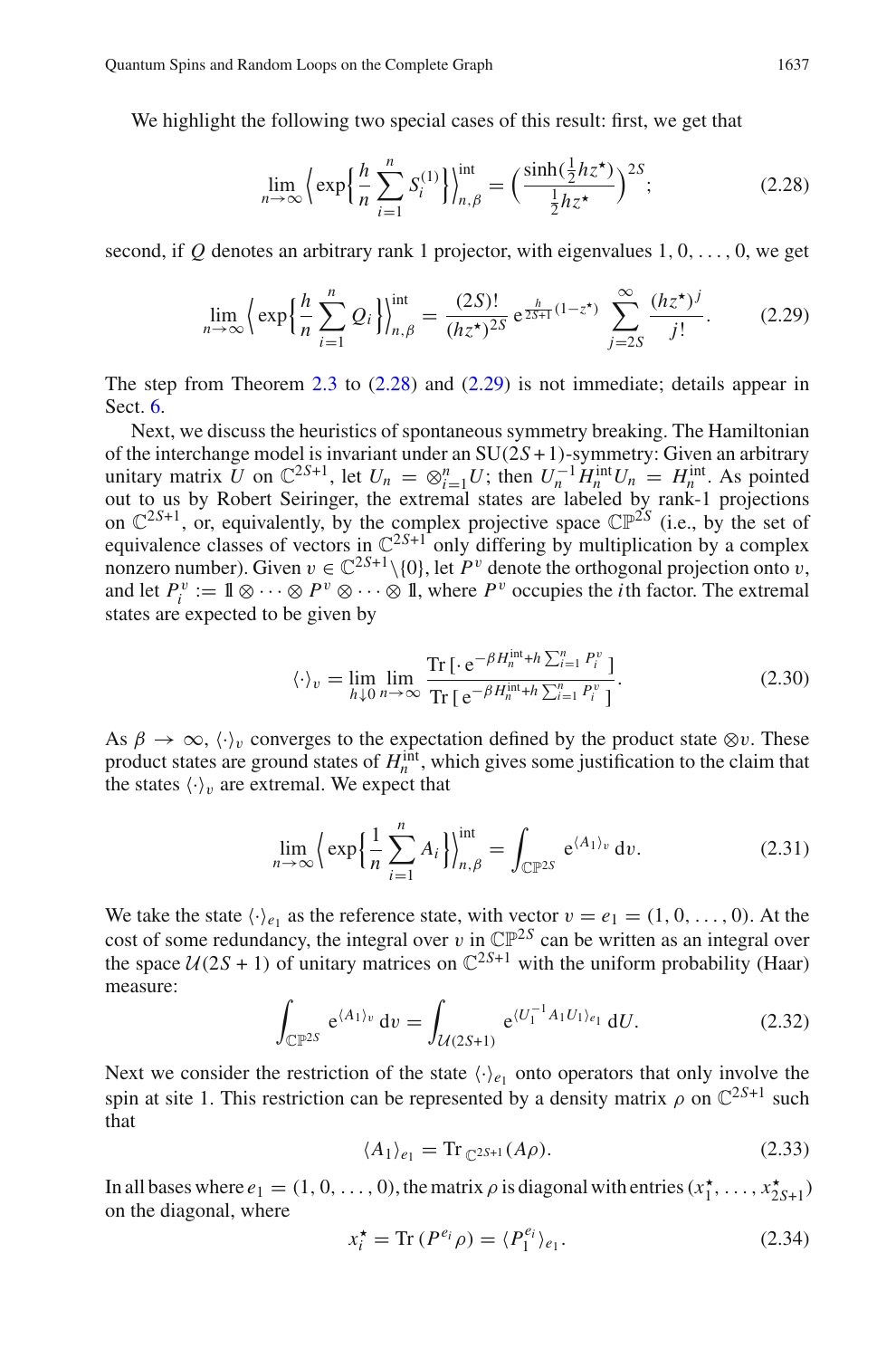It is clear that  $x_2^* = \cdots = x_{2S+1}^*$ , and one should expect that  $x_1^*$  is larger than or equal to *x*∗ <sup>2</sup> . Heuristic arguments suggest that

<span id="page-9-2"></span>
$$
\lim_{n \to \infty} \left\{ \exp \left\{ \frac{1}{n} \sum_{i=1}^{n} A_i \right\} \right\}_{n, \beta}^{\text{int}} = \int_{\mathcal{U}(2S+1)} e^{\text{Tr}(A U \rho U^{-1})} dU. \tag{2.35}
$$

By the Harish-Chandra–Itzykson-Zuber formula [\[12\]](#page-34-10), the right-hand-side of [\(2.35\)](#page-9-2) is equal to  $R(h_1, \ldots, h_{2S+1}; x_1^{\star}, \ldots, x_{2S+1}^{\star})$  which agrees with the right-hand-side in Theorem [2.3.](#page-7-1)

<span id="page-9-0"></span>*2.3. Critical exponents for the Heisenberg model.* Relatively minor extensions of our calculations for the Heisenberg model ( $\Delta = 1$ ) enable us to determine some critical exponents for that model on the complete graph. To state our results, we introduce the *pressure*

<span id="page-9-6"></span>
$$
p(\beta, h) = \lim_{n \to \infty} \frac{1}{n} \log \text{Tr} \left( \exp(-\beta H_{n, \Delta=1}^{\text{Heis}} + h \sum_{i=1}^{n} S_i^{(1)}) \right)
$$
(2.36)

(more accurately, this is  $(-\beta)$  times the free energy; "pressure" is used by analogy to the Ising model, where it is justified by the lattice-gas interpretation). Next, we consider the magnetization and susceptibility

$$
m(\beta, h) = \frac{\partial p}{\partial h}, \qquad \chi(\beta) = \frac{\partial m}{\partial h}\Big|_{h=0}
$$
 (2.37)

and the *transverse susceptibility*

$$
\chi_n^{\perp}(\beta, h) = \frac{1}{n} \sum_{1 \le i < j \le n} \frac{\text{Tr}\left(S_i^{(2)} S_j^{(2)} e^{-\beta H_n^{\text{Heis}} + h \sum_{i=1}^n S_i^{(1)}}\right)}{\text{Tr}\left(e^{-\beta H_n^{\text{Heis}} + h \sum_{i=1}^n S_i^{(1)}}\right)}\tag{2.38}
$$

as well as the limit  $\chi^{\perp}(\beta, h) = \lim_{n \to \infty} \chi^{\perp}_n(\beta, h)$  (where we extract a converging subsequence if necessary).

The following theorem is proven in Sect. [7.](#page-24-0) Recall the function  $g_{\beta}(m)$ ,  $0 \le m \le S$ , given in [\(2.14\)](#page-5-3) (which reduces to [\(2.17\)](#page-5-4) for  $S = \frac{1}{2}$ ). We write  $f \sim g$  if  $f/g$  converges to a positive constant.

<span id="page-9-4"></span><span id="page-9-1"></span>**Theorem 2.4.** For the spin- $S \geq \frac{1}{2}$  Heisenberg models the following formulae hold true. *(i) Pressure:*

<span id="page-9-3"></span>
$$
p(\beta, h) = \max_{0 \le m \le S} (g_{\beta}(m) + hm).
$$
 (2.39)

*(ii) Critical Exponents:*

$$
m^{\star}(\beta) \underset{\beta \downarrow \beta_c}{\sim} (\beta - \beta_c)^{1/2}, \quad \chi(\beta) \underset{\beta \uparrow \beta_c}{\sim} (\beta_c - \beta)^{-1}, \quad m(\beta_c, h) \underset{\hat{h} \downarrow 0}{\sim} h^{1/3}, \quad (2.40)
$$

<span id="page-9-5"></span>*and*

$$
\chi^{\perp}(\beta_{\rm c}, h) \underset{h \downarrow 0}{\sim} h^{-2/3}, \qquad \chi^{\perp}(\beta, h) \underset{h \downarrow 0}{\sim} h^{-1}, \text{ for } \beta > \beta_{\rm c}. \tag{2.41}
$$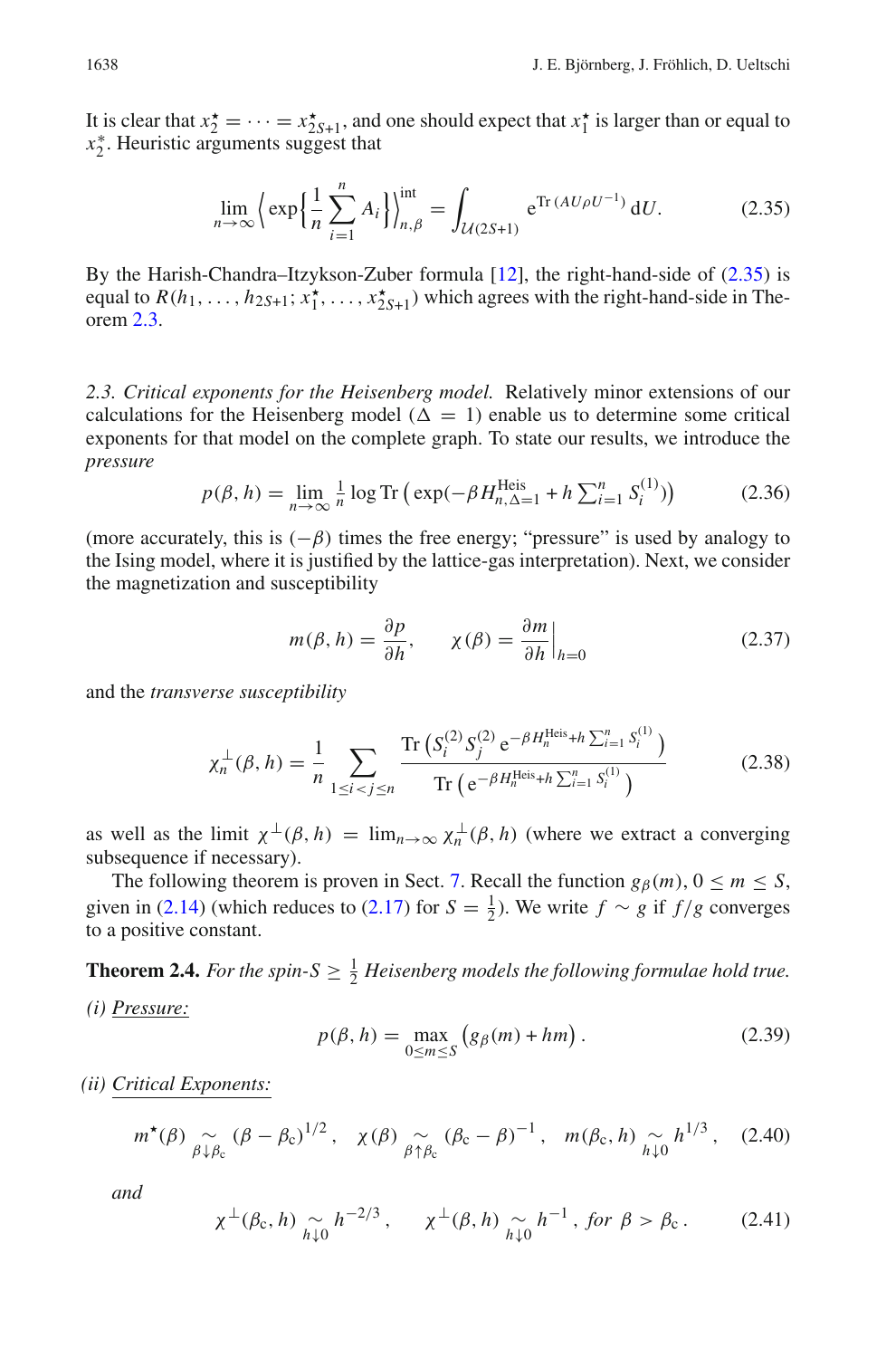We note that the critical exponents  $(2.40)$  are exactly the same as for the classical spin- $\frac{1}{2}$  Curie–Weiss (Ising) model, which has Hamiltonian  $H_n = -\frac{2}{n} \sum_{i < j} S_i^{(1)} S_j^{(1)}$ , see e.g. [\[8](#page-34-11), Ch. 2]. Moreover, in the case  $S = \frac{1}{2}$  the pressure [\(2.39\)](#page-9-4) for the quantum Heisenberg model equals that of the Curie–Weiss model, see [\[8](#page-34-11), Thm 2.8]. Nonetheless, the models are not identical, as shown by Theorem [2.1:](#page-5-0) for the Curie–Weiss model a simple calculation shows that  $\langle e^{h \over n} \Sigma_i S_i^{(1)} \rangle \rightarrow \cosh(hm^{\star}).$ 

In proving  $(2.41)$  we will use general inequalities relating the transverse susceptibility to the magnetization, which follow from Ward-identities and the Falk–Bruch inequality. For details, see Sect. [7.](#page-24-0)

#### <span id="page-10-0"></span>**3. Random Loop Representations**

The Gibbs states of quantum spin systems can be described with the help of Feynman– Kac expansions. In some cases these expansions can be represented as probability measures on sets of loop configurations. Such cases include Tóth's random interchange representation for the spin- $\frac{1}{2}$  Heisenberg ferromagnet. (An early version of this representation is due to Powers  $\overline{[21]}$  $\overline{[21]}$  $\overline{[21]}$ ; it was independently proposed by Tóth in  $\overline{[27]}$  $\overline{[27]}$  $\overline{[27]}$ , with a precise formulation and interesting applications.) Another useful representation is Aizenman and Nachtergaele's loop model for the spin- $\frac{1}{2}$  Heisenberg antiferromagnet, and models of arbitrary spins where interactions are given by projectors onto spin singlets [\[1\]](#page-34-14). Nachtergaele extended these representations to Heisenberg models of arbitrary spin [\[18\]](#page-34-3). A synthesis of the Tóth- and the Aizenman–Nachtergaele loop models, which allows one to describe the spin- $\frac{1}{2}$  XY-model and a spin-1 nematic model, was proposed in [\[28](#page-34-15)].

These models are interesting from the point of view of probability theory and they are relevant here because the joint distribution of loop lengths turns out to be related to the extremal state decomposition of the corresponding quantum systems. Indeed, some characteristic functions for the loop lengths are equal to the Laplace transforms of the measure on the set of extremal states.

The loop models considered in this paper can be defined on any graph  $\Gamma$ , and involve one-dimensional loops immersed in the space  $\Gamma \times [0, \beta]$ . Quantum-mechanical correlations can be expressed in terms of probabilities for loop connectivity. The lengths of the loops, rescaled by an appropriate fractional power of the spatial volume, are expected to display a *universal behavior*: there are macroscopic and microscopic loops, and the limiting joint distribution of the lengths of macroscopic loops is expected to be the Poisson–Dirichlet (PD) distribution that originally appeared in the work of Kingman [\[13\]](#page-34-16). This distribution is illustrated in Fig. [2.](#page-10-1)



<span id="page-10-1"></span>**Fig. 2.** Conjectured form for typical partition given by loop lengths in dimensions  $d \geq 3$ . For some  $z^* \in [0, 1]$ , the partition in [0,  $z^*$ ] follows a Poisson-Dirichlet distribution; the partition in the interval  $[z^*, 1]$  consists of microscopic elements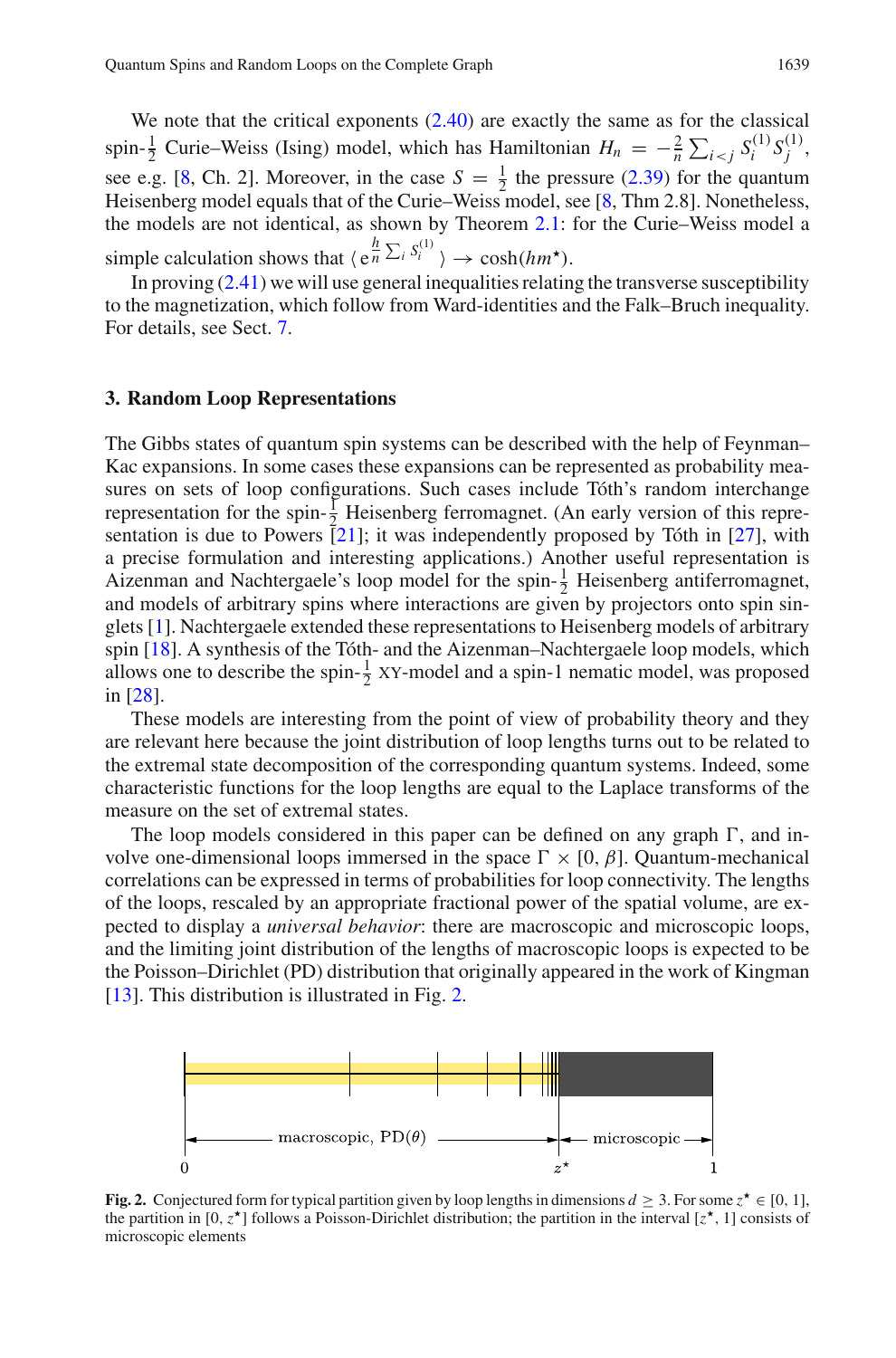The Poisson–Dirichlet distribution, denoted by  $PD(\theta)$ , with  $\theta > 0$  arbitrary, can be defined via the following 'stick-breaking' construction: Let *B*1, *B*2,... be independent Beta(1, $\theta$ )-distributed random variables, thus  $\mathbb{P}(B_i > t) = (1 - t)^{\theta}$  for  $t \in [0, 1]$ . Consider the sequence  $Y = (Y_1, Y_2, \dots)$  given by

$$
Y_1 = B_1;
$$
  $Y_2 = B_2(1 - B_1);$  ...,  $Y_n = B_n \prod_{i=1}^{n-1} (1 - B_i).$  (3.1)

The vector *X* obtained by ordering the elements of *Y* by size has the  $PD(\theta)$ -distribution. Note that  $\sum_{i\geq 1} X_i = 1$  with probability 1, hence the  $X_i$  may be regarded as giving a partition of the last in  $\sum_{i\geq 1}$ partition of the interval [0, 1]. To obtain a partition of an interval  $[0, z^{\star}]$  as in Fig. [2](#page-10-1) one simply rescales *X* by  $z^*$ . For future reference we note here the following formula, which will turn out to be relevant for the spin-systems considered in this paper. In [\[29](#page-34-17), Eq. (4.18)] it is shown that

<span id="page-11-1"></span>
$$
\mathbb{E}_{\text{PD}(\theta)}\bigg[\prod_{i\geq 1}\cosh(hX_i)\bigg] = \frac{1}{\Gamma(\theta/2)}\sum_{k\geq 0}\frac{\Gamma(\theta/2+k)}{k!\,\Gamma(\theta+2k)}h^{2k}.\tag{3.2}
$$

The Poisson–Dirichlet distribution first appeared in the study of the random interchange model (transposition-shuffle) on the complete graph. David Aldous formulated a conjecture concerning the convergence of the rescaled loop sizes to PD(1), and he explained the heuristics; Schramm then provided a proof [\[22](#page-34-18)] of Aldous' conjecture. Models on the complete graph are easier to analyse than the corresponding models on a lattice  $\mathbb{Z}^d$ ,  $d \geq 3$ ; but the heuristics for the latter models is remarkably similar to the one for the former models; see [\[9](#page-34-19)[,29](#page-34-17)]. The ideas sketched here are confirmed by the results of numerical simulations of various loop soups, including lattice permutations [\[10](#page-34-20)], loop O(N)-models [\[19\]](#page-34-21), and the random interchange model [\[5](#page-34-22)].

<span id="page-11-0"></span>3.1. Spin- $\frac{1}{2}$  *models*. We begin by describing the loop representations of the Heisenberg models with spin  $S = \frac{1}{2}$ . These representations are quite well known and contain many of the essential features, but without some of the complexities that appear for larger spin.

We pick a real number  $u \in [0, 1]$ . Let  $\Gamma = K_n$  be the complete graph, with vertices  $V_n = \{1, \ldots, n\}$  and edges  $E_n = \{ \{i, j\} : 1 \le i < j \le n \}$ . With each edge we associate an independent Poisson point process on the time interval [0, β/*n*] with two kinds of outcomes: 'crosses' occur with intensity *u* and 'double bars' occur with intensity  $1 - u$ . We let  $\rho_{n,\beta,u}$  denote the law of the Poisson point processes. Given a realization  $\omega$ , the loop containing the point  $(v, t) \in K_n \times [0, \beta/n]$  is obtained by moving vertically until meeting a cross or a double bar, then crossing the edge to the other vertex, and continuing in the same vertical direction, for a cross, while continuing in the opposite direction, for a double bar; see Fig. [3.](#page-12-1) Periodic boundary conditions are imposed in the vertical direction at 0 and  $\beta/n$ . In the following,  $\mathcal{L}(\omega)$  denotes the set of all such loops.

<span id="page-11-2"></span>Let

$$
\mathbb{P}_{n,\beta,2,u}(\mathrm{d}\omega) = \frac{1}{Z(n,\beta,2,u)} 2^{|\mathcal{L}(\omega)|} \rho_{n,\beta,u}(\mathrm{d}\omega),\tag{3.3}
$$

where the normalisation  $Z(n, \beta, 2, u) = \int 2^{|\mathcal{L}(\omega)|} \rho_{n, \beta, u}(\mathrm{d}\omega)$  is the partition function. By  $\mathbb{E}_{n,\beta,2,u}$  we denote an expectation with respect to this probability measure.

We define the *length of a loop* as the number of points (*i*, 0) that it contains; i.e., the length of a loop is the number of sites at level  $0 \in [0, \beta/n]$  visited by the loop. (According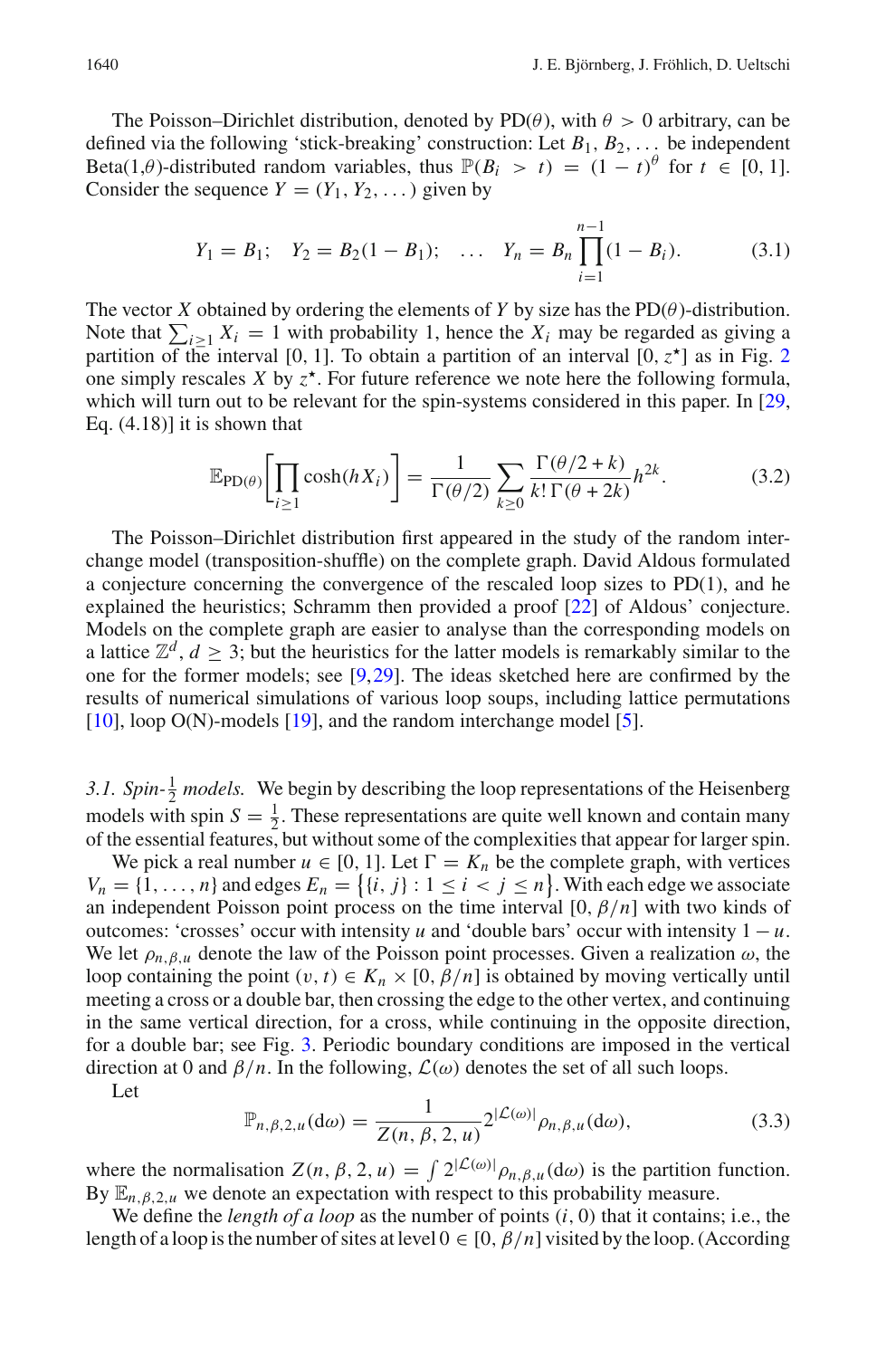

<span id="page-12-1"></span>**Fig. 3.** A realization on the complete graph *K*4 with three loops; the green loop has length 2, the red and blue loops have length 1

to this definition, there are loops of length 0.) Given a realisation  $\omega$ , let  $\ell_1(\omega)$ ,  $\ell_2(\omega)$ , ... be the lengths of the loops in decreasing order. We have that  $\sum_{i\geq 1} \ell_i(\omega) = n$ , for an arbitrary  $\omega$ . Thus,  $\left(\frac{\ell_1(\omega)}{n}, \frac{\ell_2(\omega)}{n}, \dots\right)$  is a random partition of the interval [0, 1]. We expect it to resemble the partition depicted in Fig. [2.](#page-10-1)

One manifestation of the connection between the loop-model and the spin system is the following identity, valid for  $\Delta = 2u - 1$ :

$$
\langle e^{\frac{h}{n}\sum_{i} S_{i}^{(1)}}\rangle_{n,\beta,\Delta}^{\text{Heis}} = \mathbb{E}_{n,\beta,2,u} \bigg[\prod_{i\geq 1} \cosh\left(\frac{h\ell_{i}(\omega)}{2n}\right)\bigg].\tag{3.4}
$$

This is a special case of [\(3.19\)](#page-15-1) below.

<span id="page-12-0"></span>*3.2. Heisenberg models with arbitrary spins.* An extension of the loop representation for the Heisenberg ferromagnet (and antiferromagnet, and further interactions) with arbitrary spin was proposed by Bruno Nachtergaele [\[18](#page-34-3)]. As in [\[28](#page-34-15)] it can be generalised to include asymmetric Heisenberg models. We first describe this representation and state our results about the lengths of the loops. Afterwards, we will outline the derivation of this representation from models of spins.

We introduce a model where every site is replaced by 2*S* "pseudo-sites". Let  $K_n$  be a replaced by  $2S$  "pseudo-sites". Let  $K_n$  be a replaced by  $2S(1)$ the graph whose vertices are the pseudo-sites  $\{(i, \alpha) : i \in \{1, ..., n\}, \alpha \in \{1, ..., 2S\}\}\$ and whose edges are given by

$$
\widetilde{\mathcal{E}}_n = \big\{ \{ (i, \alpha), (j, \alpha') \} : 1 \le i < j \le n, 1 \le \alpha, \alpha' \le 2S \big\}. \tag{3.5}
$$

We require the following ingredients:

• A uniformly random permutation  $\sigma$  of the pseudo-sites at each vertex; namely,  $\sigma = (\sigma_i)_{i=1}^n$ , where the  $\sigma_i$  are independent, uniform permutations of 2*S* elements.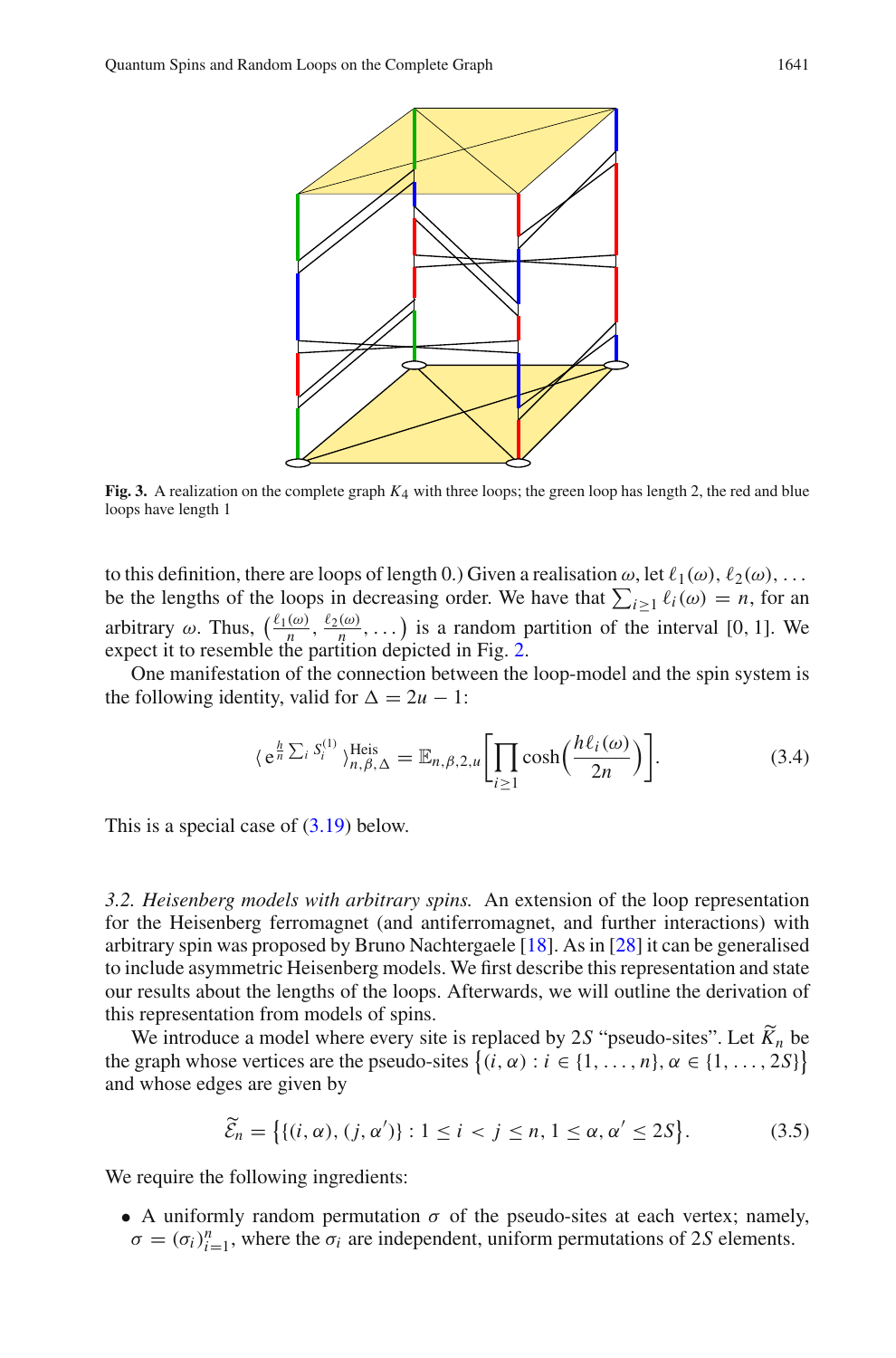

<span id="page-13-0"></span>**Fig. 4.** Loop representation for Heisenberg models with spins  $S = \frac{3}{2}$ . The original graph is modified so each site is now hosting  $2S = 3$  pseudo-sites. There are random permutations of pseudo-sites between times  $\frac{\beta}{2n}$ and  $-\frac{\beta}{2l}$ . As before, there is an overall factor  $2^{\text{floops}}$ . In the realisation above, one loop is highlighted (it has length  $\overline{3}$  and there are three other loops (of length 0, 4, and 5)

• (Independently of  $\sigma$ ) the result  $\omega$  of independent Poisson point processes in the time interval  $[-\frac{\beta}{2n}, \frac{\beta}{2n}]$ , for every edge of  $\tilde{\mathcal{E}}_n$ , where crosses have intensity *u* and double bars have intensity  $1 - u$ .

Let  $\tilde{\rho}_{n,\beta,u}$  denote the measure for the Poisson point process. The measure on the set of permutations is just the counting measure. Loops are defined as before, except that the permutations rewire the threads between times  $\frac{\beta}{2n}$  and  $-\frac{\beta}{2n}$ . An illustration is given in Fig. [4.](#page-13-0)

The probability measure relevant for the following considerations is the following measure:

$$
\widetilde{\mathbb{P}}_{n,\beta,2,u}(\sigma,\mathrm{d}\omega) = \frac{1}{\widetilde{Z}(n,\beta,2,u)} 2^{|\mathcal{L}(\sigma,\omega)|} \widetilde{\rho}_{n,\beta,2,u}(\mathrm{d}\omega). \tag{3.6}
$$

Expectation with respect to  $\widetilde{P}_{n,\beta,2,u}(\sigma, d\omega)$  is denoted by  $\widetilde{E}_{n,\beta,2,u}$ . We define the length of a loop as the number of sites at time 0 visited by it. For any realisation  $(\sigma, \omega)$ , we of a loop as the number of sites at time 0 visited by it. For any realisation  $(\sigma, \omega)$ , we have that  $\sum_{i \geq 1} \ell_i(\sigma, \omega) = 2Sn$ .

As we will explain below, this loop model provides a probabilistic representation of the Heisenberg model with  $\Delta = 2u - 1$ . The two parts of the following theorem are equivalent to Theorems [2.1](#page-5-0) and [2.2,](#page-6-0) respectively.

<span id="page-13-1"></span>**Theorem 3.1.** Let  $z^* = m^*(\beta)/S$  with  $m^*(\beta)$  defined above in Eq. [\(2.15\)](#page-5-1). For any  $h \in \mathbb{C}$ , *we have that*

$$
\lim_{n\to\infty}\tilde{\mathbb{E}}_{n,\beta,2,u}\bigg[\prod_{i\geq 1}\cosh\bigg(\frac{h\ell_i(\sigma,\omega)}{2Sn}\bigg)\bigg]=\begin{cases}\sinh(hz^{\star})/hz^{\star}, & \text{if }u=1,\\I_0(hz^{\star}), & \text{if }u\in[0,1).\end{cases}
$$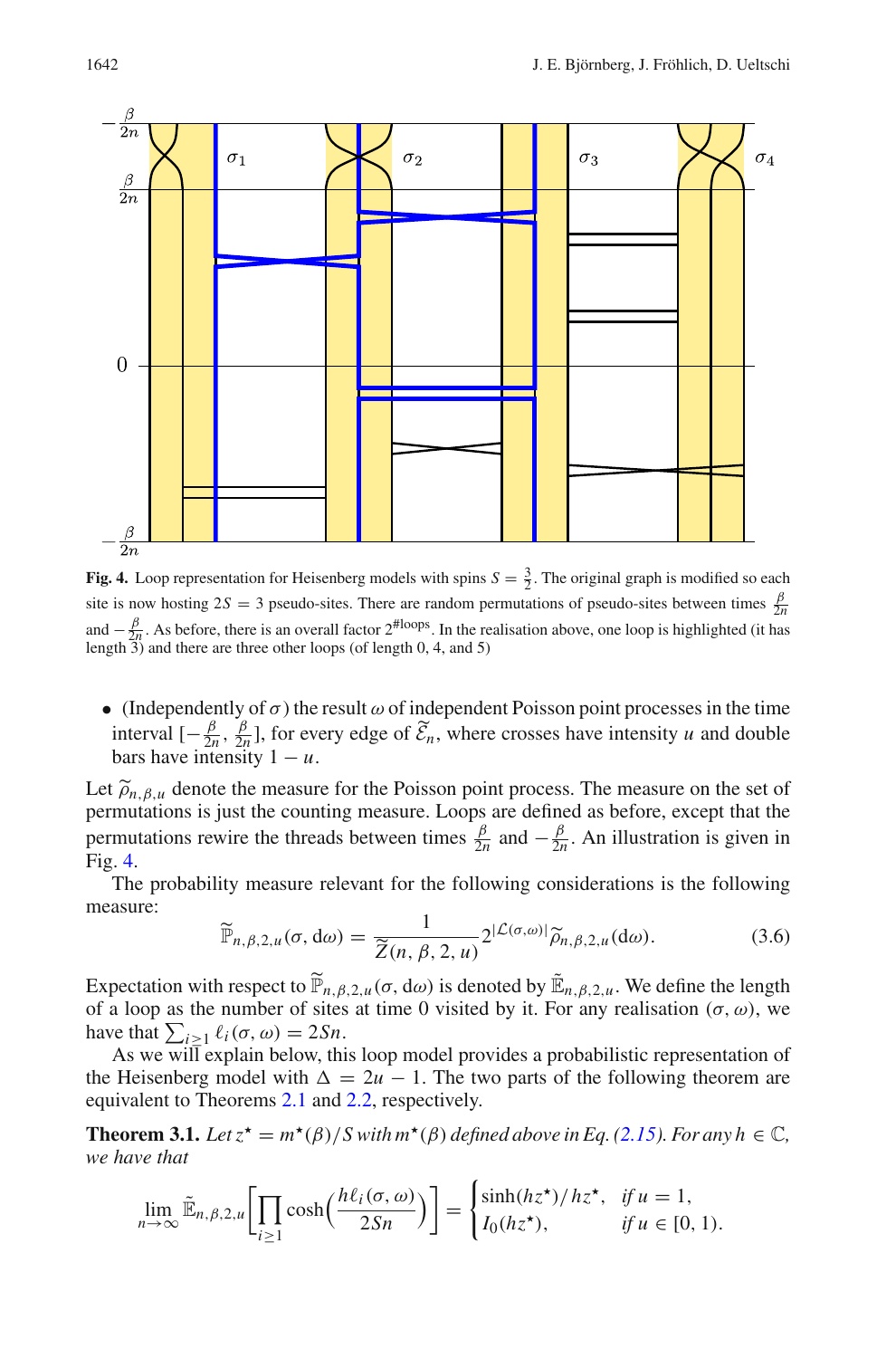We note that the limiting quantities agree with the corresponding expectations with respect to the Poisson–Dirichlet distributions; more precisely PD(2), for  $u = 1$ , and PD(1), for  $u < 1$ . Indeed, setting  $\theta = 2$  in [\(3.2\)](#page-11-1), we find that

$$
\mathbb{E}_{\text{PD}(2)}\bigg[\prod_{i\geq 1}\cosh(hX_i)\bigg] = \sum_{k\geq 0} \frac{h^{2k}}{(2k+1)!} = \frac{\sinh(h)}{h},\tag{3.7}
$$

while setting  $\theta = 1$  yields

$$
\mathbb{E}_{\text{PD}(1)}\bigg[\prod_{i\geq 1}\cosh(hX_i)\bigg] = \frac{1}{\Gamma(\frac{1}{2})}\sum_{k\geq 0}\frac{\Gamma(k+\frac{1}{2})}{k!(2k)!}h^{2k} = I_0(h). \tag{3.8}
$$

Next, we explain how to derive this loop model from quantum spin systems. This will show that Theorem [3.1](#page-13-1) is equivalent to Theorem [2.1.](#page-5-0)

Following Nachtergaele [\[18](#page-34-3)], we consider the Hilbert space

$$
\widetilde{\mathcal{H}}_n = \otimes_{i=1}^n \otimes_{\alpha=1}^{2S} \mathbb{C}^2.
$$
\n(3.9)

On  $\otimes_{\alpha=1}^{2S} \mathbb{C}^2$ , let *P*<sup>sym</sup> denote the projection onto the symmetric subspace; i.e.,

$$
P^{\text{sym}} = \frac{1}{(2S)!} \sum_{\sigma \in \mathcal{S}_{2S}} U(\sigma), \tag{3.10}
$$

where the unitary matrix  $U(\sigma)$  is the representative of the permutation  $\sigma$ ,

$$
U(\sigma)|\varphi_1\rangle \otimes \cdots \otimes |\varphi_{2S}\rangle = |\varphi_{\sigma(1)} \otimes \cdots \otimes |\varphi_{\sigma(2S)}\rangle.
$$
 (3.11)

One can check that rank  $(P^{\text{sym}}) = 2S + 1$ . Let  $P^{\text{sym}}_n = \otimes_{i=1}^n P^{\text{sym}}$  and  $\widetilde{\mathcal{H}}^{\text{sym}}_n = P^{\text{sym}}_n \widetilde{\mathcal{H}}_n$ . Since dim  $\widetilde{\mathcal{H}}_n^{\text{sym}} = (2S + 1)^n$ , there is an embedding

$$
\iota: \mathcal{H}_n = (\mathbb{C}^{2S+1})^{\otimes n} \to \widetilde{\mathcal{H}}_n = \widetilde{\mathcal{H}}_n^{\mathrm{sym}} \oplus (\widetilde{\mathcal{H}}_n^{\mathrm{sym}})^{\perp},\tag{3.12}
$$

with the property that

$$
A \mapsto \iota(A) = A \oplus 0. \tag{3.13}
$$

With each pseudo-site  $(i, \alpha)$  one associates spin operators  $S_{i,\alpha}^{(j)}$ ,  $j = 1, 2, 3$ , given by  $(\frac{1}{2} \times)$  Pauli matrices, tensored by the identity. Let

$$
R_i^{(j)} = P_n^{\text{sym}} \sum_{\alpha=1}^{2S} S_{i,\alpha}^{(j)}.
$$
 (3.14)

Then  $\iota(S_i^{(j)}) = R_i^{(j)}$ . The Hamiltonian is

$$
\widetilde{H}_n = -2 \sum_{1 \le i < j \le n} \left( R_i^{(1)} R_j^{(1)} + R_i^{(2)} R_j^{(2)} + \Delta R_i^{(3)} R_j^{(3)} \right)
$$
\n
$$
= -2 P_n^{\text{sym}} \sum_{\substack{1 \le i < j \le n \\ 1 \le \alpha, \alpha' \le 2S}} \left( S_{i,\alpha}^{(1)} S_{j,\alpha'}^{(1)} + S_{i,\alpha}^{(2)} S_{j,\alpha'}^{(2)} + \Delta S_{i,\alpha}^{(3)} S_{j,\alpha'}^{(3)} \right). \tag{3.15}
$$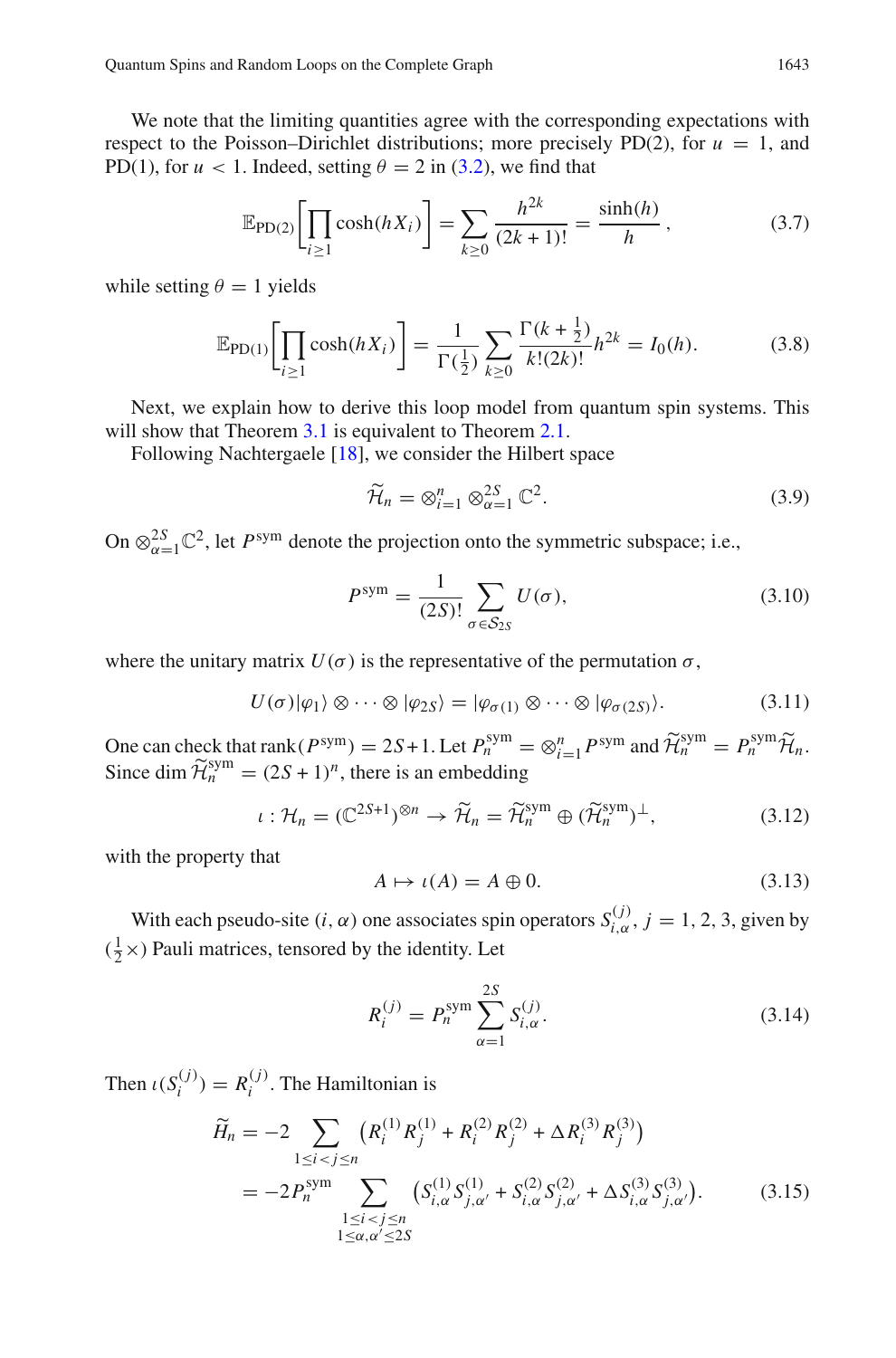Notice that  $H_n = \iota(H_n)$ . We introduce the transposition operator  $T_{(i,\alpha),(j,\alpha')}$  and the "double bar operator"  $Q_{(i,\alpha),(j,\alpha')}$ ; in the basis where  $S_{i,\alpha}^{(1)} = \frac{1}{2} \begin{pmatrix} 1 & 0 \\ 0 & -1 \end{pmatrix}$ , it has matrix elements

$$
\langle a | \otimes \langle b | Q_{(i,\alpha),(j,\alpha')} | c \rangle \otimes | d \rangle = \delta_{a,b} \delta_{c,d}.
$$
 (3.16)

Let  $u = \frac{1}{2}(\Delta + 1)$ ; we have that

$$
2\big(S_{i,\alpha}^{(1)}S_{j,\alpha'}^{(1)} + S_{i,\alpha}^{(2)}S_{j,\alpha'}^{(2)} + \Delta S_{i,\alpha}^{(3)}S_{j,\alpha'}^{(3)}\big) = uT_{(i,\alpha),(j,\alpha')} + (1-u)Q_{(i,\alpha),(j,\alpha')} - \frac{1}{2}.
$$
 (3.17)

The loop expansion can be carried out as in [\[27,](#page-34-13) Theorem 2], [\[1,](#page-34-14) Proposition 2.1 (iii)], [\[18](#page-34-3)], and [\[28,](#page-34-15) Section III. B]. In order to formulate the relation between quantum spins and random loops, we need the notion of *space-time spin configurations*  $\mathbf{s} = (s_{i,\alpha}(t)),$ taking values in  $\{-\frac{1}{2}, \frac{1}{2}\}$ , and indexed by integers  $1 \le i \le n, 1 \le \alpha \le 2S$  and by real numbers  $0 \le t < \beta$ . Given a realisation  $(\sigma, \omega)$ , we let  $\Sigma(\sigma, \omega)$  denote the set of space-time spin configurations *s* that take constant values along the loops of  $(\sigma, \omega)$ , and that are left-continuous at the points of discontinuity. Notice that

<span id="page-15-1"></span>
$$
|\Sigma(\sigma,\omega)| = 2^{|\mathcal{L}(\sigma,\omega)|}.
$$
\n(3.18)

<span id="page-15-2"></span>**Proposition 3.2.** Let  $\Delta = 2u - 1$ . For all functions  $f : [-\frac{1}{2}, \frac{1}{2}]^{2Sn} \rightarrow \mathbb{C}$  that have *convergent Taylor series, we have*

$$
\left\langle f(\{S_{i,\alpha}^{(1)}\})\right\rangle_{n,\beta,\Delta} = \frac{1}{\widetilde{Z}(n,\beta,2,u)} \int \widetilde{\rho}_{n,\beta,2,u}(\mathrm{d}\omega) \sum_{\sigma} \sum_{s \in \Sigma(\sigma,\omega)} f(\{s_{i,\alpha}(0)\}).
$$

It immediately follows from this proposition that

$$
\left\langle \exp\left\{ \frac{h}{n} \sum_{i=1}^{n} S_i^{(1)} \right\} \right\rangle_{n,\beta,\Delta} = \tilde{\mathbb{E}}_{n,\beta,2,u} \left[ \prod_{i \ge 1} \cosh\left(\frac{h\ell_i(\sigma,\omega)}{2n}\right) \right].
$$
 (3.19)

In particular, Theorem [3.1](#page-13-1) follows from Theorems [2.1](#page-5-0) and [2.2,](#page-6-0) which are proven in Sects. [4](#page-17-0) and [5,](#page-19-0) respectively.

<span id="page-15-0"></span>*3.3. The quantum interchange model.* The interchange model has a loop-representation very similar to Tóth's representation of the spin- $\frac{1}{2}$  Heisenberg ferromagnet, which was described in Sect. [3.1.](#page-11-0) Indeed, the measure appropriate for this model is obtained by replacing Eq.  $(3.3)$  by

$$
\mathbb{P}_{n,\beta,\theta,u=1}(\mathrm{d}\omega) = \frac{1}{Z(n,\beta,\theta,1)}\theta^{|\mathcal{L}(\omega)|}\rho_{n,\beta,1}(\mathrm{d}\omega),\tag{3.20}
$$

where  $\theta = 2S + 1$ . Note that we set  $u = 1$ , meaning we have only crosses (no doublebars), and that we replace the weight  $2^{\lvert \mathcal{L}(\omega) \rvert}$  by  $\theta^{\lvert \mathcal{L}(\omega) \rvert}$ .

We write  $\mathbf{h} = (h_1, \ldots, h_\theta)$  and

<span id="page-15-4"></span>
$$
q_{\mathbf{h}}(t) = \frac{1}{\theta} \left( e^{h_1 t} + \dots + e^{h_\theta t} \right). \tag{3.21}
$$

<span id="page-15-3"></span>Recall the function *R* defined in [\(2.27\)](#page-7-2).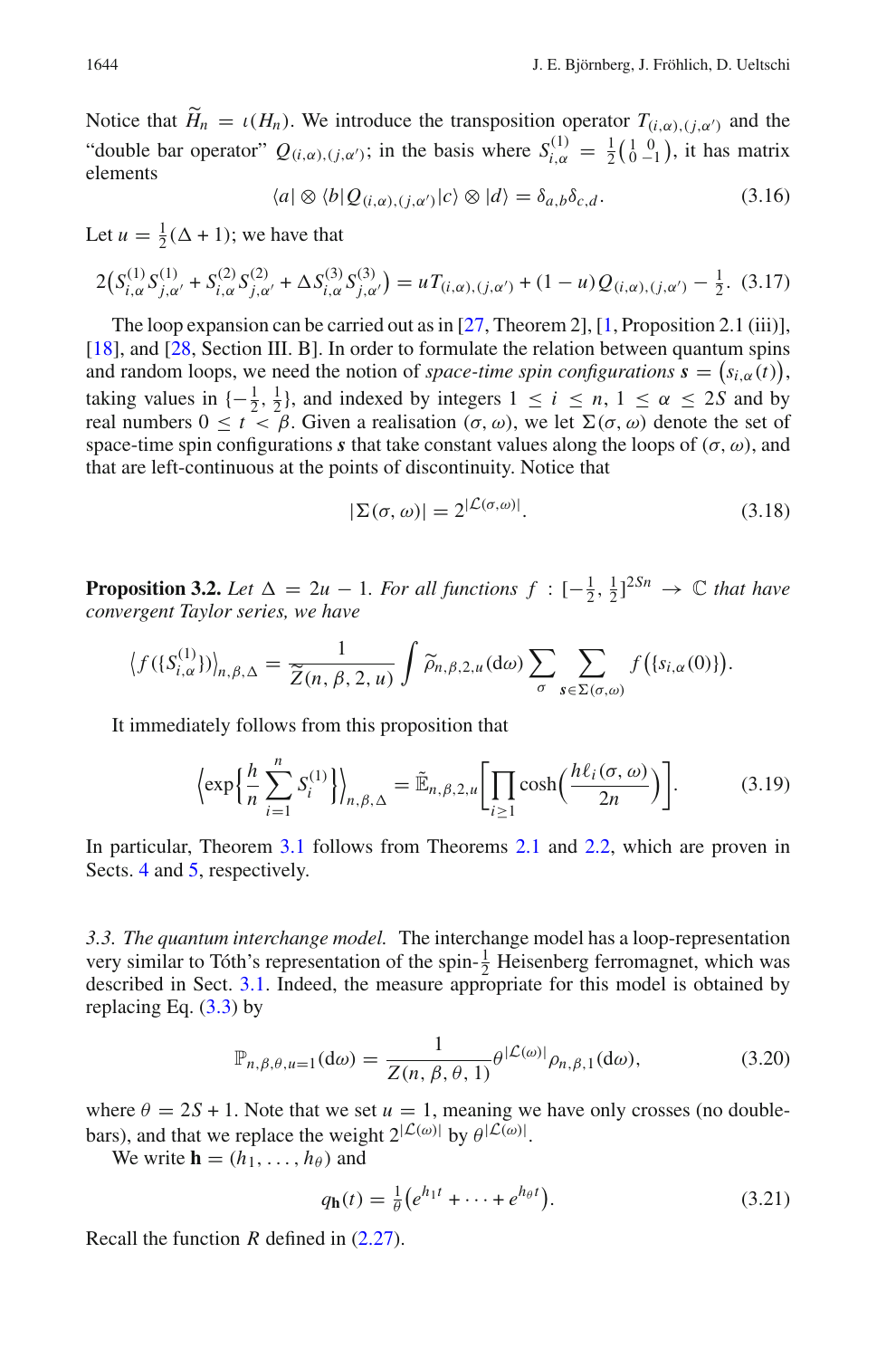**Theorem 3.3.** *For any fixed*  $\mathbf{h} = (h_1, \ldots, h_{\theta})$  *we have, as*  $n \to \infty$ *,* 

<span id="page-16-3"></span>
$$
\mathbb{E}_{n,\beta,\theta,1}\bigg[\prod_{i\geq 1}q_{\mathbf{h}}(\tfrac{1}{n}\ell_i)\bigg]\to R(h_1,\ldots,h_\theta;x_1^\star,\ldots,x_\theta^\star),\tag{3.22}
$$

*where*  $(x_1^{\star}, \ldots, x_{\theta}^{\star})$  *is the maximizer of*  $\phi_{\beta}(\cdot)$ *, as above.* 

Again, the result is equivalent to a statement about the spin system. In this case it is equivalent to Theorem [2.3,](#page-7-1) since we have the identity (that follows from Proposition [3.2\)](#page-15-2)

$$
\left\langle \exp\left\{ \frac{1}{n} \sum_{i=1}^{n} A_i \right\} \right\rangle_{n,\beta}^{\text{int}} = \mathbb{E}_{n,\beta,\theta,1} \Big[ \prod_{i \ge 1} q_{\mathbf{h}}(\tfrac{1}{n} \ell_i) \Big] \tag{3.23}
$$

if *A* has eigenvalues  $h_1, \ldots, h_\theta$ .

The two special cases  $(2.28)$  and  $(2.29)$  have the following counterparts. We use the notation

$$
q_S(t) = \frac{1}{\theta} \left( e^{-St} + e^{-(S-1)t} + \dots + e^{St} \right) = \frac{\sinh(\frac{\theta}{2}t)}{\theta \sinh(\frac{1}{2}t)},
$$
(3.24)

which corresponds to  $h_i = (-S + i - 1)$ . For all  $h \in \mathbb{C}$ , we have that

<span id="page-16-1"></span>
$$
\lim_{n \to \infty} \mathbb{E}_{n,\beta,\theta,1} \Big[ \prod_{i \ge 1} q_S(\frac{h}{n}\ell_i) \Big] = \Big[ \frac{\sinh(\frac{1}{2}hz^{\star})}{\frac{1}{2}hz^{\star}} \Big]^{2S},\tag{3.25}
$$

<span id="page-16-2"></span>and

$$
\lim_{n\to\infty} \mathbb{E}_{n,\beta,\theta,1} \Big[ \prod_{i\geq 1} \frac{1}{\theta} (e^{h\ell_i/n} + \theta - 1) \Big] = \exp\left(\frac{h}{\theta} (1 - z^{\star})\right) \frac{\sum_{j=\theta-1}^{\infty} \frac{1}{j!} (h z^{\star})^j}{\frac{1}{(\theta-1)!} (h z^{\star})^{\theta-1}}. \tag{3.26}
$$

Moreover, the limiting quantities agree with the corresponding Poisson–Dirichlet expectations, in this case  $PD(\theta)$ . In Appendix D we show that

$$
\mathbb{E}_{\text{PD}(\theta)}\Big[\prod_{i\geq 1} q_{\mathbf{h}}(z^{\star}X_i)\Big] = \exp\big(-\tfrac{1-z^{\star}}{\theta}\sum_i h_i\big)R(h_1,\ldots,h_\theta;x_1^{\star},\ldots,x_\theta^{\star}).\tag{3.27}
$$

In particular,

<span id="page-16-0"></span>
$$
\mathbb{E}_{\text{PD}(\theta)}\bigg[\prod_{i\geq 1} q_S(hX_i)\bigg] = \bigg[\frac{\sinh(\frac{1}{2}h)}{\frac{1}{2}h}\bigg]^{2S}, \quad \text{for } \theta = 2S + 1 \tag{3.28}
$$

and

$$
\mathbb{E}_{\text{PD}(\theta)} \bigg[ \prod_{i \ge 1} \frac{1}{\theta} (e^{hX_i} + \theta - 1) \bigg] = \frac{\sum_{j=\theta-1}^{\infty} \frac{1}{j!} h^j}{\frac{1}{(\theta-1)!} h^{\theta-1}}.
$$
 (3.29)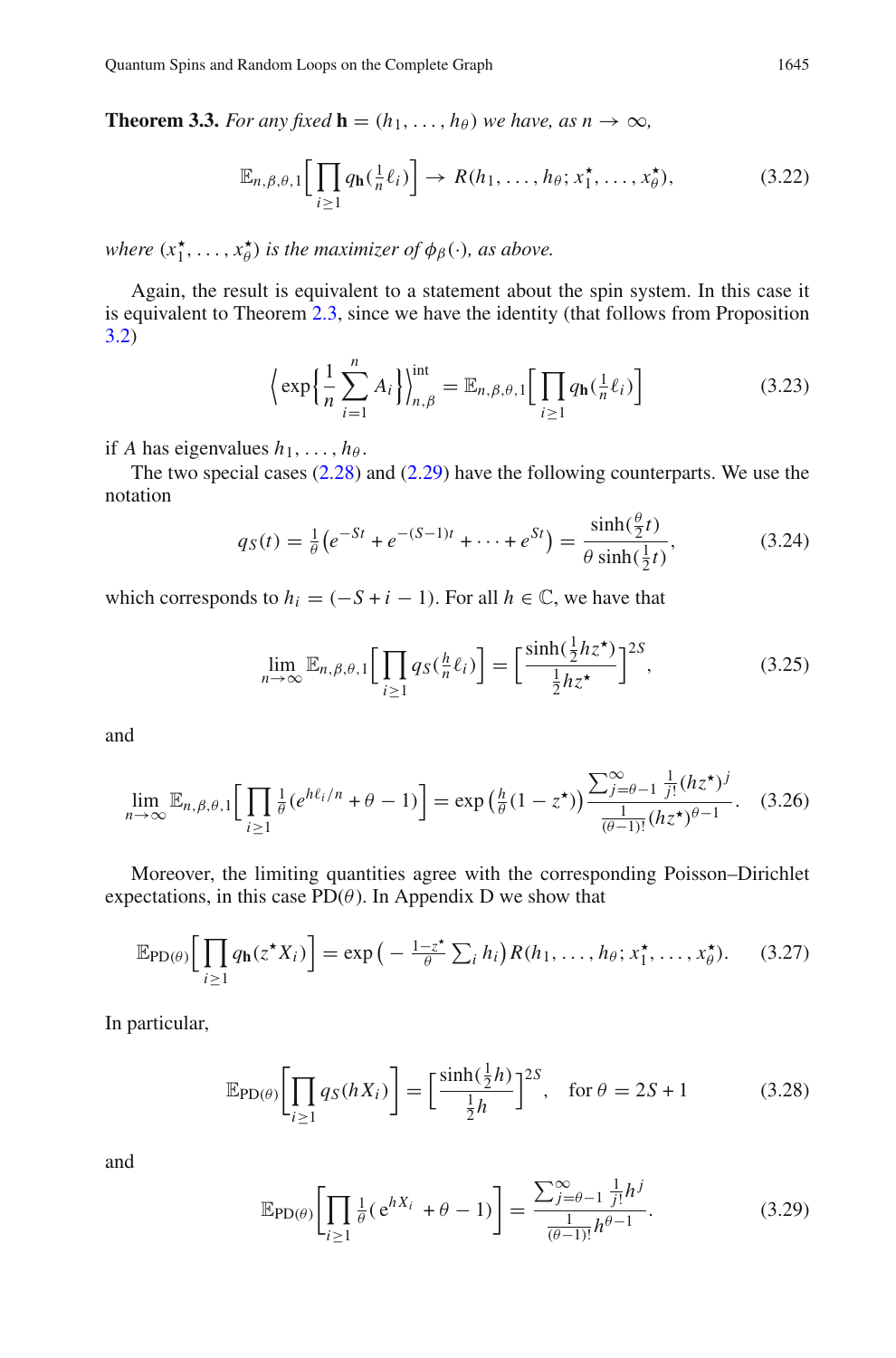#### <span id="page-17-0"></span>**4. Isotropic Heisenberg Model: Proof of Theorem [2.1](#page-5-0)**

The proof uses standard facts about addition of angular momenta, which for the reader's convenience are summarised in Appendix A. We also use a simple result about convergence of ratios of sums where the terms are of exponentially large size, Lemma [B.1](#page-30-1) in Appendix B. To lighten our notation, we use the shorthand  $\vec{\Sigma} = (\Sigma^{(1)}, \Sigma^{(2)}, \Sigma^{(3)})$ Appendix B. To lighten our notation, we use the shorthand  $\Sigma = (\Sigma^{(1)}, \Sigma^{(2)}, \Sigma^{(3)}) = \sum_{i=1}^{n} \vec{S}_i$  for the total spin, and  $\vec{\Sigma}^2 = (\Sigma^{(1)})^2 + (\Sigma^{(2)})^2 + (\Sigma^{(3)})^2$ . Note that  $H_{n,\beta,\Delta}^{\text{Heis}} =$  $\sum_{i=1}^{n} \bar{S}_i$  for the total spin, and  $\bar{\Sigma}^2 = (\Sigma^{(1)})^2 + (\Sigma^{(2)})^2 + (\Sigma^{(3)})^2$ . Note that  $H_{n,\beta,\Delta}^{\text{Heis}} =$  $-\frac{1}{n}\vec{\Sigma}^2 + \frac{1}{n}(1-\Delta)(\Sigma^{(3)})^2$ , in particular  $H_{n,\beta,\Delta=1}^{\text{Heis}} = -\frac{1}{n}\vec{\Sigma}^2$ .

Let  $L_{M,n}$  be the multiplicity of *M* as an eigenvalue of  $\Sigma^{(3)}$  given in Proposition [A.1.](#page-28-2) To prove Theorem [2.1,](#page-5-0) the main step is to obtain the asymptotic value of  $L_{M,n} - L_{M+1,n}$ for large *M*, *n*. Recall the definitions of  $\eta(x)$  and  $x^*(m)$  in Eqs. [\(2.10\)](#page-4-1) and [\(2.12\)](#page-5-5) (note that  $x^*(m)$  has the same sign as *m*).

<span id="page-17-1"></span>**Proposition 4.1.** *For*  $m \in (-S, S)$ ,

$$
L_{\lfloor mn\rfloor,n}-L_{\lfloor mn\rfloor+1,n}=\frac{(1-e^{-x^*(m)})\big(1+o(1)\big)}{\sqrt{2\pi\eta''(x^*(m))n}}e^{n[\eta(x^*(m))-mx^*(m)]}, \text{ as } n\to\infty.
$$

*Proof.* We consider the generating function

$$
\Phi(z,n) = \sum_{M=-Sn}^{Sn} z^{M+Sn} L_{M,n} = (1 + z + \dots + z^{2S})^n.
$$
 (4.1)

Here we used [\(A.2\)](#page-29-0). By Cauchy's formula,

$$
L_{M,n} = \frac{1}{(M+Sn)!} \frac{d^{M+Sn}}{dz^{M+Sn}} \Phi(z,n) \Big|_{z=0} = \frac{1}{2\pi i} \oint \frac{(1+z+\dots+z^{2S})^n}{z^{M+Sn}} \frac{dz}{z}, \quad (4.2)
$$

where integration is along a contour that surrounds the origin. We choose the contour to be a circle of radius  $e^x$ ,  $x \in \mathbb{R}$ . Then, assuming that *mn* is an integer, we have

$$
L_{mn,n} - L_{mn+1,n} = \frac{1}{2\pi} \int_{-\pi}^{\pi} \left[ \frac{1 + e^{x + i\varphi} + \dots + e^{2S(x + i\varphi)}}{e^{(m+S)(x + i\varphi)}} \right]^n (1 - e^{-(x + i\varphi)}) d\varphi
$$
  
= 
$$
\frac{1}{2\pi} \int_{-\pi}^{\pi} (1 - e^{-(x + i\varphi)}) e^{n[\Upsilon_m(x + i\varphi)]} d\varphi,
$$
 (4.3)

where

$$
\Upsilon_m(x+i\varphi) = \log\left(\frac{1 + e^{x+i\varphi} + \dots + e^{2S(x+i\varphi)}}{e^{(m+S)(x+i\varphi)}}\right) = \log\left(\frac{\sinh(\frac{2S+1}{2}(x+i\varphi))}{\sinh(\frac{1}{2}(x+i\varphi))}e^{-m(x+i\varphi)}\right).
$$
\n(4.4)

The latter identity follows easily from the formula for geometric series. It is clear from the first expression that  $\text{Re}\,\Upsilon_m(x+i\varphi)$  attains its maximum at  $\varphi=0$ , for each fixed *x*. Furthermore, we have that  $\Upsilon_m(x) = \eta(x) - mx$ , so the minimum of  $\Upsilon(x)$  along the real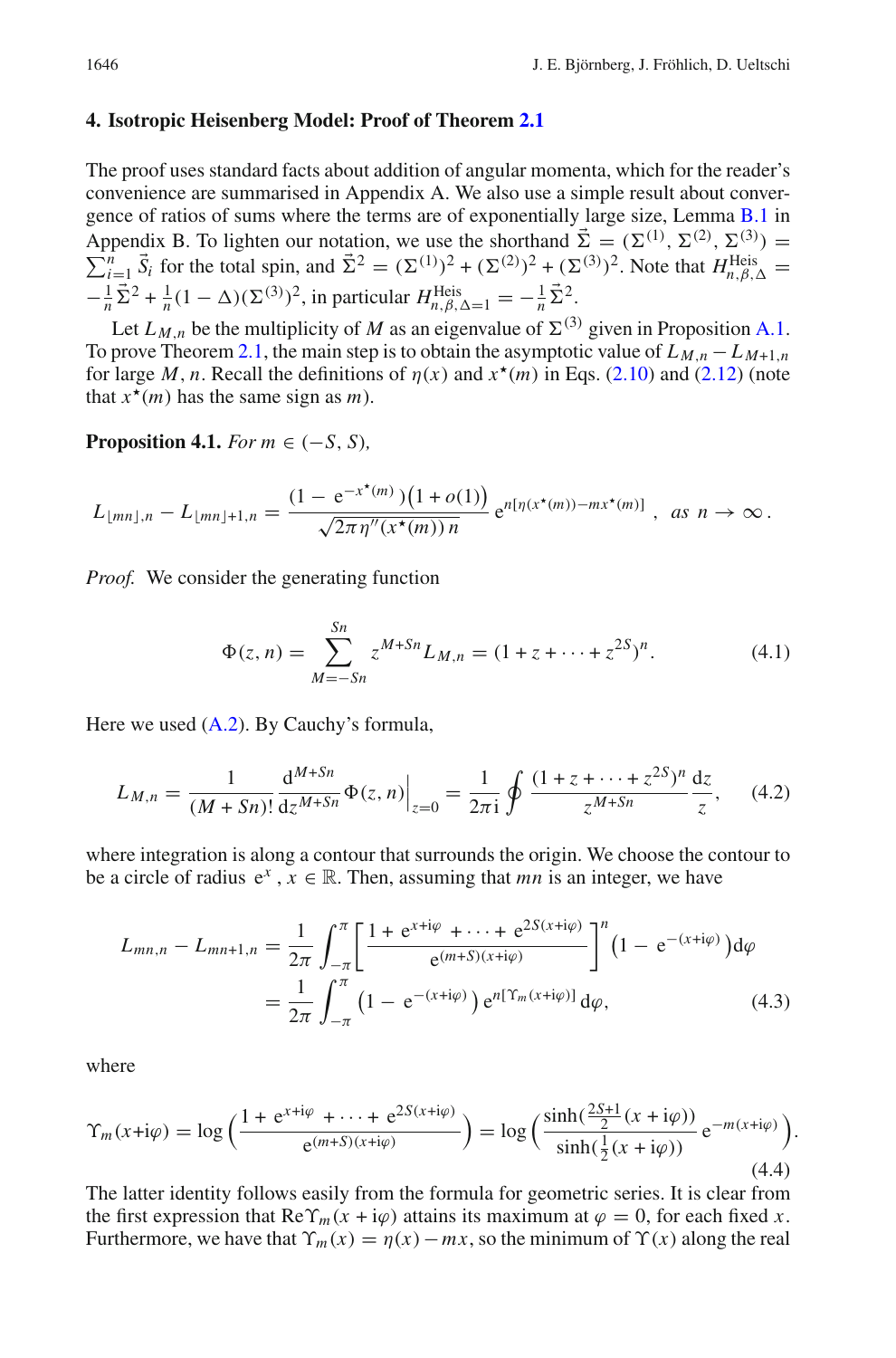line satisfies the equation  $\eta'(x) = m$ . As observed before, the unique solution is  $x^*(m)$ . A standard saddle-point argument then yields

$$
L_{mn,n} - L_{mn+1,n} = \frac{1}{2\pi} e^{n\Upsilon_m(x^*(m))} \int_{-\pi}^{\pi} \left(1 - e^{-(x+i\varphi)}\right) e^{n[\Upsilon_m(x^*(m)+i\varphi) - \Upsilon_m(x^*(m))]} d\varphi
$$
  

$$
= (1+o(1)) (1 - e^{-x^*(m)}) e^{n\Upsilon_m(x^*(m))} \int_{-\infty}^{\infty} e^{-\frac{1}{2}n\Upsilon_m''(x^*(m))} \varphi^2 d\varphi
$$
  

$$
= \frac{(1 - e^{-x^*(m)}) (1+o(1))}{\sqrt{2\pi \Upsilon_m''(x^*(m))n}} e^{n\Upsilon_m(x^*(m))}.
$$
 (4.5)

Since  $\Upsilon_m''(x) = \eta''(x)$ , the proposition follows.  $\Box$ 

With this result in hand, the proof of Theorem [2.1](#page-5-0) is straightforward:

*Proof of Theorem [2.1.](#page-5-0)* We will write  $\langle \cdot \rangle$  for  $\langle \cdot \rangle_{n,\beta,\Delta=1}^{\text{Heis}}$ . We assume that *Sn* is an integer; (the case of half-integer values being almost identical). Using Proposition [A.1,](#page-28-2) we get

$$
\langle e^{\frac{h}{n}\Sigma^{(1)}}\rangle = \langle e^{\frac{h}{n}\Sigma^{(3)}}\rangle = \frac{\sum_{J=0}^{Sn} (L_{J,n} - L_{J+1,n}) e^{\frac{\beta}{n}J(J+1)}}{\sum_{J=0}^{Sn} (L_{J,n} - L_{J+1,n}) e^{\frac{\beta}{n}J(J+1)}}
$$

$$
= \frac{\sum_{J=0}^{Sn} (L_{J,n} - L_{J+1,n}) e^{\frac{\beta}{n}J(J+1)}}{\sum_{J=0}^{Sn} (L_{J,n} - L_{J+1,n}) e^{\frac{\beta}{n}J(J+1)}} \frac{\sinh(\frac{h}{2} \frac{2J+1}{n})}{\frac{2J+1}{n} n \sinh \frac{h}{2n}}}{\sum_{J=0}^{Sn} (L_{J,n} - L_{J+1,n}) e^{\frac{\beta}{n}J(J+1)}}.
$$
(4.6)

By Proposition [4.1](#page-17-1) we have that  $(L_{\lfloor mn \rfloor,n} - L_{\lfloor mn \rfloor+1,n})e^{\frac{\beta}{n}J(J+1)} = \exp(n[g_{\beta}(J/n) +$  $\varepsilon_1(J, n)$ ]), for some  $\varepsilon_1(J, n) \to 0$ . Hence, using Lemma [B.1,](#page-30-1)

$$
\left\langle e^{\frac{h}{n}\Sigma^{(3)}}\right\rangle = \left(1 + o(1)\right) \frac{\sinh(hm^*)}{hm^*},\tag{4.7}
$$

as claimed.  $\square$ 

*Remark 4.2.* Letting  $S \rightarrow \infty$  in Theorem [2.1,](#page-5-0) with the appropriate rescaling  $h \mapsto$  $h/S$  and  $\beta \mapsto \beta/\overline{S^2}$ , and using the results of Lieb [\[16\]](#page-34-23) we recover the corresponding generating function for the classical Heisenberg model. The limit is  $\sinh(h\mu^*)/h\mu^*$ where  $\mu^* \in [0, 1]$  is the maximizer of

$$
\log\left[\frac{\sinh(x(\mu))}{x(\mu)}\right] - \mu x(\mu) + \beta \mu^2 \tag{4.8}
$$

and  $x(\mu)$  is the unique solution to  $\coth(x) - \frac{1}{x} = \mu$ . Note that  $\mu^*$  is positive if and only if  $\beta > \frac{3}{2}$ .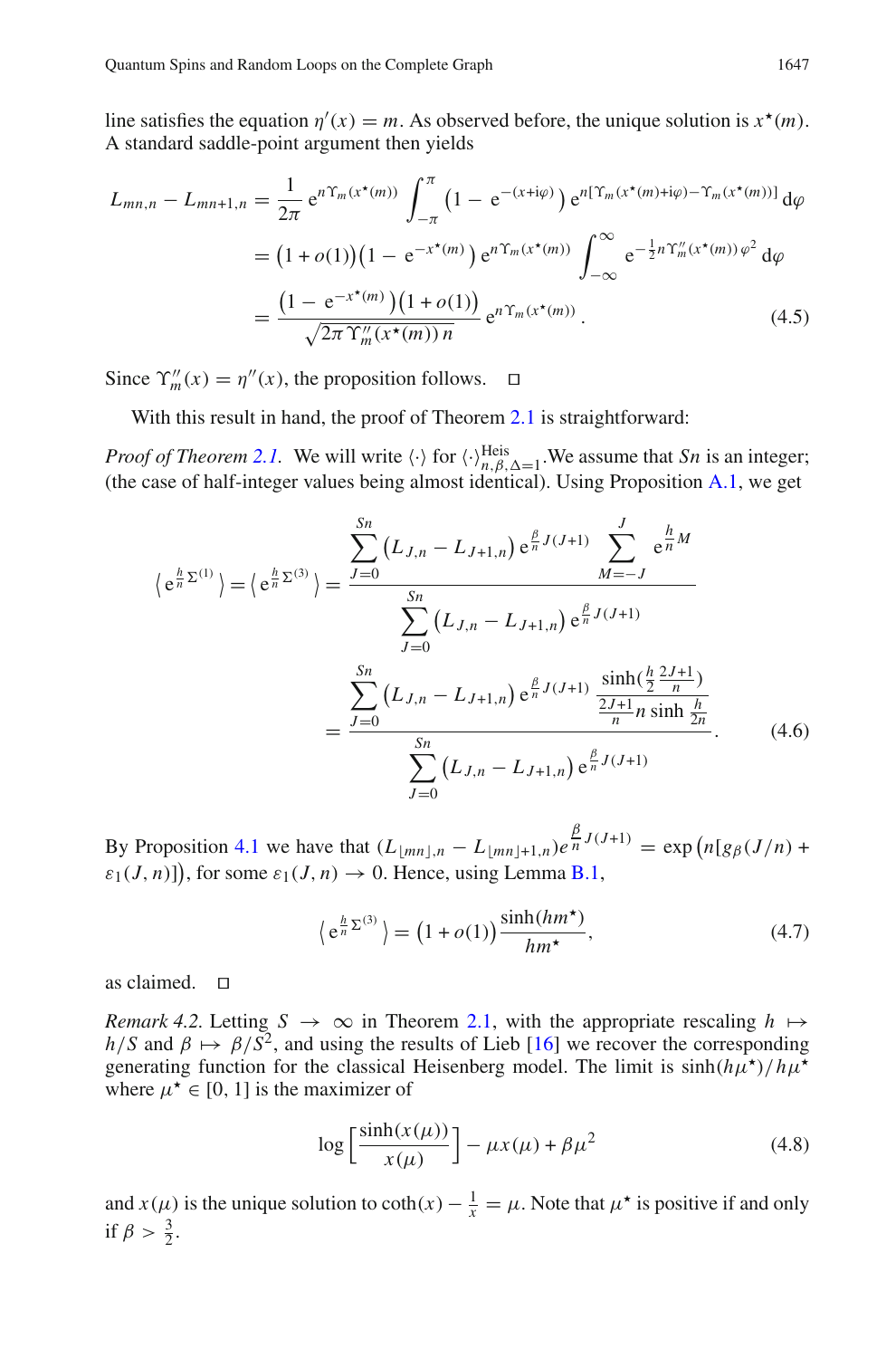#### <span id="page-19-0"></span>**5. Anisotropic Heisenberg Model: Proof of Theorem [2.2](#page-6-0)**

As before we use the shorthand  $\vec{\Sigma} = (\Sigma^{(1)}, \Sigma^{(2)}, \Sigma^{(3)}) = \sum_{i=1}^{n} \vec{S}_i$  and we write  $\langle \cdot \rangle$  for  $\langle \cdot \rangle_{n, \beta, \Delta}^{\text{Heis}}$ . Recall that  $H_{n, \beta, \Delta}^{\text{Heis}} = -\frac{1}{n} \bar{\Sigma}^2 + \frac{1}{n} (1 - \Delta) (\Sigma^{(3)})^2$ .

*Proof of Theorem [2.2.](#page-6-0)* Again, we assume that *Sn* is an integer. Recall that we are considering the models with  $\Delta \in [-1, 1)$ . Then

<span id="page-19-3"></span><span id="page-19-1"></span>
$$
\langle e^{\frac{h}{n}\Sigma^{(1)}} \rangle = \frac{\text{Tr}\left(e^{\frac{h}{n}\Sigma^{(1)}} e^{\frac{\beta}{n}\vec{\Sigma}^2 - (1-\Delta)\frac{\beta}{n}(\Sigma^{(3)})^2}\right)}{\text{Tr}\left(e^{\frac{\beta}{n}\vec{\Sigma}^2 - (1-\Delta)\frac{\beta}{n}(\Sigma^{(3)})^2}\right)}.
$$
(5.1)

Using Propositions [A.1](#page-28-2) and [4.1,](#page-17-1) the denominator of  $(5.1)$  can be written as

$$
\sum_{J=0}^{Sn} \sum_{M=-J}^{J} (L_{J,n} - L_{J+1,n}) e^{\frac{\beta}{n} J(J+1) - (1-\Delta)\frac{\beta}{n} M^2} = \sum_{J=0}^{Sn} e^{n[g_\beta(\frac{J}{n}) + \varepsilon_1(J,n)]}, \quad (5.2)
$$

where  $\varepsilon_1(J, n) \to 0$ , as  $n \to \infty$ , uniformly in *J*; (the sum over *M* has  $2J + 1$  terms). The numerator of  $(5.1)$  can be written as

<span id="page-19-2"></span>
$$
\sum_{J=0}^{Sn} e^{\frac{\beta}{n}J(J+1)} \sum_{M=-J}^{J} e^{-(1-\Delta)\frac{\beta}{n}M^2} \sum_{\alpha} \langle J, M, \alpha | e^{\frac{h}{n}\Sigma^{(1)}} | J, M, \alpha \rangle.
$$
 (5.3)

Here the vectors  $|J, M, \alpha\rangle$  are simultaneous orthonormal eigenvectors of the operators  $\bar{\Sigma}^2$  and  $\Sigma^{(3)}$ , and  $\alpha$  is a multiplicity index labelling irreducible subspaces; see Proposition [A.1.](#page-28-2) We recall that  $\Sigma^{(1)} = \frac{1}{2} (\Sigma^+ + \Sigma^-)$ , where the ladder operators  $\Sigma^{\pm}$  are defined in Proposition [A.1.](#page-28-2) Since the operators  $\Sigma^{\pm}$  leave each irreducible subspace invariant, the last factor on the right side of Eq.  $(5.3)$  does not depend on the index  $\alpha$ . Hence expression [\(5.3\)](#page-19-2) can be written as

<span id="page-19-5"></span>
$$
\sum_{J=0}^{Sn} e^{n[g_{\beta}(\frac{J}{n})+\varepsilon_1(J,n)]} A(J,n)
$$
\n(5.4)

where

$$
A(J, n) = \frac{\sum_{M=-J}^{J} e^{-(1-\Delta)\frac{\beta}{n}M^2} \langle J, M, \alpha_0 | e^{\frac{h}{n}\Sigma^{(1)}} | J, M, \alpha_0 \rangle}{\sum_{M=-J}^{J} e^{-(1-\Delta)\frac{\beta}{n}M^2}},
$$
(5.5)

for an arbitrary  $\alpha = \alpha_0$ , and where  $\varepsilon_1(J, n)$  is the same quantity as in [\(5.2\)](#page-19-3). Next, we note that

<span id="page-19-4"></span>
$$
\langle J, M, \alpha_0 | e^{\frac{h}{n} \Sigma^{(1)}} | J, M, \alpha_0 \rangle = \sum_{k \ge 0} \frac{1}{k!} (\frac{1}{2} h)^k \langle J, M, \alpha_0 | (\frac{1}{n} \Sigma^+ + \frac{1}{n} \Sigma^-)^k | J, M, \alpha_0 \rangle.
$$
\n(5.6)

Expanding  $\left(\frac{1}{n}\Sigma^+ + \frac{1}{n}\Sigma^-\right)^k$  and using that

$$
\Sigma^{\pm}|J, M, \alpha_0\rangle = \sqrt{J(J+1) - M(M\pm 1)} |J, M\pm 1, \alpha_0\rangle, \tag{5.7}
$$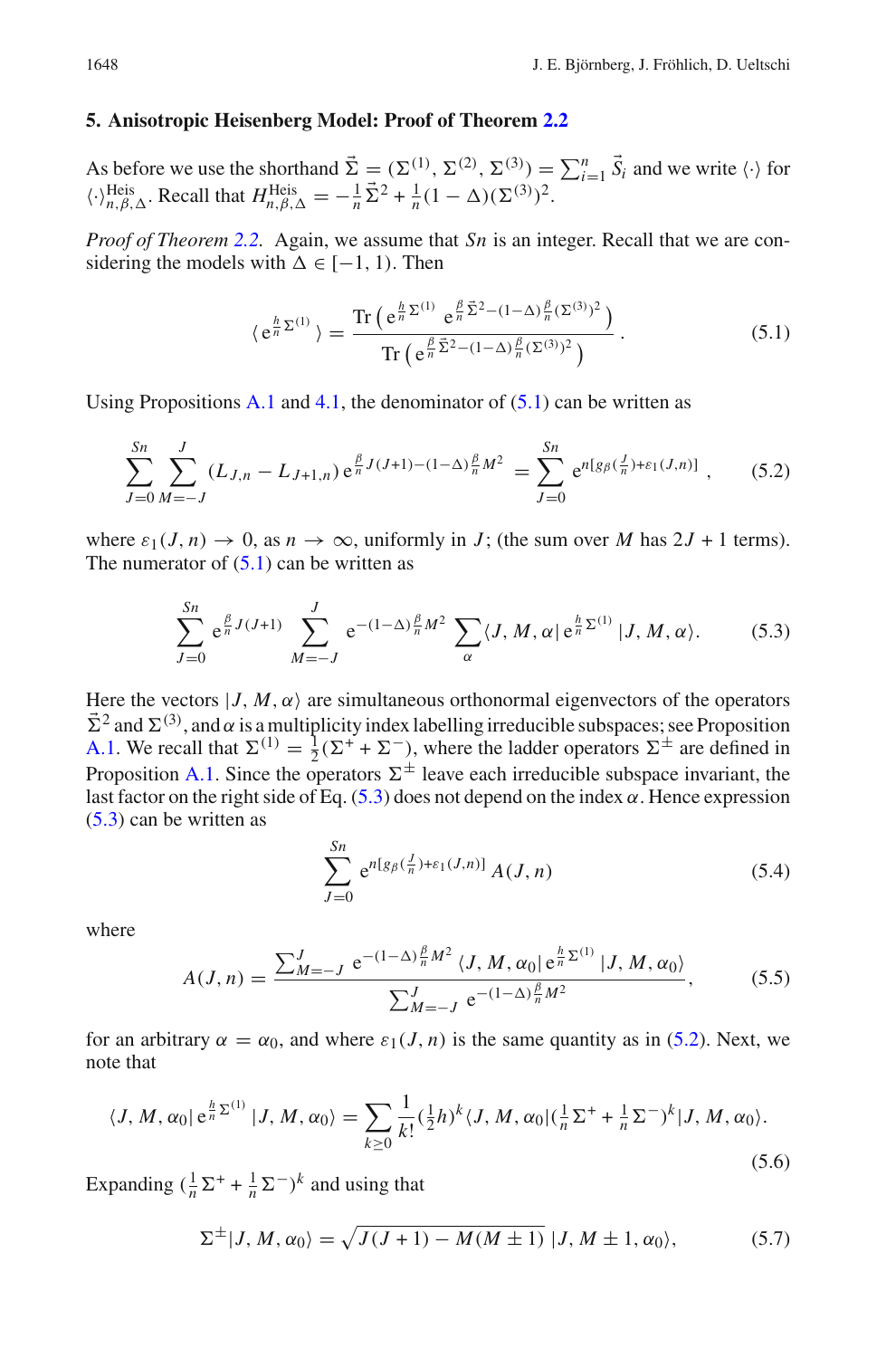we create a sum of terms labelled by sequences  $\{\delta_1 = \pm, \ldots, \delta_k = \pm\}$  given by

$$
\frac{1}{n^k} \langle J, M, \alpha_0 | \Sigma^{\delta_k} \cdots \Sigma^{\delta_1} | J, M, \alpha_0 \rangle
$$
\n
$$
= \mathbb{I} \Big\{ \sum_{i=1}^k \delta_i = 0 \text{ and } -J \le M + \sum_{i=1}^j \delta_i \le J \text{ for all } j \le k \Big\}
$$
\n
$$
\cdot \prod_{j=1}^k \sqrt{\frac{J(J+1)}{n^2} - \frac{1}{n^2} \big(M + \sum_{i=1}^{j-1} \delta_i\big) \big(M + \sum_{i=1}^j \delta_i\big)}.
$$
\n(5.8)

Note that only even values of *k* give nonvanishing contributions to [\(5.6\)](#page-19-4). Moreover, the values of the factors

<span id="page-20-0"></span>
$$
\langle J, M, \alpha_0 | \, \mathrm{e}^{\frac{h}{n} \Sigma^{(1)}} | J, M, \alpha_0 \rangle
$$

are between 1 and  $e^{Sh}$ . Hence, using Lemma [B.1,](#page-30-1) we may restrict the sum over *J* in [\(5.4\)](#page-19-5) to those values of *J* satisfying  $|J/n - m^*| < \varepsilon$ , for any  $\varepsilon > 0$ . Similarly we may restrict the sum over *M* in the numerator of  $A(J, n)$  to those values that satisfy  $|M/n| < \varepsilon$ .

Assuming that  $|J/n - m^*| < \varepsilon$  and that  $|M/n| < \varepsilon$ , the last product in [\(5.8\)](#page-20-0) is seen to be bounded by

$$
\left[ \left( m^{\star} + \varepsilon \right)^2 + \left( \varepsilon + \frac{k}{n} \right)^2 \right]^{k/2}.
$$
 (5.9)

We first consider a range of temperatures with the property that  $m^{\star}(\beta) = 0$ . It then follows from a rather crude estimate that

$$
0 \le \langle J, M, \alpha_0 | e^{\frac{h}{n} \Sigma^{(1)}} | J, M, \alpha_0 \rangle - 1 \le \sum_{k \ge 1} \frac{1}{k!} (\frac{1}{2} h)^k 2^k (2\varepsilon + \frac{k}{n})^k. \tag{5.10}
$$

The sum on the right side of this inequality is uniformly convergent, provided  $\varepsilon$  is small enough and *n* is large enough. It can be made arbitrarily small by choosing  $\varepsilon$  small enough and *n* large enough. It follows that, under the assumption that  $m^* = 0$ ,  $A(J, n)$ is of the form  $A(J, n) = 1 + \varepsilon_2(J, n)$ , with  $\varepsilon_2 \to 0$ , as  $n \to \infty$ , uniformly in *J*. By Lemma [B.1,](#page-30-1) this completes our proof for the case that  $m^* = 0$ .

Next, we consider the range of temperatures with  $m^*(\beta) > 0$ . We pick a sufficiently small  $\varepsilon < m^*$ . The number of sequences  $(\delta_i)_{i=1}^k$  satisfying the constraints in [\(5.8\)](#page-20-0) is bounded by  $\binom{k}{k/2}$ . Hence

$$
\langle J, M, \alpha_0 | (\frac{1}{n} \Sigma^+ + \frac{1}{n} \Sigma^-)^k | J, M, \alpha_0 \rangle - {k \choose k/2} m(\beta)^k
$$
  

$$
\leq {k \choose k/2} \Big[ \Big( (m^* + \varepsilon)^2 + (\varepsilon + \frac{k}{n})^2 \Big)^{k/2} - (m^*)^k \Big],
$$
 (5.11)

and therefore

$$
\langle J, M, \alpha_0 | e^{\frac{h}{n} \Sigma^{(1)}} | J, M, \alpha_0 \rangle - \sum_{\substack{k \ge 0 \\ \text{even}}} (\frac{1}{2} h m^{\star})^k \frac{1}{(\frac{k}{2}!)^2}
$$
  

$$
\leq \sum_{\substack{k \ge 0 \\ \text{even}}} \frac{(\frac{1}{2} h)^k}{(\frac{k}{2}!)^2} \Biggl( \Bigl[ (m^{\star} + \varepsilon)^2 + (\varepsilon + \frac{k}{n})^2 \Bigr]^{k/2} - (m^{\star})^k \Biggr). \tag{5.12}
$$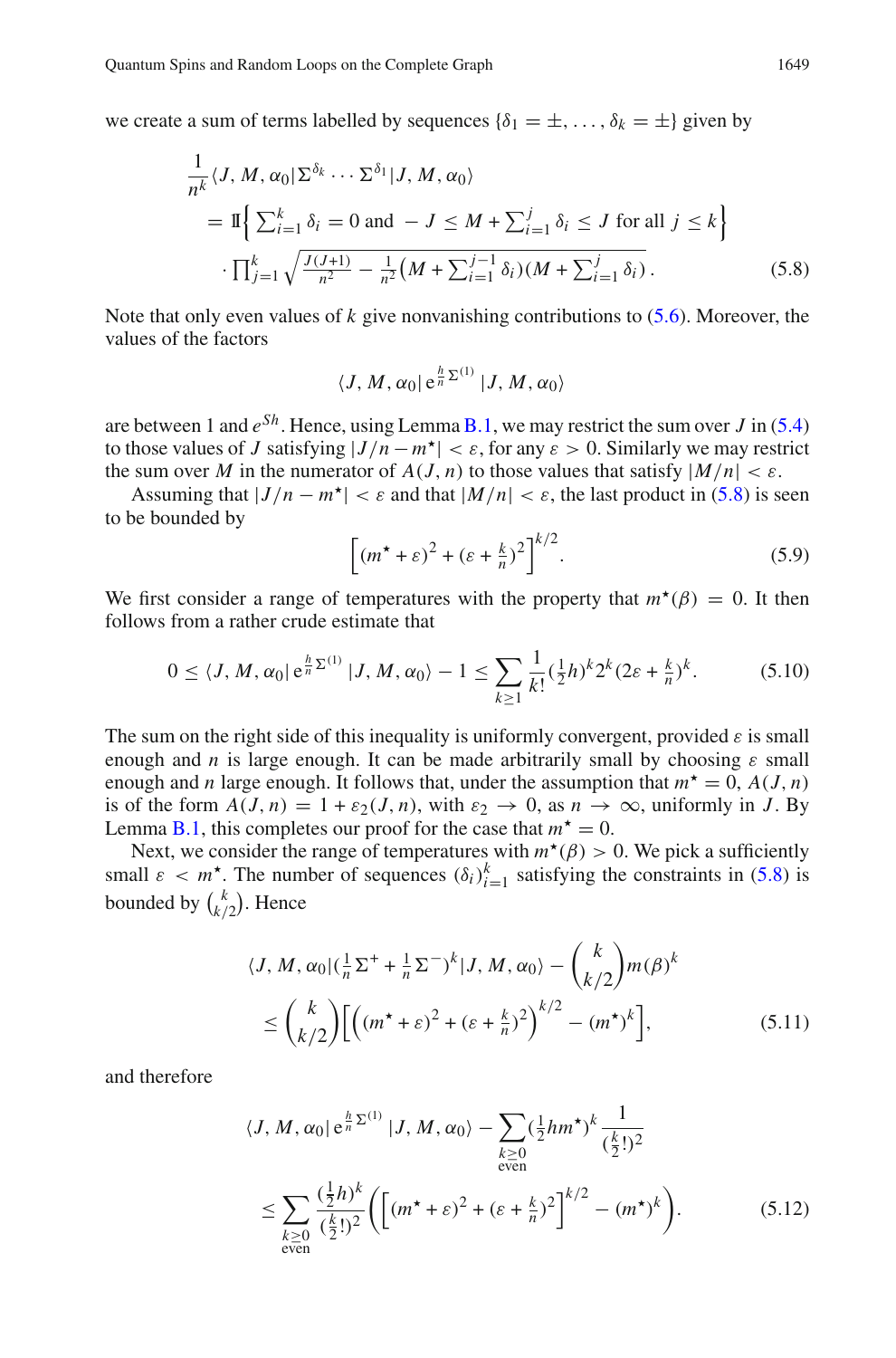One can check that the sum on the right side of this inequality converges uniformly in *n*, for *n* large enough. It can be made as small as we wish by choosing  $\varepsilon$  small enough and *n* large enough.

To prove a lower bound, we take *K* so large that  $\sum_{k>K} (\frac{1}{2}hm^{\star})^k \frac{1}{(\frac{k}{2}!)^2} < \varepsilon$ . Continuing to assume that  $|J/n - m^*| < \varepsilon$  and  $|M/n| < \varepsilon$ , we find that the number of sequences  $(\delta_i)_{i=1}^k$  satisfying the constraints in [\(5.8\)](#page-20-0) equals  $\binom{k}{k/2}$ , provided that  $k \leq K < (m^* - 2\varepsilon)n$ . The last product in [\(5.8\)](#page-20-0) is at least  $\left[ (m^* - \varepsilon)^2 - (\varepsilon + \frac{k}{n})^2 \right]^{k/2}$ . Thus

$$
\langle J, M, \alpha_0 | e^{\frac{h}{n} \Sigma^{(1)}} | J, M, \alpha_0 \rangle - \sum_{\substack{k \ge 0 \\ \text{even}}} (\frac{1}{2} h m^{\star})^k \frac{1}{(\frac{k}{2}!)^2}
$$
  

$$
\ge -\varepsilon + \sum_{\substack{0 \le k \le K \\ \text{even}}} \frac{(\frac{1}{2} h)^k}{(\frac{k}{2}!)^2} \Biggl( \Biggl[ (m^{\star} - \varepsilon)^2 - (\varepsilon + \frac{K}{n})^2 \Biggr]^{k/2} - (m^{\star})^k \Biggr). \tag{5.13}
$$

Taking *n* large enough and ε small enough, the sum on the right side of this inequality can be made as small as we wish. This proves that  $A(J, n) = I_1(hm^*)/(\frac{1}{2}hm^*) + \varepsilon_2(J, n)$ , for some  $\varepsilon_2 \to 0$ , uniformly in J. This completes the proof of our claim.

#### <span id="page-21-0"></span>**6. Interchange Model: Proof of Theorem [2.3](#page-7-1)**

When studying the interchange model we prefer to use the probabilistic representation in our proof. Thus we prove the statements in Theorem [3.3,](#page-15-3) which is equivalent to Theorem [2.3.](#page-7-1) Our proof relies on the fact that the loop-representation involves random walks on the symmetric group  $S_n$ . For this reason, there are (group-) representation-theoretic tools available to analyse our models. Specifically we will make use of tools developed by Alon, Berestycki and Kozma [\[2](#page-34-24),[6\]](#page-34-25). A similar approach has been followed in [\[7\]](#page-34-4) in a calculation of the free energy and of the critical point of the model. In this section, we will also use the connection between representations of  $S_n$  and symmetric polynomials.

Next, we summarise some relevant facts about symmetric polynomials and representations of  $S_n$ ; see [\[17,](#page-34-26) Ch. I] or [\[24,](#page-34-27) Ch. 7], for more information. By a *partition* we mean a vector  $\lambda = (\lambda_1, \lambda_2, \dots, \lambda_k)$  consisting of integer-entries satisfying  $\lambda_1 \geq \lambda_2 \geq \cdots \lambda_k \geq 1$ . If  $\sum_j \lambda_j = n$  then we say that  $\lambda$  is a partition of *n* and we write  $\lambda \vdash n$ . We call  $\ell(\lambda) = k$  the length of  $\lambda$ , and if  $j > \ell(\lambda)$  we set  $\lambda_j = 0$ . We consider two types of symmetric polynomials in the variables  $x = (x_1, \ldots, x_r)$ . We begin by defining the *power-sums*

$$
p_0(x) = 1
$$
,  $p_m(x) = \sum_{i=1}^r x_i^m$ , for  $r \ge 1$ , and  $p_\lambda(x) = \prod_{j=1}^k p_{\lambda_j}(x)$ . (6.1)

Next, we define the *Schur-polynomials*

<span id="page-21-1"></span>
$$
s_{\lambda}(x) = \frac{\det [x_i^{\lambda_j + r - j}]_{i,j=1}^r}{\prod_{1 \le i < j \le r} (x_i - x_j)}.
$$
\n(6.2)

Note that  $s_\lambda(x)$  is indeed a polynomial: the determinant in the numerator is a polynomial in the variables  $x_i$  which is anti-symmetric under permutations of the variables, hence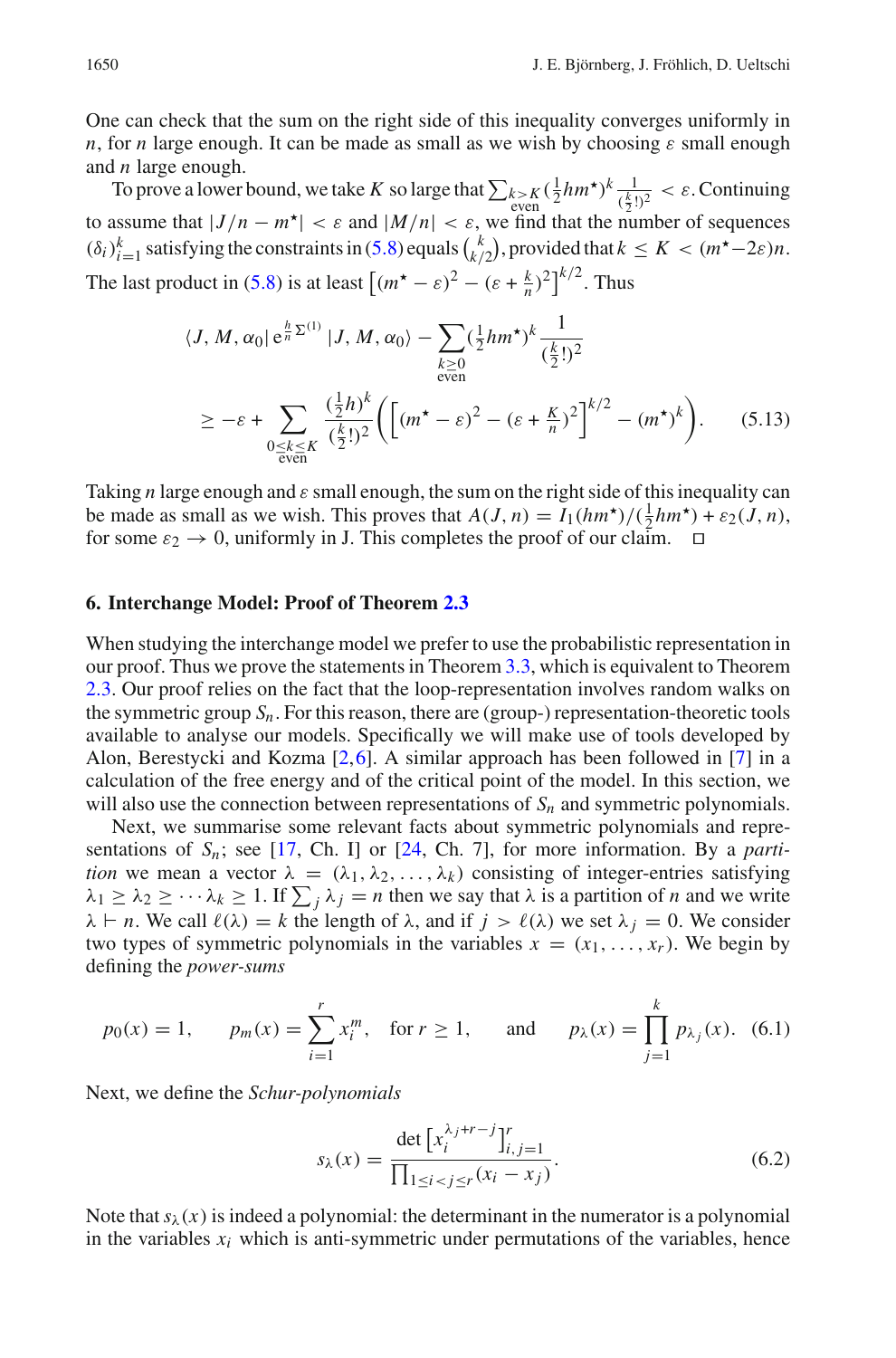divisible (in  $\mathbb{Z}[x_1, \ldots, x_r]$ ) by  $\prod_{1 \leq i < j \leq r} (x_i - x_j)$ . In particular,  $s_\lambda(\cdot)$  is continuous when viewed as a function  $\mathbb{C}^r \to \mathbb{C}$ .

Power-sums and Schur-polynomials appear naturally in the representation theory of the symmetric groups  $S_n$ . Recall that the irreducible characters of  $S_n$  are indexed by partitions  $\lambda \vdash n$ . As usual, we denote an irreducible character of  $S_n$  by  $\chi_{\lambda}$ ;  $\chi_{\lambda}(\mu)$  then denotes its value on a permutation with cycle decomposition  $\mu = (\mu_1, \dots, \mu_\ell) \vdash n$ . The following identity holds:

<span id="page-22-0"></span>
$$
p_{\mu}(x_1,\ldots,x_r) = \sum_{\substack{\lambda \vdash n \\ \ell(\lambda)\leq r}} \chi_{\lambda}(\mu)s_{\lambda}(x_1,\ldots,x_r), \qquad (6.3)
$$

see, for example, [\[17](#page-34-26), I.(7.8)]. We apply this identity for the arguments  $x_i = e^{h_i}$ , with  $h_i \in \mathbb{C}$  and  $r = \theta$ . Recall that

$$
q_{\mathbf{h}}(t) = \frac{1}{\theta} \left( e^{h_1 t} + \dots + e^{h_\theta t} \right). \tag{6.4}
$$

For a partition  $\mu = (\mu_1, \ldots, \mu_\ell)$ , let

$$
f_{\mathbf{h}}(\mu) = p_{\mu}(e^{h_1}, \dots, e^{h_{\theta}}) = \theta^{\ell} \prod_{j=1}^{\theta} q_{\mathbf{h}}(\mu_j).
$$
 (6.5)

From  $(6.3)$  we have that

<span id="page-22-2"></span>
$$
f_{\mathbf{h}}(\mu) = \sum_{\substack{\lambda \vdash n \\ \ell(\lambda) \le \theta}} \chi_{\lambda}(\mu) s_{\lambda}(e^{h_1}, \dots, e^{h_{\theta}}). \tag{6.6}
$$

In light of this we will use the notation

$$
\widehat{f}_{\mathbf{h}}(\lambda) = s_{\lambda}(e^{h_1}, \dots, e^{h_{\theta}}), \quad \text{for } \lambda \vdash n, \ \ell(\lambda) \leq \theta. \tag{6.7}
$$

By continuity of the Schur-polynomials we have that

$$
\widehat{f}_{\mathbf{0}}(\lambda) = s_{\lambda}(1, \dots, 1) = \prod_{1 \le i < j \le \theta} \frac{\lambda_i - i - \lambda_j + j}{j - i},\tag{6.8}
$$

<span id="page-22-3"></span>where we use the notation  $\mathbf{0} = (0, \ldots, 0)$ .

Recall the definition of the function *R* from Theorems [2.3](#page-7-1) and [3.3.](#page-15-3)

**Lemma 6.1.** *Consider a sequence of partitions*  $\lambda \vdash n$  *such that*  $\lambda/n \rightarrow (x_1, \ldots, x_\theta)$ *. Then, for any fixed* **h***, we have that*

<span id="page-22-1"></span>
$$
\frac{\hat{f}_{h/n}(\lambda)}{\hat{f}_0(\lambda)} \to R(h_1, \dots, h_\theta; x_1, \dots, x_\theta). \tag{6.9}
$$

*Proof.* Let  $\varepsilon_j = \frac{\theta - j}{n} + (\lambda_j/n - x_j)$ , so  $\varepsilon_j \to 0$  as  $n \to \infty$  for all *j*. The left-hand-side of  $(6.9)$  equals

$$
\frac{s_{\lambda}(e^{h_1/n},\ldots,e^{h_{\theta}/n})}{s_{\lambda}(1,\ldots,1)}=R(h_1,\ldots,h_{\theta};x_1+\varepsilon_1,\ldots,x_{\theta}+\varepsilon_{\theta})\prod_{1\leq i\n(6.10)
$$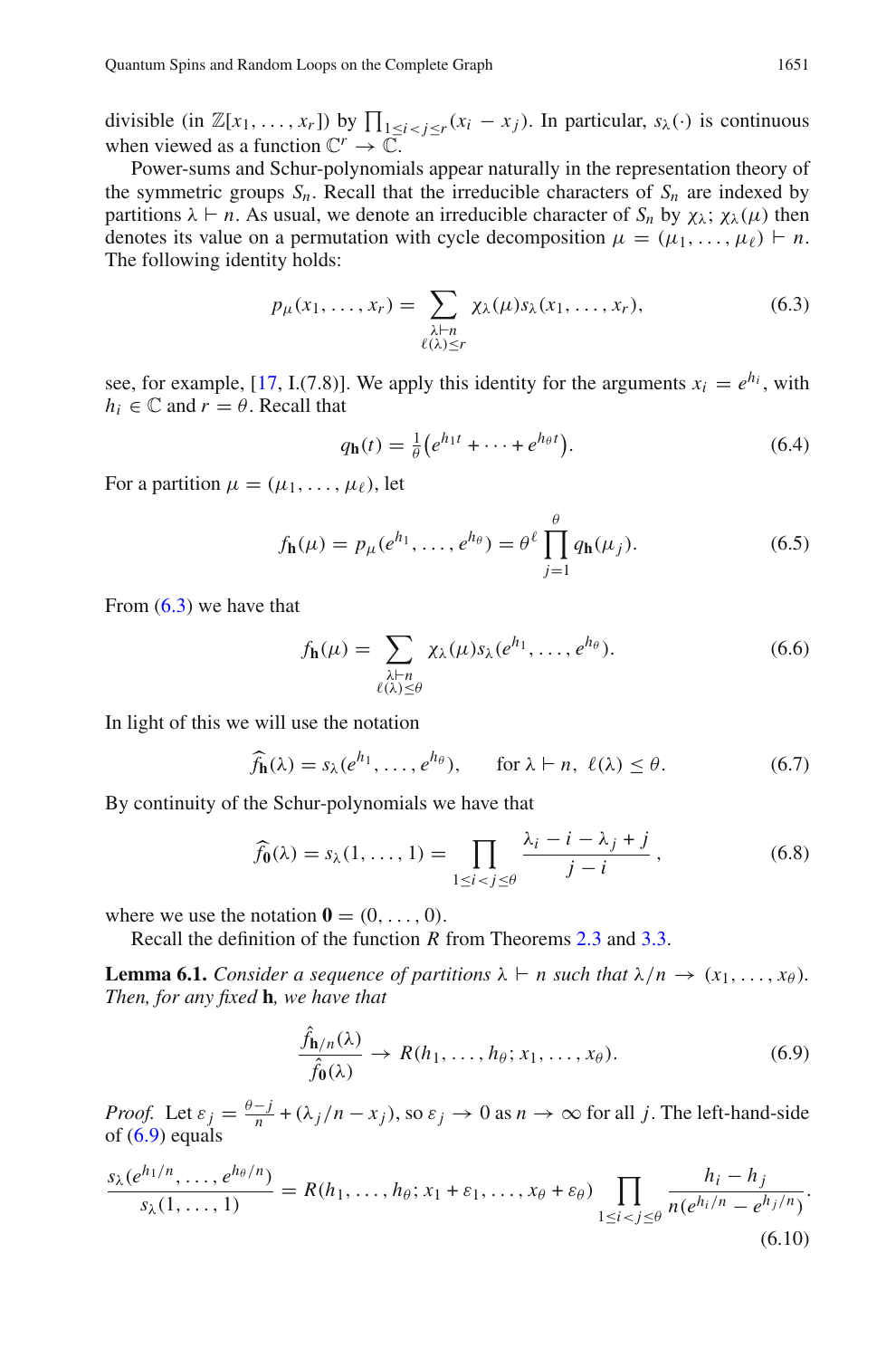Indeed, the identity holds whenever all the  $h_i$  are different. Hence by continuity of the left side and of the function *R* it holds in general if we adopt the rule that any factor in the last product on the right side is interpreted as  $= 1$  if  $h_i = h_j$ . Since R is continuous and the product converges to 1, as  $n \to \infty$ , the result follows.  $\square$ 

*Proof of Theorem* [3.3.](#page-15-3) We write  $\mathbb{E}_{\theta}$  for  $\mathbb{E}_{\theta,n,1}$ ,  $\mathbb{E}$  for  $\mathbb{E}_1$ , and  $\sigma$  for the random permutation under  $E$ . Using the decomposition  $(6.6)$ , we have that

$$
\mathbb{E}_{\theta}\Big[\prod_{i\geq 1} q_{\mathbf{h}}(\frac{1}{n}\ell_i)\Big] = \frac{\mathbb{E}[f_{\mathbf{h}/n}(\sigma)]}{\mathbb{E}[f_{\mathbf{0}}(\sigma)]} = \frac{\sum_{\lambda} \hat{f}_{\mathbf{h}/n}(\lambda)\mathbb{E}[\chi_{\lambda}(\sigma)]}{\sum_{\lambda} \hat{f}_{\mathbf{0}}(\lambda)\mathbb{E}[\chi_{\lambda}(\sigma)]}.
$$
(6.11)

The sums in the numerator and the denominator on the right side range over  $\lambda \vdash n$ , with  $\ell(\lambda) \leq \theta$ . It has been shown by Berestycki and Kozma in [\[6\]](#page-34-25) that

$$
\mathbb{E}[\chi_{\lambda}(\sigma)] = d_{\lambda} \exp\left\{\frac{\beta}{n} {n \choose 2} [r(\lambda) - 1] \right\},\tag{6.12}
$$

where  $d_{\lambda}$  is the dimension of the irreducible representation of  $S_n$  with character  $\chi_{\lambda}(\cdot)$ and  $r(\lambda) = \chi_{\lambda}((1, 2))/d_{\lambda}$  is the character ratio at a transposition. Furthermore, it has been shown in [\[7](#page-34-4)] that

$$
d_{\lambda} \exp\left\{\frac{\beta}{n} {n \choose 2} [r(\lambda) - 1] \right\} = \exp\left(n[\phi_{\beta}(\lambda/n) + \varepsilon_1(\lambda, n)]\right),\tag{6.13}
$$

where  $\varepsilon_1(\lambda, n) \to 0$ , uniformly in  $\lambda \vdash n$ , with  $\ell(\lambda) \leq \theta$ . Note, moreover, that  $\frac{1}{n}$  log  $\hat{f}_{\mathbf{0}}(\lambda) =: \varepsilon_2(\lambda, n)$  has the same property. Thus

$$
\mathbb{E}_{\theta}\Big[\prod_{i\geq 1} q_{\mathbf{h}}(\frac{1}{n}\ell_i)\Big] = \frac{\sum_{\lambda} e^{n[\phi_{\beta}(\lambda/n)+\varepsilon_1+\varepsilon_2]} \frac{\hat{f}_{\mathbf{h}/n}(\lambda)}{\hat{f}_{\mathbf{0}}(\lambda)}}{\sum_{\lambda} e^{n[\phi_{\beta}(\lambda/n)+\varepsilon_1+\varepsilon_2]}}.
$$
(6.14)

The theorem then follows from Lemmas  $6.1$  and  $B.1$ .  $\square$ 

Let us now show how to deduce form these results the special cases [\(3.25\)](#page-16-1) and [\(3.26\)](#page-16-2), (which are equivalent to  $(2.28)$  and  $(2.29)$ ). For  $(3.25)$  we set  $h_i = h(-S + i - 1)$ . From the Vandermonde determinant we get that

$$
\det \left[ e^{h(-S+i-1)x_j} \right]_{i,j=1}^{\theta} = \left( \prod_{j=1}^{\theta} e^{-hSx_j} \right) \det \left[ (e^{hx_j})^{i-1} \right]_{i,j=1}^{\theta}
$$

$$
= \prod_{1 \le i < j \le \theta} e^{-\frac{h}{2}(x_i + x_j)} \left( e^{hx_j} - e^{hx_i} \right), \tag{6.15}
$$

where we have used  $(\theta - 1) \sum_j x_j = \sum_{i \le j} (x_i + x_j)$ . Hence the right side of [\(3.22\)](#page-16-3), with  $h_i = h(-S + i - 1)$ , equals

$$
\prod_{1 \le i < j \le \theta} \frac{\left(e^{-\frac{h}{2}(x_i^* - x_j^*)} - e^{\frac{h}{2}(x_i^* - x_j^*)}\right)(j - i)}{h(i - j)(x_i^* - x_j^*)} = \prod_{1 \le i < j \le \theta} \frac{\sinh\left(\frac{h}{2}(x_i^* - x_j^*)\right)}{\frac{h}{2}(x_i^* - x_j^*)}.
$$
\n(6.16)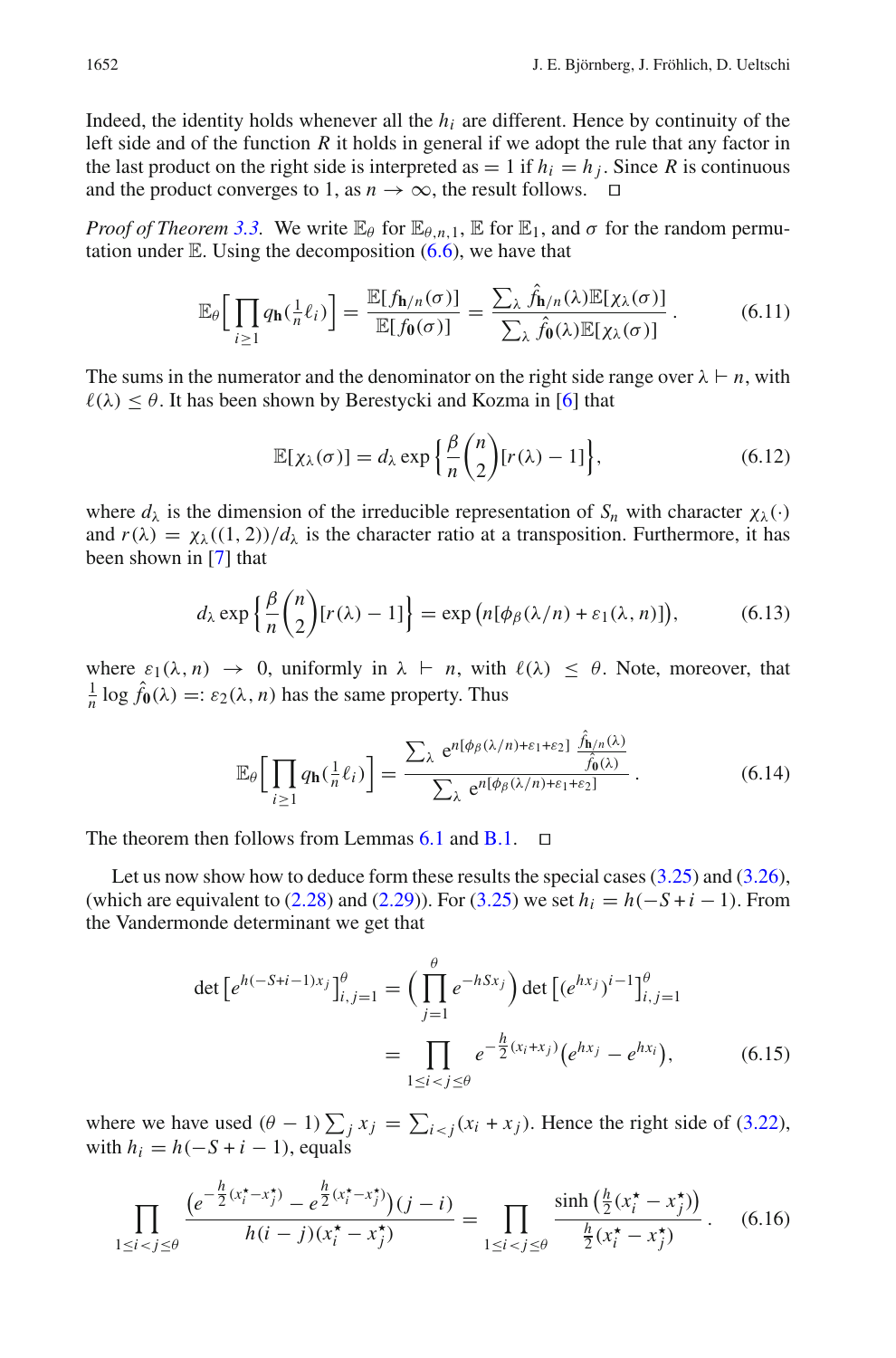Here, all factors with  $2 \le i \le j \le \theta$  equal 1. We therefore get

$$
\prod_{j=2}^{\theta} \frac{\sinh\left(\frac{h}{2}(x_1^{\star} - x_2^{\star})\right)}{\frac{h}{2}(x_1^{\star} - x_2^{\star})} = \left[\frac{\sinh\left(\frac{h}{2}z^{\star}\right)}{\frac{h}{2}z^{\star}}\right]^{\theta - 1},\tag{6.17}
$$

as claimed.

Next we observe that [\(3.26\)](#page-16-2) follows by applying Theorem [2.3,](#page-7-1) with  $h_1 = h$  and  $h_2 =$  $h_3 = \ldots = h_\theta = 0$ . The proof involves careful manipulation of some determinants; here we only outline the main steps.

Let us first obtain an expression for  $R(h_1, \ldots, h_\theta; x_1^*, \ldots, x_\theta^*)$  that takes into account that  $x_2^* = \cdots = x_\theta^*$ . For simplicity, we write  $x = x_1^*$  and  $y = x_2^*$ , and, in the expression for *R*, we set  $x_1 = x, x_2 = y, x_3 = y + \varepsilon, ..., x_{\theta} = y + \varepsilon \varepsilon$ , where  $k = \theta - 2$ . After performing suitable column-operations we may extract a factor  $\varepsilon^{k(k+1)/2}$  from the determinant, which cancels the corresponding factor from the product. Letting  $\varepsilon \to 0$ , we conclude that, for  $x = x_1^*$  and  $y = x_2^*, R(h_1, \ldots, h_\theta; x_1^*, \ldots, x_\theta^*)$ , equals

<span id="page-24-1"></span>
$$
\exp\left(y\sum_{i}h_{i}\right)(\theta-1)!(y-x)^{-(\theta-1)}\det\left[(e^{h_{i}(x-y)}-h_{i}^{-1})\delta_{j,1}+h_{i}^{j-2}\right]_{i,j=1}^{\theta}
$$
\n
$$
\times\prod_{1\leq i
$$

Continuing with the proof of [\(3.26\)](#page-16-2), we set, in [\(6.18\)](#page-24-1),  $h_1 = h$  and  $h_2 = 0$ ,  $h_3 =$  $\varepsilon, \ldots, h_{\theta} = k\varepsilon$ , (with  $k = \theta - 2$ ). This time we perform suitable row-operations to obtain

$$
\det \left[ (e^{h_i(x-y)} - h_i^{-1}) \delta_{j,1} + h_i^{j-2} \right]_{i,j=1}^{\theta} \prod_{1 \le i < j \le \theta} (h_j - h_i)^{-1} \to (-h)^{-(\theta-1)} D_k \,, \tag{6.19}
$$

as  $\varepsilon \to 0$ , where *x*, *y* are as above, and

$$
D_k = \begin{vmatrix} e^{h(x-y)} & 1 & h & h^2 & \cdots & h^k \\ 1 & 1 & 0 & 0 & \cdots & 0 \\ x - y & 0 & 1 & 0 & \cdots & 0 \\ \frac{1}{2}(x-y)^2 & 0 & 0 & 1 & \cdots & 0 \\ \vdots & \vdots & \vdots & \vdots & \vdots \\ \frac{1}{k!}(x-y)^k & 0 & 0 & \cdots & 1 \end{vmatrix} = e^{h(x-y)} - \sum_{j=0}^k \frac{1}{j!} (h(x-y))^j, \quad (6.20)
$$

which proves our claim.

#### <span id="page-24-0"></span>**7. Critical Exponents: Proof of Theorem [2.4](#page-9-1)**

*Proofs of [\(2.39\)](#page-9-4) and [\(2.40\)](#page-9-3).* The expression [\(2.39\)](#page-9-4) is verified using similar calculations to Theorem [2.1.](#page-5-0) Indeed, we have that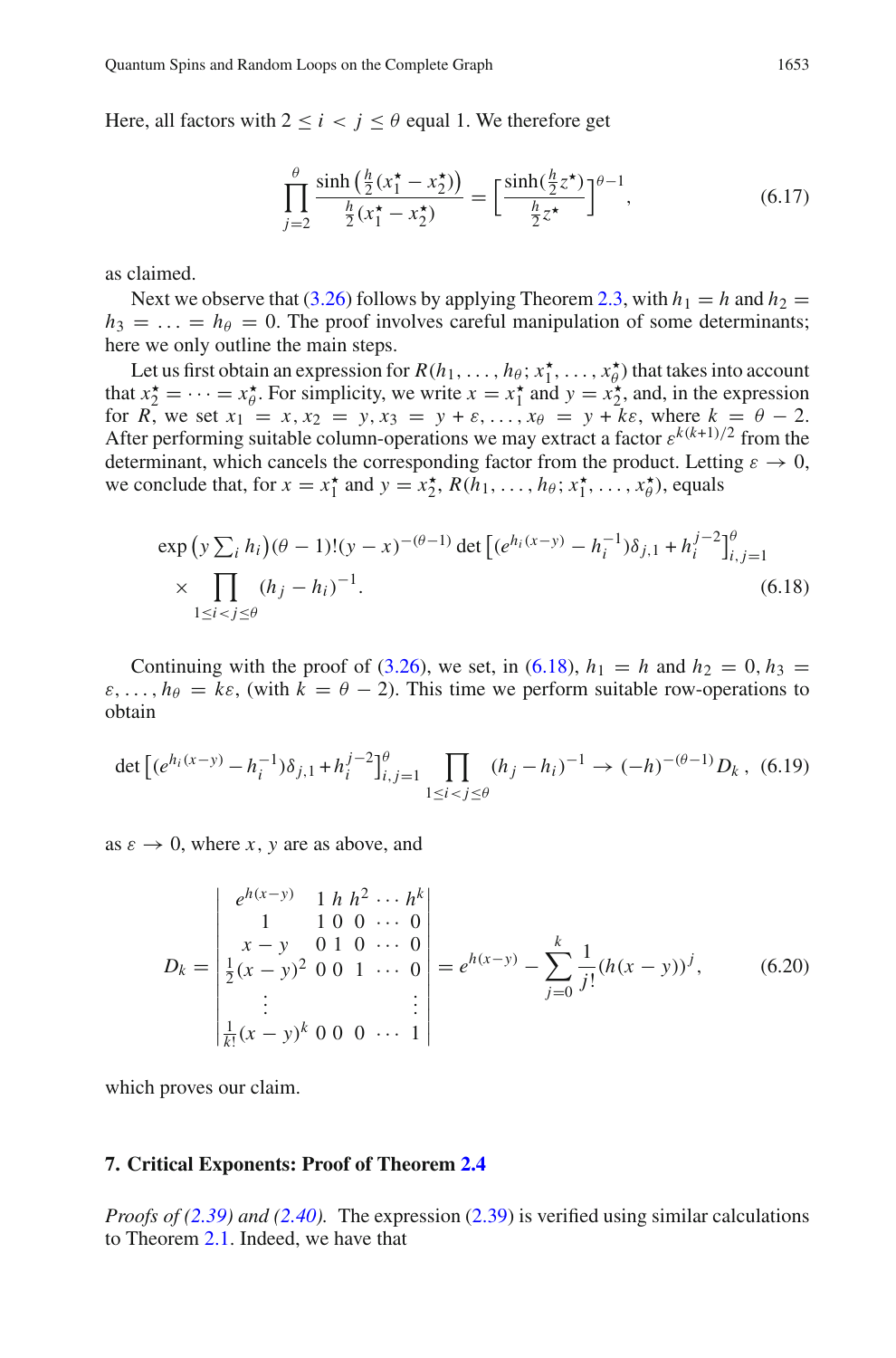$$
p(\beta, h) = \lim_{n \to \infty} \frac{1}{n} \log \text{Tr} \left( e^{-\beta H_{n,\beta,\Delta=1}^{\text{Heis}} + h \sum_{i=1}^{n} S_i^{(3)}} \right)
$$
  
\n
$$
= \lim_{n \to \infty} \frac{1}{n} \log \text{Tr} \left( \sum_{J=0}^{S_n} \left( L_{J,n} - L_{J+1,n} \right) e^{\frac{\beta}{n} J(J+1)} \sum_{M=-J}^{J} e^{hM} \right)
$$
  
\n
$$
= \lim_{n \to \infty} \frac{1}{n} \log \text{Tr} \left( \sum_{J=0}^{S_n} e^{n[g_{\beta}(J/n) + hJ/n + \varepsilon_1(J,n)]} \right)
$$
  
\n
$$
= \max_{0 \le m \le S} \left( g_{\beta}(m) + hm \right), \tag{7.1}
$$

as claimed (here  $\varepsilon_1(J, n) \to 0$ ).

We now turn to the critical exponents, starting with  $m^*(\beta)$  for  $\beta \downarrow \beta_c$ . Recall that  $m^*(\beta)$  is the maximizer of  $g_\beta(m)$ . Differentiating  $g_\beta(m)$  at  $m = m^*$  we find

$$
0 = g'_{\beta}(m^{\star}) = \frac{dx^{\star}}{dm} \eta'(x^{\star}(m^{\star})) - m^{\star} \frac{dx^{\star}}{dm} - x^{\star}(m^{\star}) + 2\beta m^{\star} = 2\beta m^{\star} - x^{\star}(m^{\star}). \tag{7.2}
$$

The last step used the definition [\(2.12\)](#page-5-5) of  $x^*(m)$ . Thus  $m^*(\beta)$  satisfies  $2\beta m^* = x^*(m^*)$ and in particular  $m^*$  is proportional to  $y(\beta) := x^*(m^*(\beta))$ , hence we look at the behaviour of  $y = y(\beta)$  as  $\beta \downarrow \beta_c$ . Using

$$
m^* = \eta'(y) = \frac{\theta}{2} \coth(\frac{\theta}{2}y) - \frac{1}{2} \coth(\frac{1}{2}y)
$$
 (7.3)

and Taylor exanding  $\coth(z) = \frac{1}{z} + \frac{z}{3} - \frac{z^3}{45} + O(z^5)$  we get

$$
y = 2\beta m^* = 2\beta \left(\frac{1}{12}y(\theta^2 - 1) - \frac{1}{720}y^3(\theta^4 - 1)\right) + O(y^5). \tag{7.4}
$$

Dividing by *y*, using  $\beta_c = 6/(\theta^2 - 1)$ , and rearranging we get

$$
y^{2} \cdot \frac{\beta(\theta^{4} - 1)}{360} = \frac{\beta - \beta_{c}}{\beta_{c}} + O(y^{4})
$$
\n(7.5)

which shows that  $y = y(\beta)$  and hence  $m^*(\beta)$  goes like  $(\beta - \beta_c)^{1/2}$  as  $\beta \downarrow \beta_c$ .

Next,  $m(\beta, h)$  is the maximizer of  $g_{\beta}(t) + ht$ , thus it satisfies  $g'_{\beta}(m) + h = 0$ , that is

$$
2\beta m(\beta, h) - x^*(m(\beta, h)) + h = 0.
$$
 (7.6)

To compute the susceptibility we differentiate [\(7.6\)](#page-25-0) in *h*, giving

<span id="page-25-0"></span>
$$
\frac{\partial m}{\partial h} \left( \frac{dx^*}{dm} - 2\beta \right) = 1. \tag{7.7}
$$

Take  $\beta < \beta_c$  so that  $m(\beta, h) \to 0$  as  $h \downarrow 0$ , and use  $\frac{dx^*}{dm}(0) = 12/(\theta^2 - 1) = 2\beta_c$  as in  $(2.13)$ . This gives

$$
\chi(\beta) = \frac{\partial m}{\partial h}\bigg|_{h=0} = \frac{1}{2(\beta_c - \beta)}, \qquad \beta < \beta_c. \tag{7.8}
$$

Finally, looking at [\(7.6\)](#page-25-0) again, set  $\beta = \beta_c$  and consider  $x(h) := x^*(m(\beta_c, h))$  as *h* ↓ 0. As earlier we have, using the Taylor series for coth,

$$
m(\beta_c, h) = \eta'(x(h)) = \frac{x(h)}{2\beta_c} - x(h)^3 \frac{\theta^4 - 1}{720} + O(x(h)^5). \tag{7.9}
$$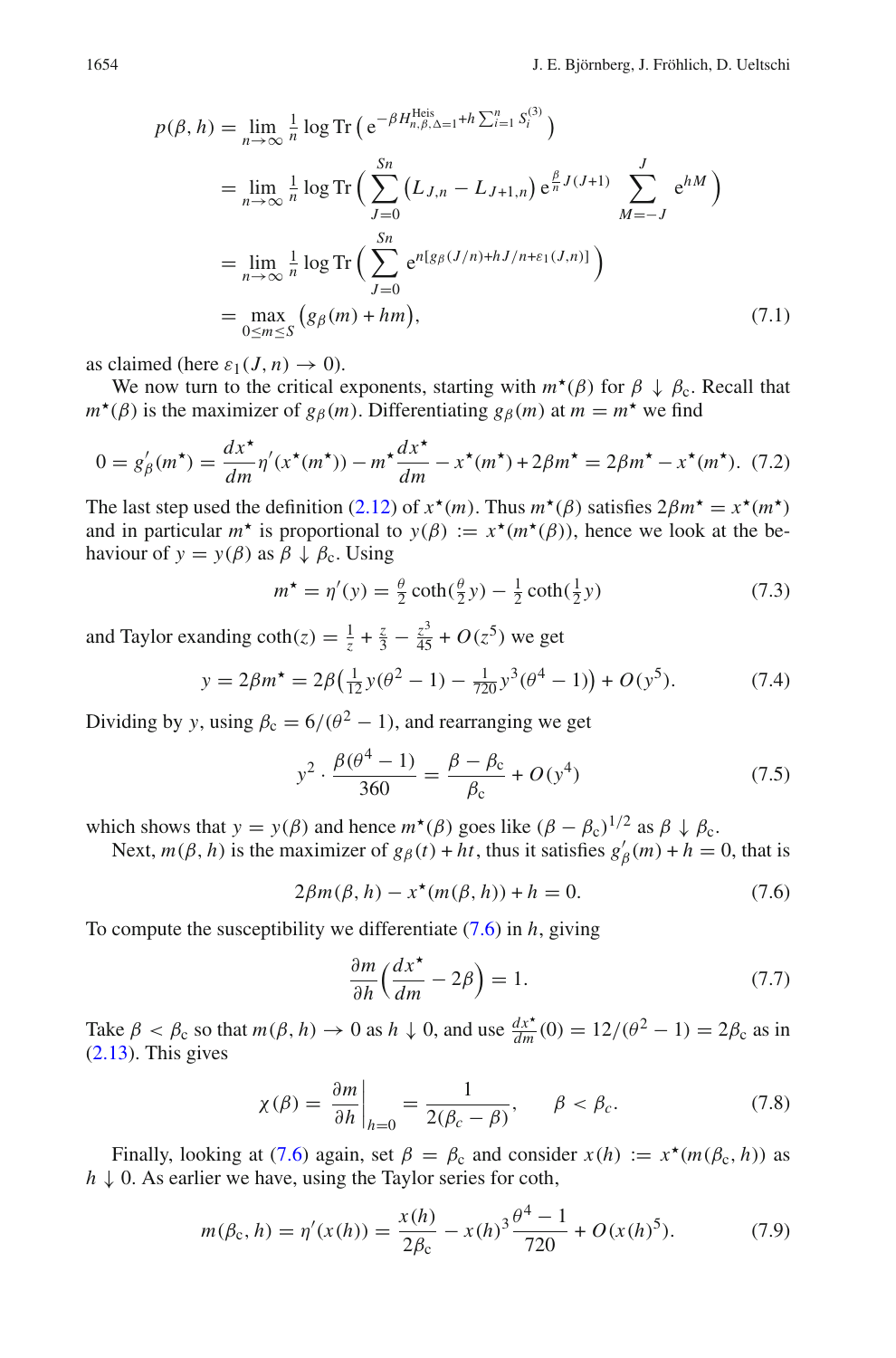Putting this into [\(7.6\)](#page-25-0) gives

$$
h = x(h)^3 \cdot 2\beta \cdot \frac{\theta^4 - 1}{720} + O(x(h)^5) = x(h)^3 \left(\frac{\theta^2 + 1}{60} + o(1)\right),\tag{7.10}
$$

and hence  $x(h) \sim h^{1/3}$  as  $h \downarrow 0$ . Finally, putting the asymptotics for  $x(h)$  into [\(7.6\)](#page-25-0) again gives

<span id="page-26-2"></span>
$$
2\beta_{\rm c} \cdot m(\beta_{\rm c}, h) = \left(\frac{h}{\frac{\theta^2 + 1}{60} + o(1)}\right)^{1/3} - h \tag{7.11}
$$

hence  $m(\beta_c, h) \sim h^{1/3}$  as claimed. □

<span id="page-26-1"></span>To prove [\(2.41\)](#page-9-5) we will use the following result.

**Theorem 7.1.** *Consider a quantum spin systems on a general (finite) graph*  $\Gamma$ *, with spin*  $S \geq \frac{1}{2}$  and Hamiltonian given by

$$
H_{\Gamma} = -\sum_{i,j \in \Gamma} J_{i,j} (\vec{S}_i \cdot \vec{S}_j - u S_i^{(3)} S_j^{(3)}) - h \sum_{i \in \Gamma} S_j^{(1)}, \text{ with } J_{i,j}, h \in \mathbb{R}, u \in [0, 1].
$$
\n(7.12)

*Write*  $\langle \cdot \rangle_{\beta,h} = \text{Tr}(\cdot e^{-\beta H_{\Gamma}})/\Xi_{\Gamma}(\beta, h)$ *, where*  $\Xi_{\Gamma}(\beta, h) = \text{Tr}(\cdot e^{-\beta H_{\Gamma}})/\Xi_{\Gamma}(\beta, h)$  *is the partition function, and consider the magnetization*  $M_{\Gamma}(\beta, h) = \frac{1}{|\Gamma|} \sum_{i \in \Gamma} \langle S_i^{(1)} \rangle_{\beta, h}$  *<i>and the transverse susceptibility*  $\chi_{\Gamma}^{\perp}(\beta, h) = \frac{1}{|\Gamma|} \sum_{i,j \in \Gamma} \langle S_i^{(2)} S_j^{(2)} \rangle_{\beta, h}$ . Write

$$
\mathcal{M} := \frac{1}{\sqrt{|\Gamma|}} \sum_{i \in \Gamma} S_i^{(2)}.
$$
\n(7.13)

<span id="page-26-0"></span>*Then*

$$
\chi_{\Gamma}^{\perp}(\beta, h) \geq \frac{1}{\beta h} M_{\Gamma}(\beta, h) \geq \chi_{\Gamma}^{\perp}(\beta, h) - \frac{1}{2} \beta \sqrt{h} \sqrt{\chi_{\Gamma}^{\perp}(\beta, h) \langle [\mathcal{M}, [H, \mathcal{M}]] \rangle_{\beta, h}}. (7.14)
$$

*Proof.* Let  $U(\varphi) := e^{i\varphi \sum_{i \in \Gamma} S_i^3}$  denote the unitary operator representing a rotation in the 1–2 plane of spin space through an angle  $\varphi$ , at each site  $i \in \Gamma$ . Thus, for all  $i \in \Gamma$ ,

$$
U(\varphi) S_i^{(1)} U(-\varphi) = \cos(\varphi) S_i^{(1)} + \sin(\varphi) S_i^{(2)},
$$
  
\n
$$
U(\varphi) S_i^{(2)} U(-\varphi) = -\sin(\varphi) S_i^{(1)} + \cos(\varphi) S_i^{(2)}.
$$
\n(7.15)

Note that

$$
H(\varphi) := U(\varphi) H U(-\varphi) = H - h \sum_{i \in \Gamma} \left( S_i^{(1)} [\cos(\varphi) - 1] + S_i^{(2)} \sin(\varphi) \right). \tag{7.16}
$$

We introduce the Duhamel correlations

$$
[A \cdot B(t)]_{\beta,h} := \frac{1}{\Xi_{\Gamma}(\beta,h)} \text{Tr}\left(A e^{-t\beta H} B e^{-(1-t)\beta H}\right), \quad t \in [0,1],\tag{7.17}
$$

and

$$
(A, B)_{\beta, h} := \int_0^1 [A \cdot B(t)]_{\beta, h} dt.
$$
 (7.18)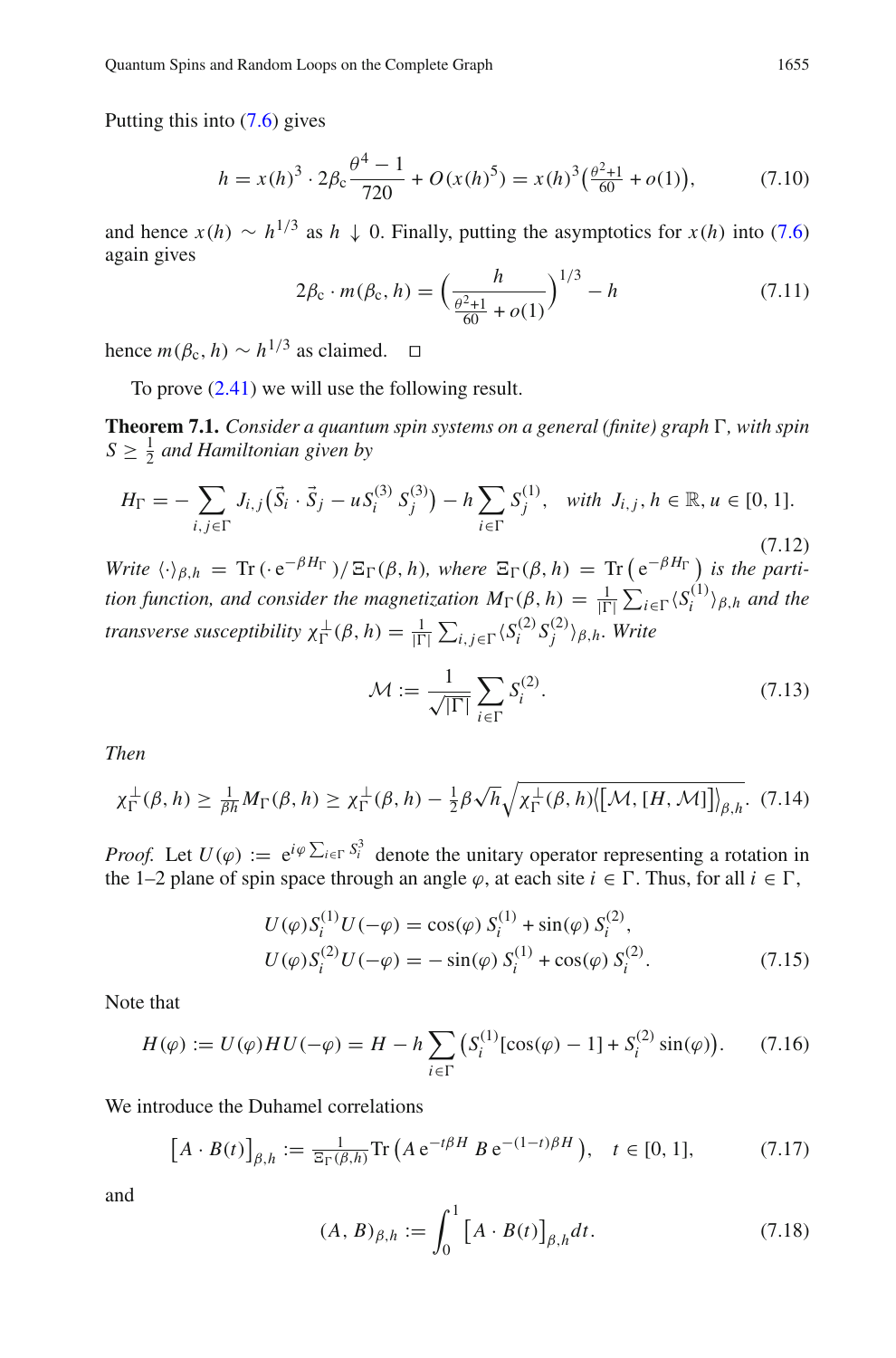Differentiating both sides of the identity

$$
\langle -\sin(\theta)S_i^{(1)} + \cos(\theta)S_i^{(2)}\rangle_{\beta,h} = \langle U(\varphi)S_x^{(2)}U(-\varphi)\rangle_{\beta,h} = \text{Tr}\left(S_i^{(2)}e^{-\beta H(-\varphi)}\right)/\Xi_\Gamma(\beta,h)
$$
\n(7.19)

with respect to  $\varphi$  and setting  $\varphi = 0$ , we get the *Ward identity* 

<span id="page-27-0"></span>
$$
\langle S_i^{(1)} \rangle_{\beta, h} = \beta h \sum_{j \in \Gamma} \int_0^1 \left[ S_i^{(2)} S_j^{(2)}(t) \right]_{\beta, h} dt.
$$
 (7.20)

We see that  $(7.20)$  gives

$$
M_{\Gamma}(\beta, h) = \beta h \int_0^1 \left[ \mathcal{M} \mathcal{M}(t) \right]_{\beta, h} dt = \beta h(\mathcal{M}, \mathcal{M})_{\beta, h}.
$$
 (7.21)

It is well known and easy to prove that the function  $f(t) := \left[ \mathcal{M} \mathcal{M}(t) \right]_{\beta,h}$  is convex in *t* and (by the cyclicity of the trace) periodic in *t* with period 1. Thus  $f(t) \le f(0) = f(1)$ for all  $t \in [0, 1]$ . This implies that

<span id="page-27-1"></span>
$$
M_{\Gamma}(\beta, h) \le \beta h \big[\mathcal{MM}(0)\big]_{\beta, h} = \beta h \chi_{\Gamma}^{\perp}(\beta, h), \tag{7.22}
$$

which is the first of the claimed inequalities  $(7.14)$ .

For the other part we will use the Falk–Bruch inequality. First, there exists a positive measure  $\mu$  on  $\mathbb R$  such that

$$
F(s) := \left[ \mathcal{M} \mathcal{M}(s) \right]_{\beta, h} = \int e^{st} d\mu(t) \tag{7.23}
$$

(note that  $M^* = M$ ). Then we have that

$$
b := \int_0^1 F(s)ds \equiv (\mathcal{M}, \mathcal{M})_{\beta, h} = \int \frac{e^t - 1}{t} d\mu(t),
$$
  
\n
$$
c := \frac{1}{2} (F(0) + F(1)) \equiv \langle \mathcal{M}^2 \rangle_{\beta, h} = \int \frac{e^t + 1}{2} d\mu(t),
$$
  
\n
$$
a := F'(1) - F'(0) \equiv \beta \langle [\mathcal{M}, [H, \mathcal{M}]] \rangle_{\beta, h} = \int t(e^t - 1) d\mu(t).
$$
 (7.24)

Define the probability measure  $\nu$  on  $\mathbb R$  by

$$
dv(t) := \frac{1}{a}t(e^t - 1)d\mu(t),
$$
\n(7.25)

and consider the concave function  $\phi$  : [0,  $\infty$ )  $\rightarrow$  [0,  $\infty$ ) given by

$$
\phi(t) := \sqrt{t} \coth\left(\frac{1}{\sqrt{t}}\right). \tag{7.26}
$$

By Jensen's inequality we have

$$
\phi\left(\frac{4b}{a}\right) = \phi\left(\int \frac{4}{t^2} d\nu(t)\right) \ge \int \phi\left(\frac{4}{t^2}\right) d\nu(t) = \int \frac{2}{t} \coth\left(\frac{t}{2}\right) d\nu(t) = \frac{4c}{a}.\tag{7.27}
$$

Using that  $\phi(t) \le t + \sqrt{t}$  we get  $b \ge c - \frac{1}{2}\sqrt{ab}$ , which using  $b \le \chi_{\Gamma}^{\perp}(\beta, h)$  from [\(7.22\)](#page-27-1) gives

$$
\frac{1}{\beta h} M_{\Gamma}(\beta, h) \ge \chi_{\Gamma}^{\perp}(\beta, h) - \frac{1}{2} \beta \sqrt{h} \sqrt{\chi_{\Gamma}^{\perp}(\beta, h) \langle [\mathcal{M}, [H, \mathcal{M}]] \rangle_{\beta, h}} \tag{7.28}
$$

as claimed.  $\square$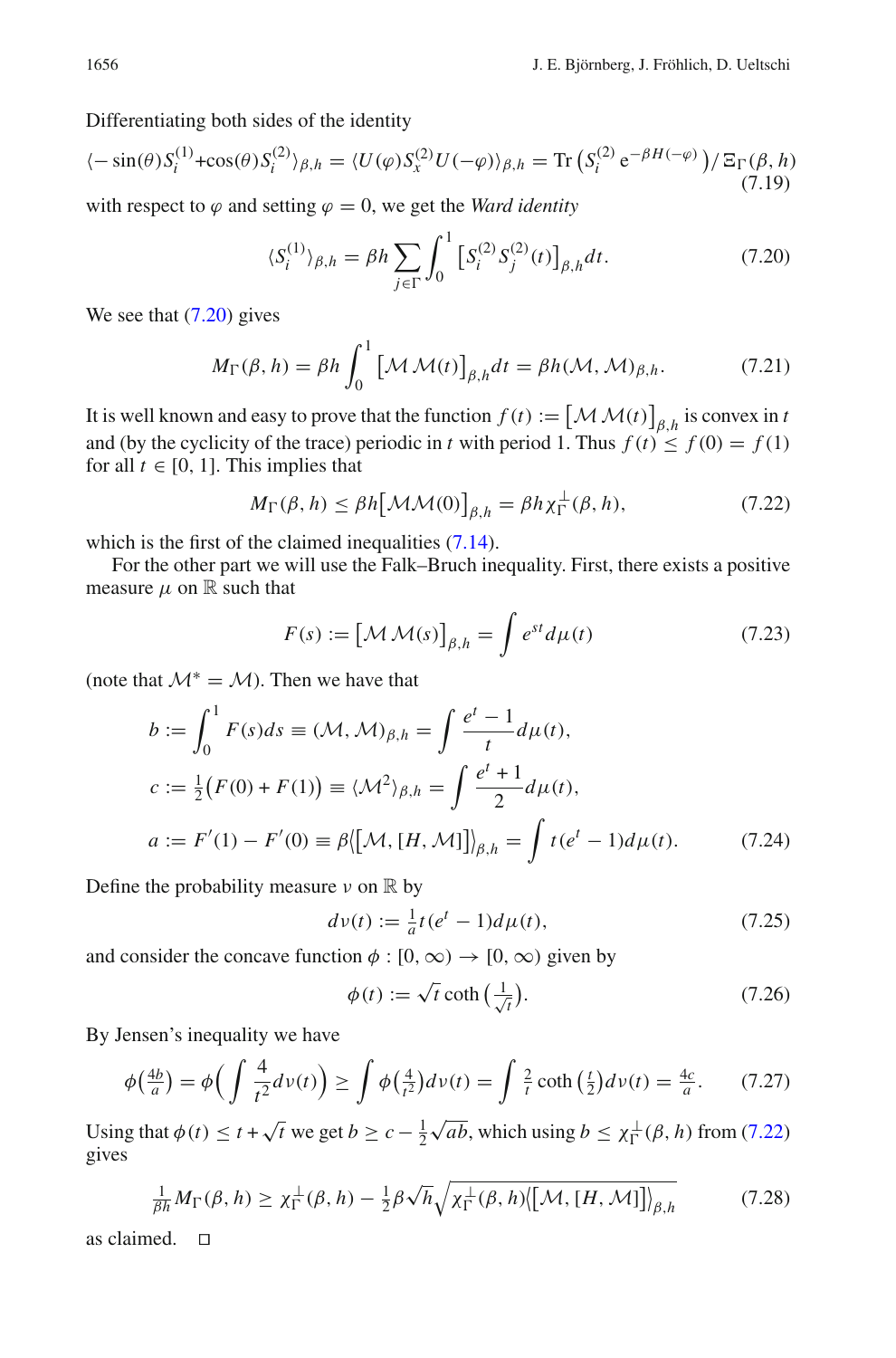*Proof of [\(2.41\)](#page-9-5).* We use Theorem [7.1](#page-26-1) with  $|\Gamma| = n$ ,  $u = 0$  and  $J_{i,j} = \frac{1}{n}$  for  $i \neq j$  (and  $J_{i,i} = 0$ ). Note that  $M_{\Gamma}(\beta, h) \to m(\beta, h)$  as  $n \to \infty$  for  $h > 0$ , also note that we should replace β*h* in [\(7.14\)](#page-26-0) by *h* to account for the slightly different conventions in [\(2.36\)](#page-9-6) and  $(7.12).$  $(7.12).$ 

We need an upper bound on the double commutator  $[M, [H, M]]$ . Writing

$$
h_{i,j} = -J_{i,j}\vec{S}_i \cdot \vec{S}_j - \frac{h}{2n}(S_i^{(1)} + S_j^{(1)})
$$
\n(7.29)

we have that

<span id="page-28-0"></span>
$$
[H, \mathcal{M}] = \frac{1}{\sqrt{n}} \sum_{i,j=1}^{n} [h_{i,j}, S_i^{(1)} + S_j^{(1)}]
$$
\n(7.30)

and hence

$$
[\mathcal{M}, [H, \mathcal{M}]] = \frac{1}{n} \sum_{i,j=1}^{n} [S_i^{(1)} + S_j^{(1)}, [h_{i,j}, S_i^{(1)} + S_j^{(1)}]].
$$
 (7.31)

The operator norm of  $h_{i,j}$  is at most  $c/n$  for some constant c, hence the operator norm of  $[\mathcal{M}, [H, \mathcal{M}]]$  is bounded by a constant. This gives that, for some constant  $C > 0$ ,

$$
\chi^{\perp}(\beta, h) \ge \frac{1}{h} m(\beta, h) \ge \chi^{\perp}(\beta, h) \big( 1 - C \sqrt{\beta h} \big( \chi^{\perp}(\beta, h) \big)^{-1/2} \big). \tag{7.32}
$$

If  $\beta = \beta_c$  then  $m(\beta_c, h) \sim h^{1/3}$  by [\(2.40\)](#page-9-3), and if  $\beta > \beta_c$  then  $m(\beta, h)$  is bounded below by a positive constant. These facts give  $(2.41)$ .  $\Box$ 

*Acknowledgements.* Open access funding provided by University of Gothenburg. JF and DU are grateful to Thomas Spencer for suggesting the identity [\(1.4\)](#page-2-1) ("spin-density Laplace transform"). We also thank him for hosting us at the Institute for Advanced Study.

JEB and DU thank Vojkan Jakšić and the Centre de Recherches Mathématiques of Montreal for hosting them during the thematic semester "Mathematical challenges in many-body physics and quantum information", with support from the Simons Foundation through the Simons–CRM scholar-in-residence program.

DU thanks Bruno Nachtergaele and Robert Seiringer for useful suggestions about extremal states decomposition in the quantum interchange model and other aspects. JEB thanks Batı Sengül for discussions about symmetric polynomials. Finally, the authors are grateful to the referee for helpful comments.

The research of JEB is supported by Vetenskapsrådet grant 2015-05195.

**Open Access** This article is distributed under the terms of the Creative Commons Attribution 4.0 International License [\(http://creativecommons.org/licenses/by/4.0/\)](http://creativecommons.org/licenses/by/4.0/), which permits unrestricted use, distribution, and reproduction in any medium, provided you give appropriate credit to the original author(s) and the source, provide a link to the Creative Commons license, and indicate if changes were made.

**Publisher's Note** Springer Nature remains neutral with regard to jurisdictional claims in published maps and institutional affiliations.

#### <span id="page-28-1"></span>**Appendix A: Addition of Angular Momenta**

We summarize standard facts about addition of *n* spins. Recall that  $\vec{\Sigma} = \sum_{i=1}^{n} \vec{S}_i$  denotes the total spin and that  $\vec{\Sigma}^2$  commutes with  $\Sigma^{(1)}, \Sigma^{(2)}$  and  $\Sigma^{(3)}$ .

<span id="page-28-2"></span>**Proposition A.1.** *For*  $S \geq \frac{1}{2}$  *we have:*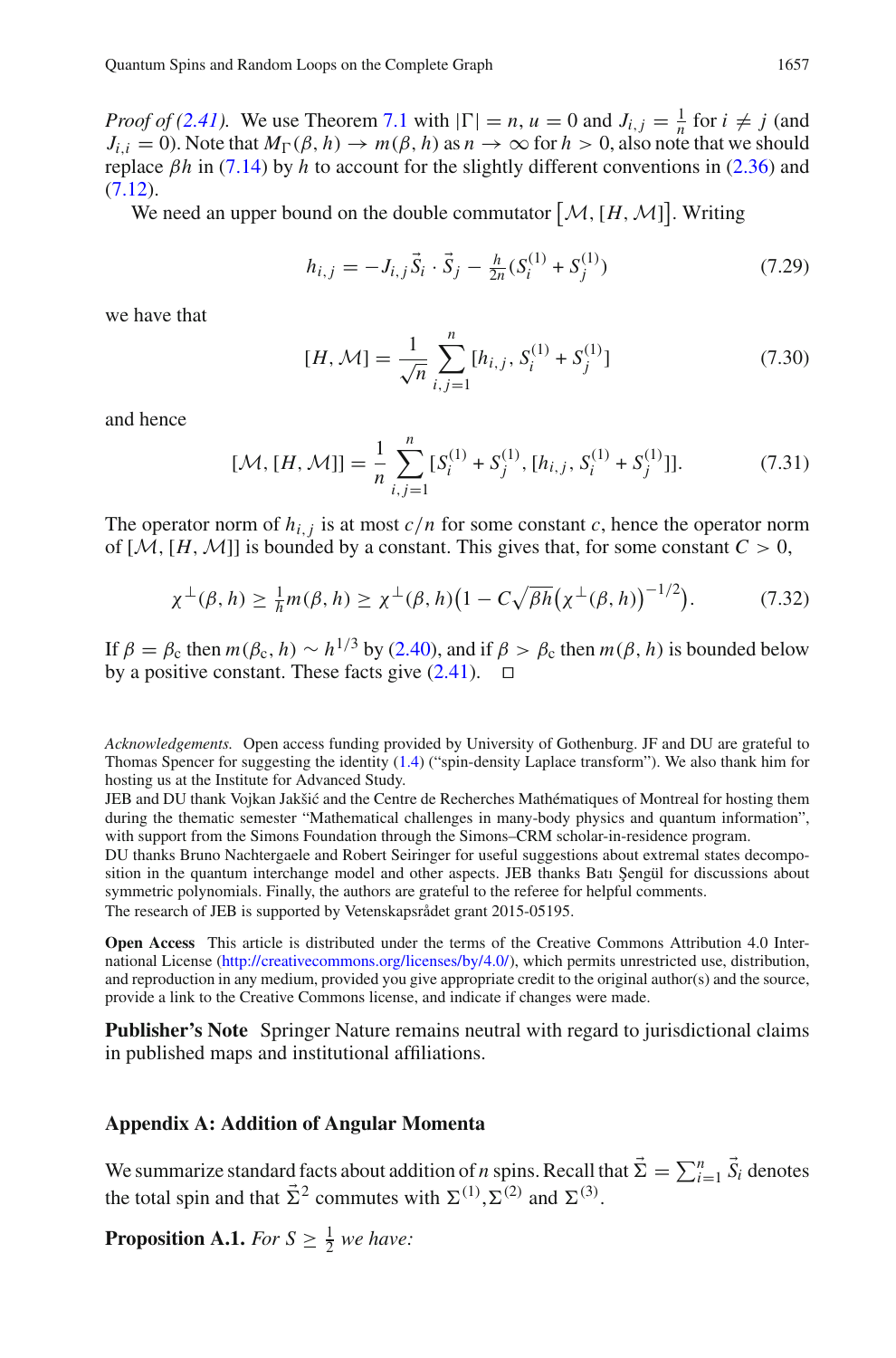*(a)* The set of eigenvalues of  $\Sigma^{(3)}$  is

$$
\mathcal{E}(\Sigma^{(3)}) = \{-nS, -nS + 1, \dots, nS\},\tag{A.1}
$$

*and the multiplicity of*  $M \in \mathcal{E}(\Sigma^{(3)})$  *is* 

<span id="page-29-0"></span>
$$
L_{M,n} = \sum_{\sigma_1,\dots,\sigma_n = -S}^{S} \delta_{\sigma_1 + \dots + \sigma_n, M}.
$$
 (A.2)

*(b)* The set of eigenvalues of  $\vec{\Sigma}^2$  is

$$
\mathcal{E}(\vec{\Sigma}^2) = \begin{cases} \{J(J+1) : J = 0, 1, ..., nS\} & \text{if } nS \text{ is an integer;}\\ \{J(J+1) : J = \frac{1}{2}, \frac{3}{2}, ..., nS\} & \text{otherwise.} \end{cases}
$$
(A.3)

*(c)* Let  $\mathcal{H}^J$  be the eigensubspace for the eigenvalue  $J(J+1) \in \mathcal{E}(\Sigma^2)$ , and  $\mathcal{H}^{J,M}$  be the *eigensubspace where*  $\vec{\Sigma}^2$  *has eigenvalue J*(*J* + 1) *and*  $\Sigma$ <sup>(3)</sup> *has eigenvalue M. Then* 

$$
\frac{1}{2J+1} \dim(\mathcal{H}^J) = \dim(\mathcal{H}^{J,M}) = (L_{J,n} - L_{J+1,n}) \mathbb{I} \{ |M| \le J \}. \tag{A.4}
$$

*Proof.* Part (a) is immediate, using  $\mathcal{H}_n \simeq \text{span}\{(\omega_x)_{1 \leq x \leq n} : \omega_x \in \{-S, -S+1, \dots, S\}\},\$ and  $S_i|\omega\rangle = \omega_i|\omega\rangle$ .

<span id="page-29-1"></span>For (b), let  $\Sigma^{\pm} = \Sigma^{(1)} \pm i\Sigma^{(2)}$ . Then  $[\Sigma^{(3)}, \Sigma^{\pm}] = \pm \Sigma^{\pm}$  and  $[\Sigma^{+}, \Sigma^{-}] = 2\Sigma^{(3)}$ . Further,

$$
\Sigma^{\pm} \Sigma^{\mp} = \vec{\Sigma}^2 - (\Sigma^{(3)})^2 \pm \Sigma^{(3)}.
$$
 (A.5)

The operators on the left side are nonnegative and this implies that  $|M| \leq J$ . If  $|M\rangle$  is eigenvector of  $\Sigma^{(3)}$  with eigenvalue *M*, then

$$
\Sigma^{(3)}\Sigma^{\pm}|M\rangle = (\Sigma^{\pm}\Sigma^{(3)} \pm \Sigma^{\pm})|M\rangle = (M \pm 1)\Sigma^{\pm}|M\rangle. \tag{A.6}
$$

Further, if  $|M\rangle \in \mathcal{H}^{J}$ ,

<span id="page-29-2"></span>
$$
\|\Sigma^{\pm}|M\rangle\|^2 = J(J+1) - M(M \pm 1). \tag{A.7}
$$

Then  $\Sigma^{\pm}|M\rangle$  is eigenvector of  $\Sigma^{(3)}$  with eigenvalue  $M \pm 1$ , unless  $M = \pm J$  in which case it is zero. It follows that eigenvalues of  $\Sigma^{(3)}$  in  $\mathcal{H}^J$  are  $-J$ ,  $-J+1$ , ..., *J*. Together with the claim (a), we get (b).

For (c), let  $|J, M, \alpha\rangle$  denote the eigenvector of  $\vec{\Sigma}^2$  and  $\Sigma^{(3)}$  with respective eigenvalues  $J(J + 1)$  and *M*; the third index,  $\alpha$ , runs from 1 to dim $(\mathcal{H}^{J,M})$ . Observe that  $[\vec{\Sigma}^2, \Sigma^{\pm}] = 0$ . Then  $\Sigma^{\pm} | J, M, \alpha \rangle \in \mathcal{H}^{J, M \pm 1}$ , and, using [\(A.5\)](#page-29-1),  $\Sigma^{\pm} | J, M, \alpha \rangle \perp$  $\Sigma^{\pm}$  |*J*, *M*,  $\alpha'$  if  $\alpha \neq \alpha'$ . It follows that dim  $\mathcal{H}^{J,M}$  depends on *J* but not on *M*, as long as  $|M| < J$ . Let  $d<sub>I</sub> = \dim \mathcal{H}^{J,M}$ . We have

$$
\sum_{J=|M|}^{Sn} d_J = L_{M,n}.\tag{A.8}
$$

Then  $d_J = L_{J,n} - L_{J+1,n}$ , which gives the expression in (c).  $\Box$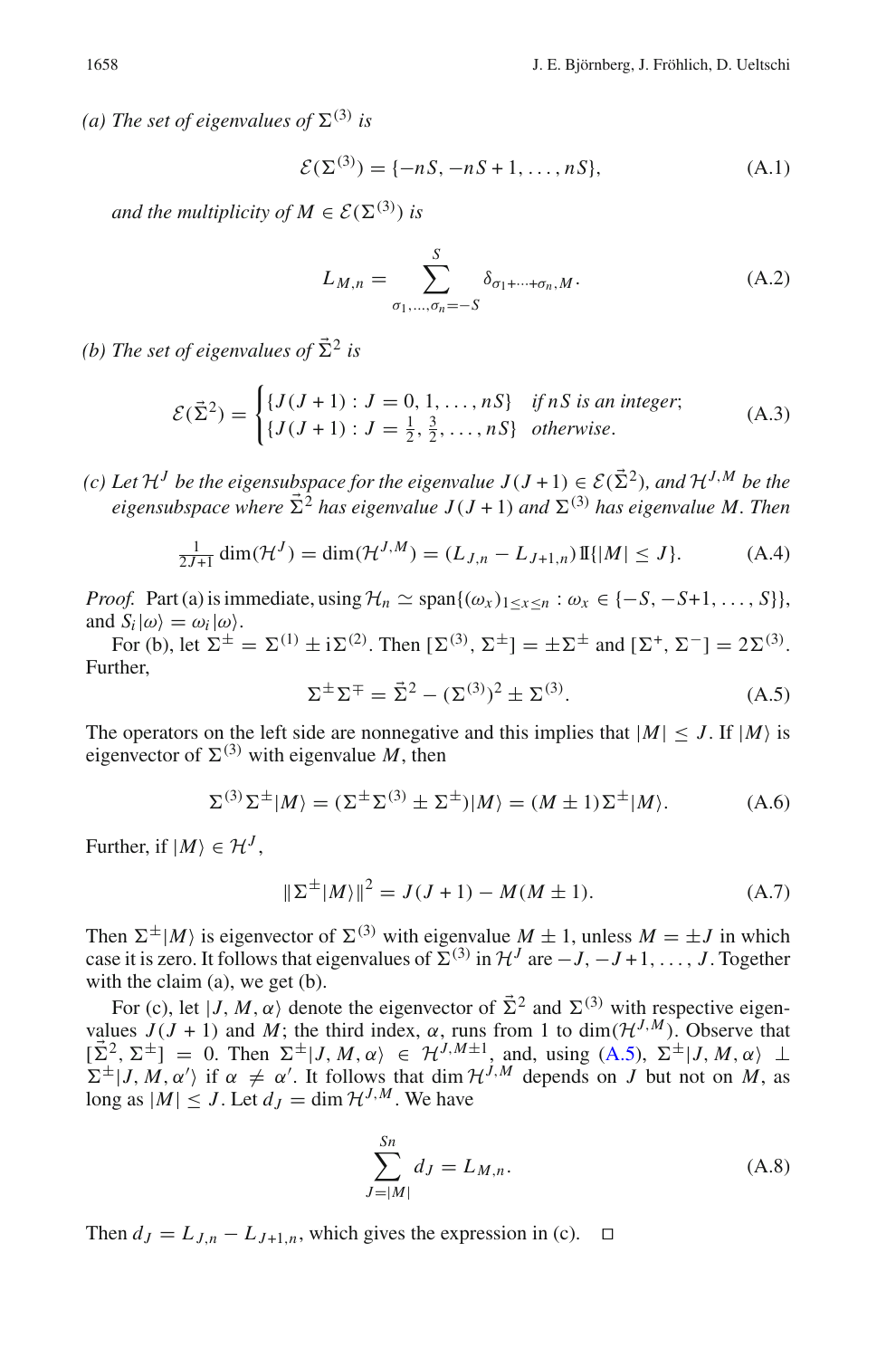#### <span id="page-30-0"></span>**Appendix B: Lemma on Convergence**

<span id="page-30-1"></span>Although simple, we include a proof of the following lemma for the sake of completeness:

**Lemma B.1.** *For d*  $\geq 1$ , let  $K \subseteq [0, 1]^d$  be a compact set and  $G : K \to \mathbb{R}$  a continuous *function. Suppose there is some*  $x^* \in K$  *such that*  $G(x^*) > G(x)$  *for all*  $x \in K \setminus \{x^*\}$ *. Write*  $K_n = \{k = (k_1, \ldots, k_d) \in \mathbb{N}^d : \underline{k}/n \in K\}$  *and let*  $\varepsilon_i(\underline{k}, n)$  *be sequences satisfying*  $\max_{k \in K_n} |\varepsilon_i(\underline{k}, n)| \to 0.$ 

*(1) If A*( $\underline{k}$ , *n*) *are sequences satisfying*  $\frac{1}{n}$  log( $\max_{\underline{k} \in K_n} |A(\underline{k}, n)|$ ) → 0 *then for any*  $\varepsilon > 0$ 

$$
\frac{\sum_{\underline{k}\in K_n} e^{n[G(\underline{k}/n)+\varepsilon_1(\underline{k},n)]} A(\underline{k},n)}{\sum_{\underline{k}\in K_n} e^{n[G(\underline{k}/n)+\varepsilon_1(\underline{k},n)]}} = \frac{\sum_{\underline{k}: ||\underline{k}/n-x^*|| < \varepsilon} e^{n[G(\underline{k}/n)+\varepsilon_1(\underline{k},n)]} A(\underline{k},n)}{\sum_{\underline{k}\in K_n} e^{n[G(\underline{k}/n)+\varepsilon_1(\underline{k},n)]}} + o(1),
$$
\n*as*  $n \to \infty$ . (B.1)

*(2)* If  $F: K \to \mathbb{R}$  *is a continuous function then* 

$$
\frac{\sum_{\underline{k}\in K_n} e^{n[G(\underline{k}/n)+\varepsilon_1(\underline{k},n)]} [F(\underline{k}/n)+\varepsilon_2(\underline{k},n)]}{\sum_{\underline{k}\in K_n} e^{n[G(\underline{k}/n)+\varepsilon_1(\underline{k},n)]}} \to F(x^{\star}), \quad \text{as } n \to \infty. \quad (B.2)
$$

*Proof.* For the first part, let  $\alpha > 0$  be such that  $||x - x^*|| > \varepsilon$  implies  $G(x^*) > G(x) + 2\alpha$ , and let  $k^*$  satisfy  $k^*/n \to x^*$ . Then for *n* large enough

<span id="page-30-3"></span>
$$
\left| \frac{\sum_{\underline{k}: \|\underline{k}/n - x^{\star}\| \geq \varepsilon} e^{n[G(\underline{k}/n) + \varepsilon_1(\underline{k}, n)]} A(\underline{k}, n)}{\sum_{\underline{k} \in K_n} e^{n[G(\underline{k}/n) + \varepsilon_1(\underline{k}, n)]}} \right|
$$
\n
$$
\leq \max_{\underline{k} \in K_n} |A(\underline{k}, n)| \frac{\sum_{\underline{k}: \|\underline{k}/n - x^{\star}\| \geq \varepsilon} e^{n[G(\underline{k}/n) + \varepsilon_1(\underline{k}, n)]}}{e^{n[G(\underline{k}^{\star}/n) + \varepsilon_1(\underline{k}^{\star}, n)]}}
$$
\n
$$
\leq (n + 1)^d \max_{\underline{k} \in K_n} |A(\underline{k}, n)| e^{n[\max_{\underline{k}} \varepsilon_1(\underline{k}, n) - \varepsilon_1(\underline{k}^{\star}, n) - \alpha]}
$$
\n
$$
= o(1).
$$
\n(B.3)

For the second part, let  $\delta > 0$  be arbitrary and let  $\varepsilon > 0$  be such that  $||x - x^*|| < \varepsilon$  implies  $|F(x) - F(x^*)| < \delta$ . Applying the first part with  $A(k, n) = F(k/n) + \varepsilon_2(k, n) - F(x^*)$ we get

<span id="page-30-2"></span>
$$
\frac{\left| \sum_{\underline{k} \in K_n} e^{n[G(\underline{k}/n) + \varepsilon_1(\underline{k}, n)]} [F(\underline{k}/n) + \varepsilon_2(\underline{k}, n)] - F(x^*) \right|}{\sum_{\underline{k} \in K_n} e^{n[G(\underline{k}/n) + \varepsilon_1(\underline{k}, n)]}} - F(x^*) \right|}{\leq o(1) + \frac{\sum_{\|\underline{k}/n - x^*\| < \varepsilon} e^{n[G(\underline{k}/n) + \varepsilon_1(\underline{k}, n)]} [F(\underline{k}/n) + \varepsilon_2(\underline{k}, n) - F(x^*)]}{\sum_{\underline{k} \in K_n} e^{n[G(\underline{k}/n) + \varepsilon_1(\underline{k}, n)]}}
$$
\n
$$
\leq 2\delta
$$
\n(B.4)

for *n* large enough. This proves the claim.  $\Box$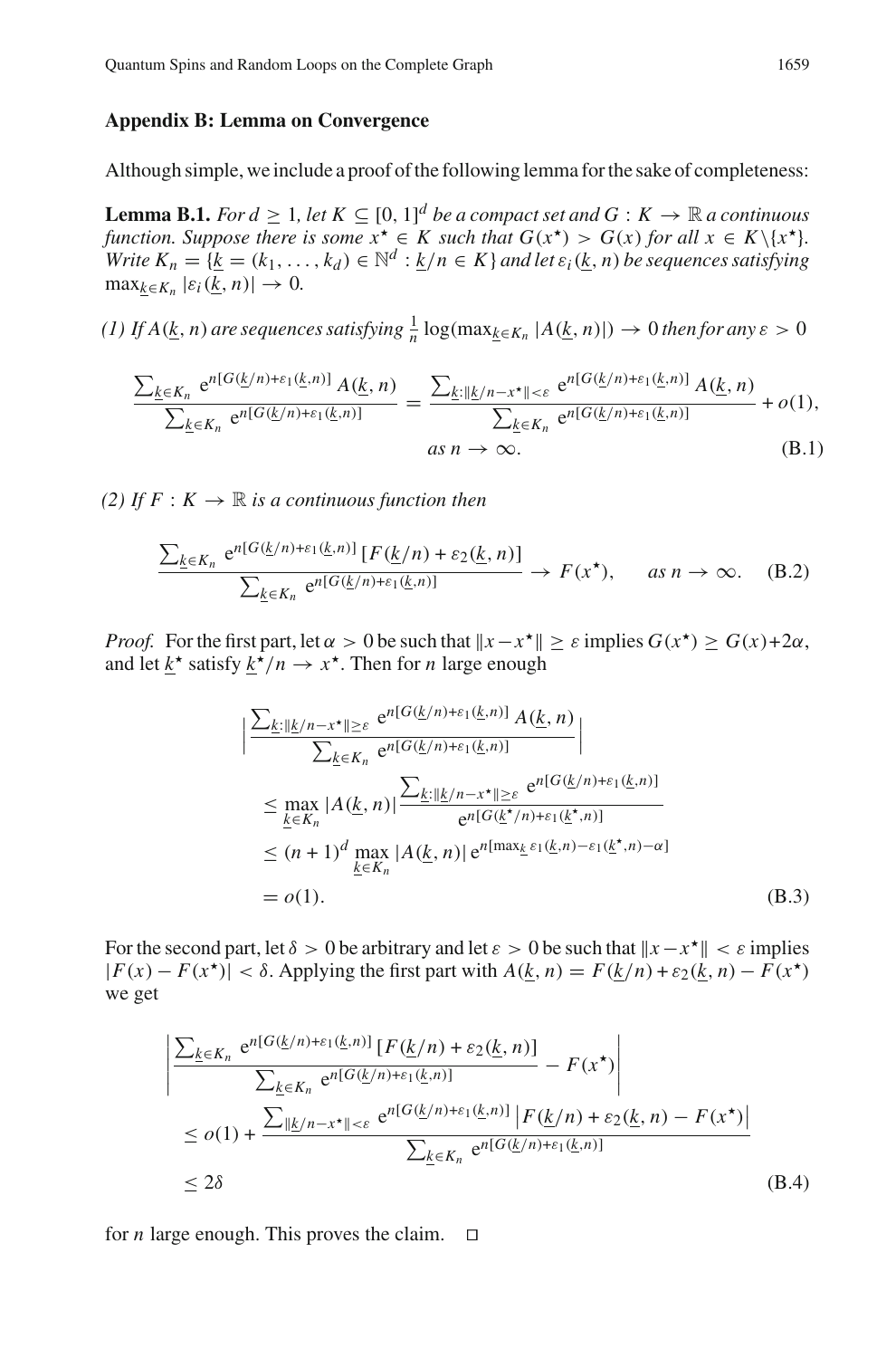### <span id="page-31-0"></span>**Appendix C: Uniqueness of the Maximizer of** *φβ*

Recall that, for  $x_1 \ge x_2 \ge \ldots \ge x_\theta \ge 0$  satisfying  $\sum_i x_i = 1$ , we defined

$$
\phi_{\beta}(x_1, ..., x_{\theta}) = \frac{\beta}{2} \left( \sum_{i=1}^{\theta} x_i^2 - 1 \right) - \sum_{i=1}^{\theta} x_i \log x_i.
$$
 (C.1)

In [\[7\]](#page-34-4) it was proved that (for  $\theta \ge 3$ , that is  $S \ge 1$ )  $\phi_{\beta}(\cdot)$  is maximised at  $x_1 = x_2 =$  $\cdots = x_{\theta} = \frac{1}{\theta}$  when  $\beta < \beta_c$ , and at some point satisfying  $x_1 > x_2$  when  $\beta \ge \beta_c$ . Here we provide the following additional information about the maximiser.

**Lemma C.1.** *For all values of*  $\beta > 0$ *, there is a unique maximizer x<sup>\*</sup> of*  $\phi_{\beta}(x)$ *, which is of the form*

<span id="page-31-1"></span>
$$
x^{\star} = (x_1^{\star}, \frac{1 - x_1^{\star}}{\theta - 1}, \dots, \frac{1 - x_1^{\star}}{\theta - 1})
$$

*with the last*  $\theta - 1$  *entries equal.* 

*Proof.* As noted in [\[7](#page-34-4), Thm 4.2], the method of Lagrange multipliers tells us that a maximizer *x* of  $\phi_B(\cdot)$  must be of the form

$$
x_1 = \ldots = x_r = t, \qquad x_{r+1} = \ldots = x_{\theta} = \frac{1-rt}{\theta-r},
$$
 (C.2)

for some  $r \in \{1, \ldots, \theta\}$  and some  $t \in [\frac{1}{\theta}, \frac{1}{r}]$ . Let us write  $\mathcal{D} = \{(r, t) : r \in [1, \theta], t \in \mathcal{D}\}$  $\left[\frac{1}{\theta}, \frac{1}{r}\right]$  and

$$
\phi_{\beta}(r,t) = \frac{\beta}{2} \left( r t^2 + \frac{(1 - rt)^2}{\theta - r} - 1 \right) - \left( r t \log t + (1 - rt) \log \frac{1 - rt}{\theta - r} \right), \quad (r, t) \in \mathcal{D}. \tag{C.3}
$$

Thus, when *r* is an integer,  $\phi_B(r, t)$  agrees with  $\phi_B(x)$  evaluated at *x* of the form [\(C.2\)](#page-31-1). We aim to show: first that  $\phi_{\beta}(r, t)$  has no maximum in the interior of *D*, and second that, on the boundary  $\partial \mathcal{D}$ , it is largest along the line  $r = 1$ .

We find that

$$
\frac{\partial \phi_{\beta}}{\partial t} = r \left[ \beta \left( \frac{\theta t - 1}{\theta - r} \right) - \log \left( \frac{t(\theta - r)}{1 - rt} \right) \right].
$$
 (C.4)

Clearly  $\frac{\partial \phi_{\beta}}{\partial t} = 0$  whenever  $t = \frac{1}{\theta}$ . The other solutions to  $\frac{\partial \phi_{\beta}}{\partial t} = 0$  may be parameterized using  $\xi = \frac{\theta t - 1}{\theta - r}$ :

$$
r = \frac{1}{\xi} \left( 1 - \frac{\theta \xi}{e^{\beta \xi} - 1} \right), \quad t = \xi \left( 1 + \frac{1}{e^{\beta \xi} - 1} \right), \tag{C.5}
$$

for  $\xi > 0$  in a suitable range. Next,

$$
\frac{\partial \phi_{\beta}}{\partial r} = \frac{\beta}{2} \left( \frac{\theta t - 1}{\theta - r} \right)^2 - t \log \left( \frac{t(\theta - r)}{1 - rt} \right) + \frac{\theta t - 1}{\theta - r}.
$$
 (C.6)

To look for points where both partial derivatives vanish, we put in the parameterization  $(C.5)$  and set the result to = 0. After simplifying, this reduces to the condition:

$$
\frac{1}{2}\beta\xi = \tanh(\frac{1}{2}\beta\xi),\tag{C.7}
$$

which has no solution  $\xi > 0$ . It follows that any maxima of  $\phi_\beta(r, t)$  must lie on the boundary ∂*D*. The boundary consists of the following 3 parts:

• A: the line  $t = \frac{1}{\theta}$ ,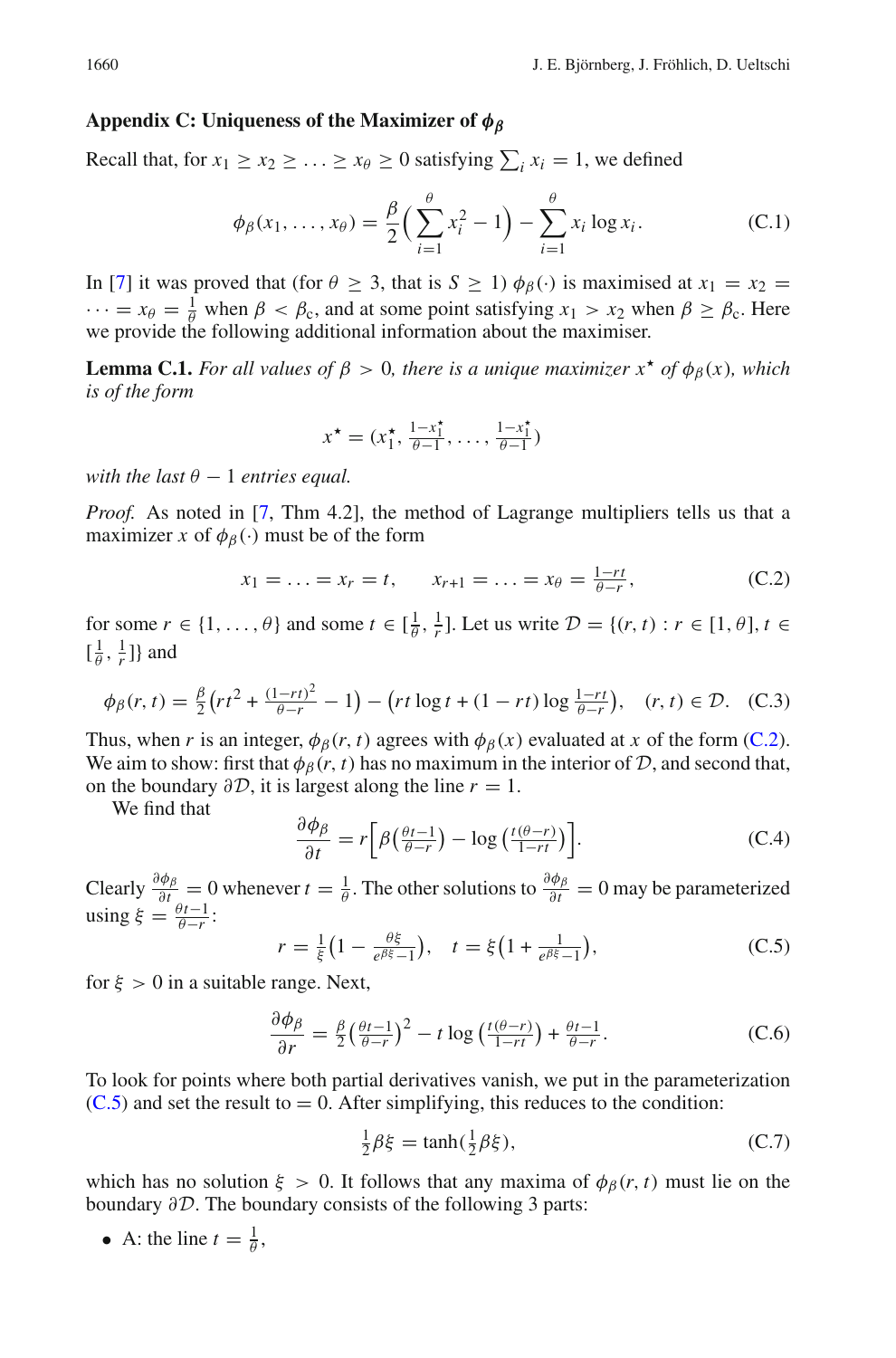Quantum Spins and Random Loops on the Complete Graph 1661

- B: the curve  $t = \frac{1}{r}$ , and
- C: the line  $r = 1$ .

Along A,  $\phi_{\beta}(r, \frac{1}{\theta})$  is constant. Along B we have

$$
\phi_{\beta}(r, \frac{1}{r}) = \log r - \frac{\beta}{2}(1 - r^{-1}) =: f(r), \qquad 1 \le r \le \theta. \tag{C.8}
$$

It is easy to see that  $f(r)$  is either monotone, or has only one extreme point (at  $r = \frac{\beta}{2}$ ) which is a minimum. Thus  $f(r)$  is maximal at one of the endpoints. This proves that  $\phi_{\beta}(r, t)$  is maximized along C, as claimed.

For uniqueness of the maximizer note that  $(C.4)$ , with  $r = 1$ , has at most two solutions  $\xi > 0$ , at most one of which can be at a maximum.  $\square$ 

#### <span id="page-32-0"></span>**Appendix D: Proof of the Poisson–Dirichlet Formula [\(3.27\)](#page-16-0)**

Recall that we write

$$
R(h_1, ..., h_{\theta}; x_1, ..., x_{\theta}) = \det [e^{h_i x_j}]_{i,j=1}^{\theta} \prod_{1 \le i < j \le \theta} \frac{j - i}{(h_i - h_j)(x_i - x_j)} \tag{D.1}
$$

and recall also from [\(3.21\)](#page-15-4) the notation

$$
q_{\mathbf{h}}(t) = \frac{1}{\theta} \left( e^{h_1 t} + \dots + e^{h_\theta t} \right). \tag{D.2}
$$

<span id="page-32-1"></span>We prove:

**Proposition D.1.** *For*  $\theta \in \{2, 3, \ldots\}$  *we have* 

$$
\mathbb{E}_{\text{PD}(\theta)}\Big[\prod_{i\geq 1} q_{\mathbf{h}}(X_i)\Big] = R(h_1,\ldots,h_\theta;1,0,\ldots,0). \tag{D.3}
$$

*Proof.* We use the classical fact that the Poisson–Dirichlet distribution may be constructed as a limit of Ewens distributions on  $S_n$  as  $n \to \infty$ . The Ewens distribution assigns to each permutation  $\sigma \in S_n$  the probability

$$
\frac{\theta^{\ell(\sigma)}}{\theta(\theta+1)\cdots(\theta+n-1)},\tag{D.4}
$$

and if  $\sigma$  is random with this distribution then the ordered cycle sizes of  $\sigma$ , rescaled by *n*, converge weakly to  $PD(\theta)$ , as proved in [\[14\]](#page-34-28).

Let  $\mathbb{E}_n$  denote expectation over the Ewens-distribution on  $S_n$ , and for  $\sigma \in S_n$  let us also write  $\sigma = (\sigma_1, \sigma_2, \dots, \sigma_\ell)$  for the partition of *n* corresponding to its cycledecomposition. Recall that

$$
\prod_{i\geq 1} q_{\mathbf{h}}(\sigma_i/n) = \theta^{-\ell(\sigma)} p_{\sigma}(e^{h_1/n}, \dots, e^{h_{\theta}/n}), \tag{D.5}
$$

and note that this is a bounded function of  $\sigma$  (it is at most  $e^{\max_i |h_i|}$ ). Using [\(6.3\)](#page-22-0) we have

$$
\mathbb{E}_n\Big[\prod_{i\geq 1} q_{\mathbf{h}}(\sigma_i/n)\Big] = \frac{1}{\theta(\theta+1)\cdots(\theta+n-1)}\sum_{\substack{\lambda\vdash n\\ \ell(\lambda)\leq\theta}} s_{\lambda}(e^{h_1/n},\ldots,e^{h_{\theta}/n})\sum_{\sigma\in S_n}\chi_{\lambda}(\sigma).
$$
\n(D.6)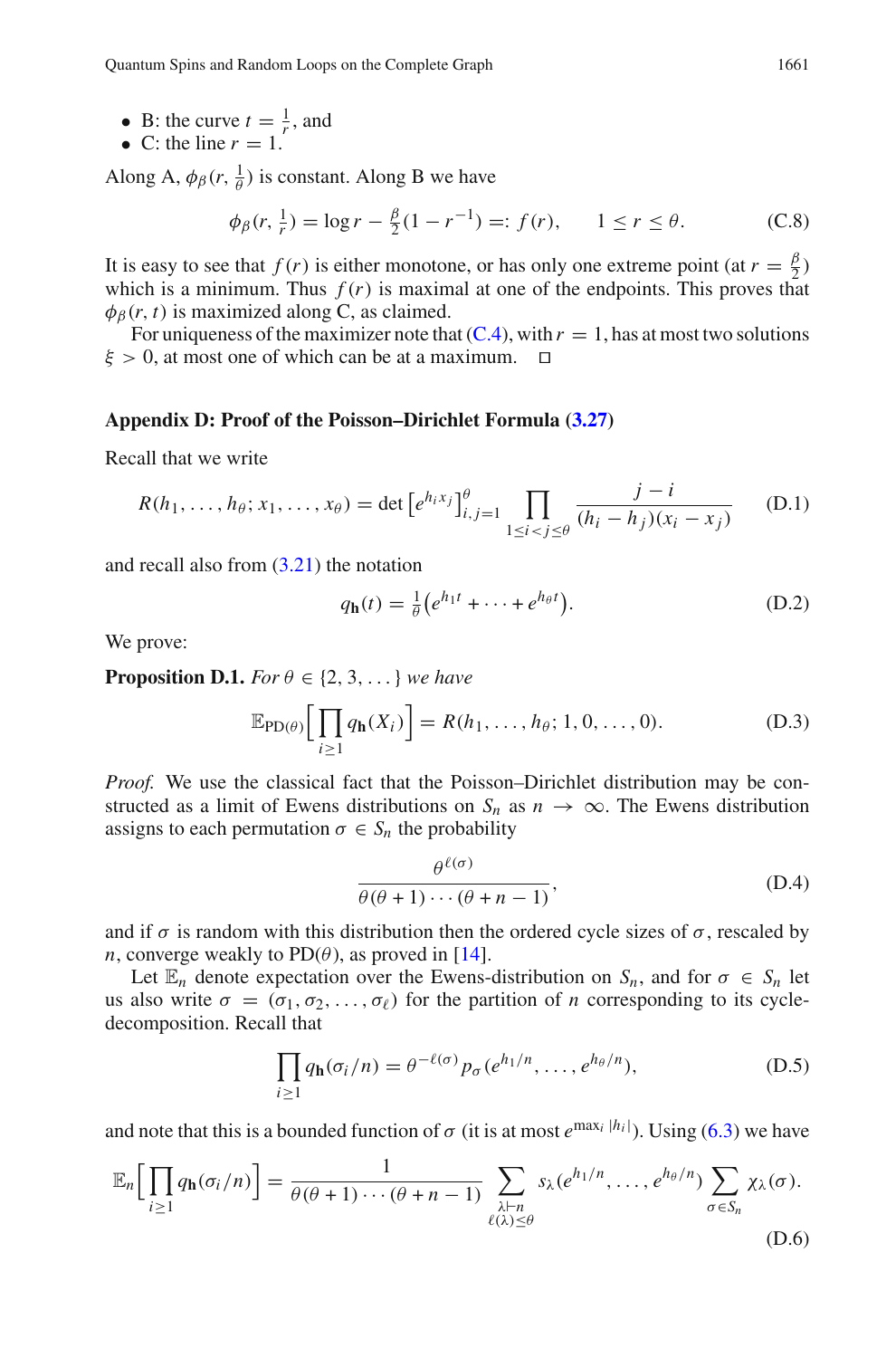By orthogonality of irreducible characters the last sum is simply  $n! \delta_{\lambda}(n)$  where  $(n)$  $(n, 0, 0, \ldots)$  is the trivial partition. Using the definition  $(6.2)$  of the Schur-function we thus get

$$
\mathbb{E}_{n}\Big[\prod_{i\geq 1} q_{\mathbf{h}}(\sigma_{i}/n)\Big] = \frac{n!}{\theta(\theta+1)\cdots(\theta+n-1)} \frac{\det\Big[e^{\frac{h_{i}}{n}(n\delta_{j,1}+\theta-j)}\Big]_{i,j=1}^{\theta}}{\prod_{1\leq i < j\leq \theta}(e^{h_{i}/n}-e^{h_{j}/n})}
$$
\n
$$
= R(h_{1},\ldots,h_{\theta};1+\frac{\theta-1}{n},\frac{\theta-2}{n},\ldots,\frac{1}{n},0)\frac{n!}{\theta(\theta+1)\cdots(\theta+n-1)}
$$
\n
$$
\cdot n^{\binom{\theta}{2}}\prod_{1\leq i < j\leq \theta} \frac{h_{i}-h_{j}}{n(e^{h_{i}/n}-e^{h_{j}/n})} \frac{(\delta_{i,1}+\frac{\theta-i}{n})-(\delta_{j,1}+\frac{\theta-j}{n})}{j-i}.\tag{D.7}
$$

To see the last equality, note that it holds if all the *hi* are distinct, hence by continuity it holds in general provided we interpret  $(h_i - h_j)/n(e^{h_i/n} - e^{h_j/n})$  as = 1 if  $h_i = h_j$ . Here

$$
\prod_{1 \le i < j \le \theta} \frac{(\delta_{i,1} + \frac{\theta - i}{n}) - (\delta_{j,1} + \frac{\theta - j}{n})}{j - i} = \frac{n^{-\binom{\theta - 1}{2}}}{(\theta - 1)!} (1 + o(1)) \tag{D.8}
$$

and

<span id="page-33-1"></span>
$$
\frac{n!}{\theta(\theta+1)\cdots(\theta+n-1)} = \frac{(\theta-1)!}{n^{\theta-1}}(1+o(1)).
$$
 (D.9)

Now  $\binom{\theta}{2} - \binom{\theta-1}{2} = \theta - 1$ , *R* is continuous, the left-hand-side of [\(D.7\)](#page-29-2) converges to the left-hand-side of  $(D.3)$ , and the remaining product on the right-hand-side of  $(D.7)$ converges to 1, so the result follows on letting  $n \to \infty$ .  $\Box$ 

*Proof of [\(3.27\)](#page-16-0).* We have the two identities

$$
R(h_1,\ldots,h_\theta;\alpha x_1,\ldots,\alpha x_\theta)=R(\alpha h_1,\ldots,\alpha h_\theta;x_1,\ldots,x_\theta),\quad \alpha\in\mathbb{C},\quad \text{(D.10)}
$$

<span id="page-33-2"></span>and

$$
R(h_1, \ldots, h_{\theta}; x, y, y, \ldots, y) = \exp(y \sum_i h_i) R(h_1, \ldots, h_{\theta}; x - y, 0, \ldots, 0).
$$
 (D.11)

Indeed,  $(D.10)$  is immediate from the definition of *R*, and  $(D.11)$  can be seen by letting  $\varepsilon \to 0$  in the identity

<span id="page-33-0"></span>
$$
R(h_1, \ldots, h_\theta; x, y, y + \varepsilon, \ldots, y + k\varepsilon)
$$
  
=  $\exp(y \sum_i h_i) R(h_1, \ldots, h_\theta; x - y, 0, \varepsilon, \ldots, k\varepsilon), k = \theta - 2,$  (D.12)

which in turn follows from the multilinearity of the determinant.

Using Proposition [D.1,](#page-32-1) writing  $x = x_1^*$  and  $y = x_2^* = \cdots = x_\theta^*$ , and recalling that  $z^* = x_1^* - x_2^* = x - y$  (and hence  $y = \frac{1 - z^*}{\theta}$ ), this gives [\(3.27\)](#page-16-0).